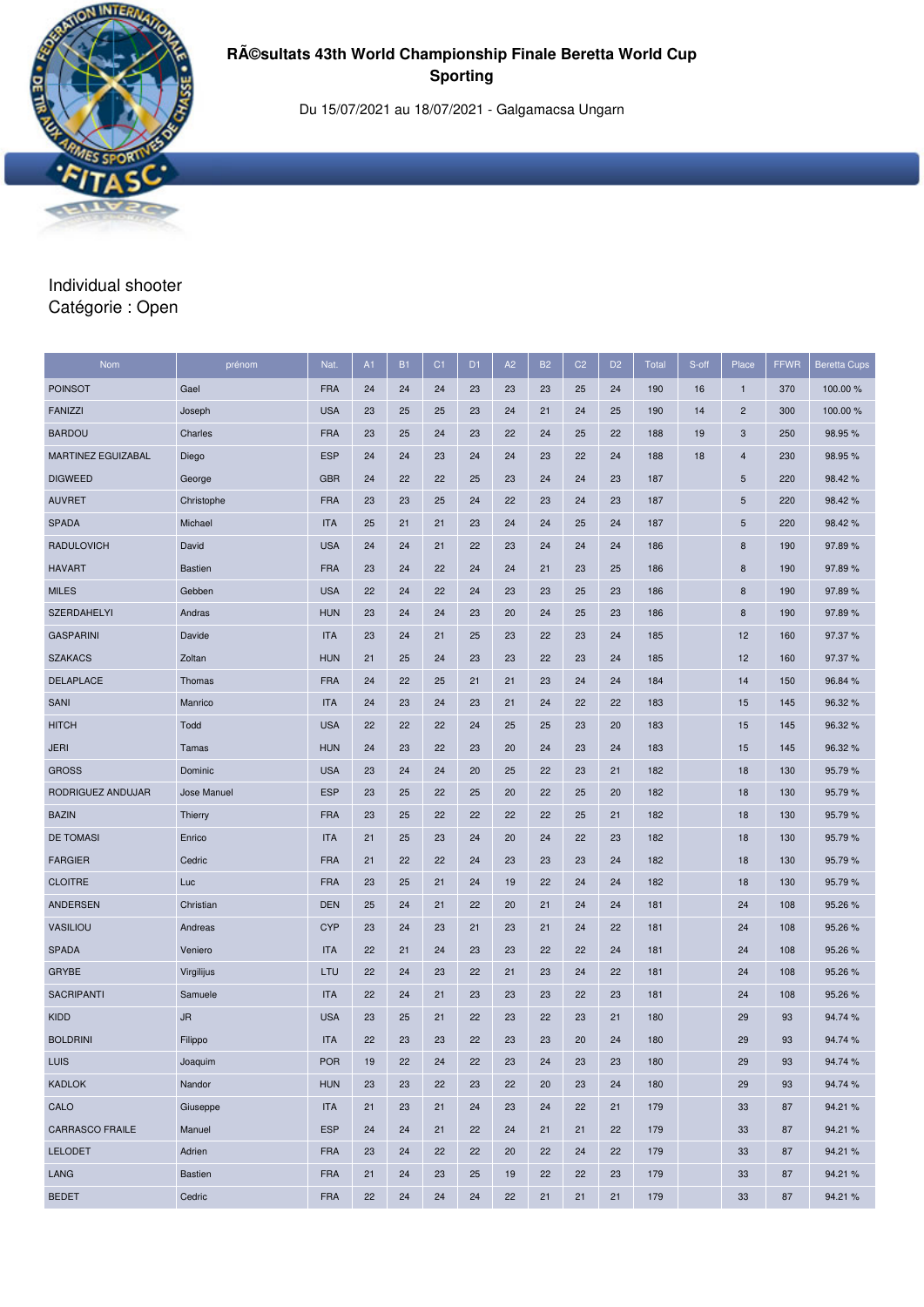| <b>MELCHER</b>         | Josef Fefi        | <b>AUT</b> | 21 | 20 | 24 | 25 | 19 | 21 | 24 | 24 | 178 | 38 | 82 | 93.68%  |
|------------------------|-------------------|------------|----|----|----|----|----|----|----|----|-----|----|----|---------|
| <b>PLATONOV</b>        | Evgeny            | <b>RUS</b> | 23 | 24 | 24 | 20 | 21 | 24 | 20 | 22 | 178 | 38 | 82 | 93.68%  |
| <b>BLOMSTER</b>        | <b>Mattias</b>    | <b>FIN</b> | 23 | 23 | 22 | 24 | 20 | 21 | 21 | 24 | 178 | 38 | 82 | 93.68%  |
| <b>MORI</b>            | Giacomo           | <b>ITA</b> | 22 | 23 | 20 | 25 | 18 | 23 | 24 | 22 | 177 | 41 | 79 | 93.16 % |
| <b>VERHILLE</b>        | Louis             | <b>FRA</b> | 23 | 23 | 22 | 24 | 21 | 21 | 22 | 21 | 177 | 41 | 79 | 93.16%  |
| <b>JUHT</b>            | Emil              | <b>EST</b> | 22 | 22 | 20 | 23 | 21 | 23 | 23 | 23 | 177 | 41 | 79 | 93.16 % |
| <b>MATEJU</b>          | Filip             | <b>CZE</b> | 22 | 24 | 19 | 22 | 21 | 24 | 23 | 22 | 177 | 41 | 79 | 93.16%  |
| <b>PASSANT</b>         | Jamie             | <b>GBR</b> | 21 | 22 | 21 | 24 | 24 | 21 | 23 | 21 | 177 | 41 | 79 | 93.16%  |
| <b>GAETANI</b>         | Alessandro        | <b>ITA</b> | 20 | 24 | 22 | 24 | 19 | 22 | 21 | 25 | 177 | 41 | 79 | 93.16 % |
| <b>HARRINGTON</b>      | Meagan            | <b>USA</b> | 23 | 21 | 24 | 22 | 18 | 22 | 23 | 24 | 177 | 41 | 79 | 93.16%  |
| <b>GEISELMAYR</b>      | Rainer            | <b>AUT</b> | 23 | 22 | 24 | 20 | 22 | 23 | 21 | 21 | 176 | 48 | 72 | 92.63%  |
| <b>CLARK</b>           | <b>Stuart Sen</b> | <b>GBR</b> | 23 | 22 | 21 | 22 | 24 | 19 | 25 | 20 | 176 | 48 | 72 | 92.63%  |
| VALERO DOMINGUEZ       | Juan              | <b>ESP</b> | 20 | 22 | 23 | 24 | 22 | 20 | 23 | 22 | 176 | 48 | 72 | 92.63%  |
| WOLLSCHLAEGER          | Rico              | <b>GER</b> | 21 | 23 | 20 | 21 | 22 | 23 | 24 | 22 | 176 | 48 | 72 | 92.63%  |
| <b>MERCURI</b>         | Matteo            | <b>ITA</b> | 20 | 22 | 20 | 23 | 23 | 21 | 23 | 24 | 176 | 48 | 72 | 92.63%  |
| <b>DE SIEBENTHAL</b>   | Gilles            | <b>SUI</b> | 23 | 23 | 21 | 23 | 22 | 23 | 21 | 20 | 176 | 48 | 72 | 92.63 % |
| <b>RYBIN</b>           | Milan             | <b>CZE</b> | 20 | 24 | 23 | 25 | 23 | 21 | 24 | 16 | 176 | 48 | 72 | 92.63%  |
| PRIEGO RAMIREZ         | Jose Antonio      | <b>ESP</b> | 23 | 21 | 21 | 23 | 23 | 23 | 22 | 20 | 176 | 48 | 72 | 92.63%  |
| <b>CAMPORESE</b>       | Cristian          | <b>ITA</b> | 22 | 23 | 21 | 22 | 21 | 22 | 22 | 22 | 175 | 56 | 64 | 92.11 % |
| <b>SHEDD</b>           | Karen             | <b>USA</b> | 22 | 21 | 24 | 23 | 21 | 21 | 22 | 21 | 175 | 56 | 64 | 92.11%  |
| <b>AVELLINO</b>        | Arnaud            | <b>FRA</b> | 23 | 21 | 20 | 23 | 22 | 21 | 24 | 21 | 175 | 56 | 64 | 92.11 % |
| <b>IOANNOU</b>         | Christos          | <b>CYP</b> | 19 | 21 | 22 | 22 | 21 | 23 | 23 | 23 | 174 | 59 | 61 | 91.58%  |
| <b>CHRISTODOULIDES</b> | Charis            | <b>CYP</b> | 23 | 24 | 24 | 19 | 21 | 24 | 18 | 21 | 174 | 59 | 61 | 91.58 % |
| OPPEGARD               | Paul              | <b>USA</b> | 21 | 23 | 22 | 22 | 20 | 21 | 21 | 24 | 174 | 59 | 61 | 91.58%  |
| <b>MACUCCI</b>         | Simone            | <b>ITA</b> | 22 | 21 | 20 | 22 | 21 | 23 | 25 | 20 | 174 | 59 | 61 | 91.58%  |
| <b>NIKOLAEV</b>        | Artur             | <b>RUS</b> | 22 | 22 | 22 | 22 | 20 | 21 | 23 | 22 | 174 | 59 | 61 | 91.58 % |
| <b>MILTIADOUS</b>      | Lefkios           | <b>CYP</b> | 23 | 22 | 22 | 22 | 21 | 23 | 19 | 22 | 174 | 59 | 61 | 91.58%  |
| <b>JUNG</b>            | Johannes          | <b>GER</b> | 22 | 22 | 19 | 21 | 24 | 21 | 24 | 21 | 174 | 59 | 61 | 91.58 % |
| <b>DIAZ CARRASCO</b>   | Fernando          | <b>ESP</b> | 23 | 25 | 21 | 22 | 20 | 21 | 22 | 20 | 174 | 59 | 61 | 91.58%  |
| <b>MORENO VILLAR</b>   | Julian            | <b>ESP</b> | 22 | 24 | 24 | 19 | 22 | 22 | 22 | 19 | 174 | 59 | 61 | 91.58 % |
| <b>VARGA</b>           | Andras            | <b>HUN</b> | 24 | 22 | 20 | 21 | 24 | 22 | 20 | 20 | 173 | 68 | 52 | 91.05 % |
| <b>VAN MELLAERT</b>    | Erik              | <b>BEL</b> | 20 | 20 | 23 | 20 | 23 | 24 | 23 | 20 | 173 | 68 | 52 | 91.05%  |
| <b>AVRAAM</b>          | Angelos           | <b>CYP</b> | 23 | 22 | 23 | 20 | 19 | 19 | 24 | 23 | 173 | 68 | 52 | 91.05%  |
| <b>BERRY</b>           | Nicolas           | <b>FRA</b> | 19 | 24 | 21 | 22 | 21 | 23 | 22 | 21 | 173 | 68 | 52 | 91.05%  |
| <b>BONEA</b>           | Horatiu           | <b>ROU</b> | 22 | 23 | 22 | 23 | 19 | 21 | 22 | 21 | 173 | 68 | 52 | 91.05%  |
| <b>WIENANDTS</b>       | Hendrick          | <b>GER</b> | 23 | 23 | 19 | 23 | 21 | 23 | 20 | 21 | 173 | 68 | 52 | 91.05%  |
| <b>NASIR JR</b>        | Nadim             | <b>USA</b> | 22 | 23 | 22 | 20 | 21 | 21 | 22 | 21 | 172 | 74 | 46 | 90.53%  |
| <b>FAVA</b>            | Laurent           | <b>FRA</b> | 19 | 24 | 20 | 23 | 20 | 24 | 23 | 19 | 172 | 74 | 46 | 90.53 % |
| <b>DEMCHYSHEN</b>      | Mykhaylo          | <b>UKR</b> | 21 | 22 | 21 | 20 | 21 | 23 | 23 | 21 | 172 | 74 | 46 | 90.53%  |
| <b>PALKOVICS</b>       | Andras            | <b>HUN</b> | 17 | 24 | 22 | 22 | 22 | 22 | 21 | 22 | 172 | 74 | 46 | 90.53%  |
| CONDETTE               | Samuel            | <b>FRA</b> | 22 | 22 | 22 | 21 | 19 | 22 | 24 | 20 | 172 | 74 | 46 | 90.53%  |
| <b>MARUZZO</b>         | Nicolo            | <b>ITA</b> | 18 | 23 | 22 | 22 | 23 | 23 | 20 | 21 | 172 | 74 | 46 | 90.53%  |
| KONSTANTINOU           | <b>Ntinos</b>     | <b>CYP</b> | 20 | 21 | 21 | 23 | 22 | 19 | 21 | 25 | 172 | 74 | 46 | 90.53 % |
| <b>AVRIL</b>           | Alain             | <b>FRA</b> | 21 | 22 | 20 | 23 | 18 | 22 | 24 | 21 | 171 | 81 | 35 | 90.00 % |
| <b>TRYHOEN</b>         | Ludovic           | <b>FRA</b> | 20 | 21 | 21 | 23 | 22 | 23 | 20 | 21 | 171 | 81 | 35 | 90.00 % |
| <b>MARCHERON</b>       | Alain             | <b>FRA</b> | 23 | 21 | 23 | 22 | 17 | 19 | 25 | 21 | 171 | 81 | 35 | 90.00 % |
| <b>MAKAROV</b>         | Ayaal             | <b>RUS</b> | 21 | 25 | 21 | 22 | 22 | 22 | 17 | 21 | 171 | 81 | 35 | 90.00 % |
| <b>LARSSON</b>         | Joakim            | <b>SWE</b> | 20 | 23 | 24 | 20 | 20 | 21 | 23 | 20 | 171 | 81 | 35 | 90.00 % |
| <b>RALYS</b>           | Ramunas           | LTU        | 22 | 23 | 18 | 21 | 19 | 23 | 21 | 24 | 171 | 81 | 35 | 90.00 % |
| <b>BLASSEL</b>         | Christian         | <b>FRA</b> | 22 | 22 | 20 | 23 | 22 | 20 | 20 | 22 | 171 | 81 | 35 | 90.00 % |
| <b>STUBBS</b>          | Tristan           | ZAF        | 20 | 23 | 20 | 22 | 22 | 18 | 22 | 24 | 171 | 81 | 35 | 90.00 % |
| <b>TIKKANEN</b>        | Marko             | <b>FIN</b> | 23 | 24 | 23 | 20 | 17 | 21 | 22 | 20 | 170 | 89 | 35 | 89.47%  |
|                        |                   |            |    |    |    |    |    |    |    |    |     |    |    |         |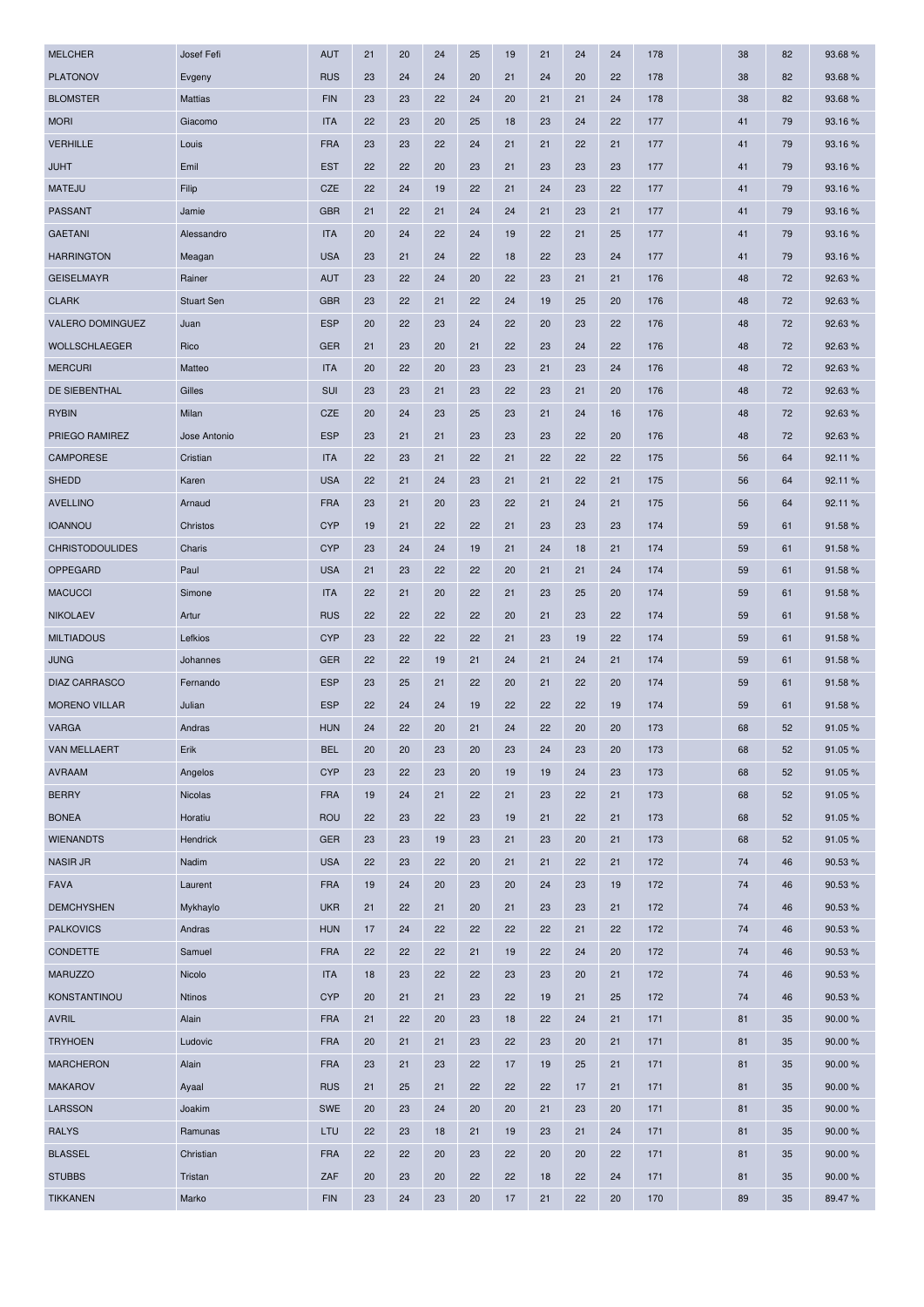| <b>LOYEN</b>       | Jean Francois  | <b>FRA</b> | 16 | 21 | 23 | 22 | 21 | 24 | 21 | 22 | 170 | 89  | 35 | 89.47%  |
|--------------------|----------------|------------|----|----|----|----|----|----|----|----|-----|-----|----|---------|
| <b>MAGYAR</b>      | Csaba          | <b>HUN</b> | 22 | 23 | 22 | 22 | 16 | 21 | 23 | 21 | 170 | 89  | 35 | 89.47%  |
| <b>ZOLDAG</b>      | Janos          | <b>HUN</b> | 21 | 23 | 22 | 23 | 19 | 22 | 21 | 19 | 170 | 89  | 35 | 89.47%  |
| <b>BOSI</b>        | Mauro          | <b>ITA</b> | 21 | 23 | 18 | 21 | 22 | 21 | 23 | 21 | 170 | 89  | 35 | 89.47%  |
| <b>NAVROTSKYI</b>  | Anton          | <b>UKR</b> | 21 | 24 | 19 | 22 | 25 | 20 | 20 | 19 | 170 | 89  | 35 | 89.47%  |
| <b>RUBERTI</b>     | Mario Claudio  | <b>ITA</b> | 23 | 20 | 20 | 22 | 23 | 24 | 19 | 19 | 170 | 89  | 35 | 89.47%  |
| <b>SOLDANI</b>     | Gabriele       | <b>ITA</b> | 21 | 24 | 21 | 21 | 22 | 20 | 21 | 20 | 170 | 89  | 35 | 89.47%  |
| <b>BOURGOGNE</b>   | Jordy          | <b>FRA</b> | 21 | 18 | 21 | 22 | 22 | 21 | 22 | 23 | 170 | 89  | 35 | 89.47%  |
| <b>THIES</b>       | Alexander      | <b>GER</b> | 23 | 20 | 21 | 19 | 20 | 23 | 23 | 20 | 169 | 98  | 35 | 88.95%  |
| <b>RATZENBOCK</b>  | Karl           | <b>AUT</b> | 17 | 18 | 23 | 23 | 20 | 24 | 23 | 21 | 169 | 98  | 35 | 88.95%  |
| <b>FIELD</b>       | Karl           | <b>GBR</b> | 19 | 23 | 20 | 21 | 20 | 22 | 22 | 22 | 169 | 98  | 35 | 88.95%  |
| <b>MONTANARI</b>   | Niccolo        | <b>ITA</b> | 21 | 22 | 15 | 23 | 23 | 24 | 20 | 21 | 169 | 98  | 35 | 88.95%  |
| PAKALNISKIS        | Jonas          | LTU        | 18 | 21 | 22 | 22 | 21 | 19 | 22 | 24 | 169 | 98  | 35 | 88.95%  |
| <b>PAPP</b>        | Laszlo         | <b>HUN</b> | 22 | 21 | 24 | 19 | 21 | 22 | 21 | 19 | 169 | 98  | 35 | 88.95%  |
| <b>BRILLA</b>      | Gyula          | <b>HUN</b> | 22 | 22 | 19 | 21 | 21 | 21 | 21 | 22 | 169 | 98  | 35 | 88.95%  |
| <b>SZALAI</b>      | Tamas          | <b>HUN</b> | 23 | 22 | 21 | 22 | 16 | 24 | 20 | 21 | 169 | 98  | 35 | 88.95 % |
| <b>KURTI</b>       | Istvan         | <b>HUN</b> | 20 | 23 | 22 | 18 | 20 | 22 | 24 | 20 | 169 | 98  | 35 | 88.95%  |
| <b>ISTOMINOV</b>   | Sergii         | <b>UKR</b> | 23 | 22 | 21 | 21 | 20 | 21 | 20 | 21 | 169 | 98  | 35 | 88.95 % |
| <b>BESLITY</b>     | Akos           | <b>HUN</b> | 18 | 20 | 22 | 21 | 23 | 20 | 22 | 22 | 168 | 108 | 35 | 88.42%  |
| <b>FARAGO</b>      | Zsolt          | <b>HUN</b> | 22 | 25 | 21 | 17 | 21 | 21 | 23 | 18 | 168 | 108 | 35 | 88.42%  |
| <b>HUFNAGL</b>     | Ralf           | <b>AUT</b> | 18 | 24 | 18 | 23 | 20 | 21 | 25 | 18 | 167 | 110 | 35 | 87.89%  |
| <b>GEPERIDZE</b>   | Otari          | <b>GEO</b> | 20 | 24 | 22 | 20 | 20 | 16 | 24 | 21 | 167 | 110 | 35 | 87.89%  |
| <b>DYTKOWSKI</b>   | Przemyslaw     | <b>POL</b> | 22 | 21 | 17 | 22 | 19 | 23 | 22 | 21 | 167 | 110 | 35 | 87.89%  |
| ALEXANDROVA        | Inna           | <b>RUS</b> | 22 | 23 | 18 | 24 | 20 | 20 | 19 | 21 | 167 | 110 | 35 | 87.89 % |
| <b>KOFALVI</b>     | Laszlo         | <b>HUN</b> | 18 | 24 | 20 | 20 | 21 | 23 | 21 | 19 | 166 | 114 | 35 | 87.37%  |
| <b>PREMYSL</b>     | Cincera        | CZE        | 22 | 17 | 21 | 21 | 20 | 20 | 25 | 20 | 166 | 114 | 35 | 87.37%  |
|                    |                |            |    |    |    |    |    |    |    |    |     |     |    |         |
| <b>UNVERDORBEN</b> | Johannes       | <b>GER</b> | 22 | 20 | 20 | 21 | 22 | 19 | 22 | 20 | 166 | 114 | 35 | 87.37 % |
| LAPARRA CUENCA     | <b>Beatriz</b> | <b>ESP</b> | 23 | 20 | 21 | 18 | 23 | 20 | 20 | 21 | 166 | 114 | 35 | 87.37 % |
| <b>SCHNEIDER</b>   | Vladimir       | <b>GER</b> | 20 | 23 | 20 | 22 | 22 | 20 | 17 | 22 | 166 | 114 | 35 | 87.37 % |
| <b>PUPO</b>        | Giuseppe       | <b>ITA</b> | 22 | 22 | 21 | 20 | 20 | 21 | 24 | 16 | 166 | 114 | 35 | 87.37 % |
| CANNONI            | Gianfranco     | <b>ITA</b> | 21 | 20 | 19 | 19 | 20 | 22 | 23 | 22 | 166 | 114 | 35 | 87.37%  |
| <b>SALAJ</b>       | Josef          | CZE        | 21 | 18 | 19 | 22 | 23 | 20 | 23 | 20 | 166 | 114 | 35 | 87.37 % |
| <b>LEIBINGER</b>   | Markus         | <b>GER</b> | 20 | 22 | 18 | 20 | 19 | 22 | 23 | 22 | 166 | 114 | 35 | 87.37%  |
| <b>VITARELLI</b>   | Federico       | <b>ITA</b> | 25 | 23 | 22 | 21 | 21 | 16 | 17 | 21 | 166 | 114 | 35 | 87.37%  |
| <b>MARTEAU</b>     | Pascal         | <b>FRA</b> | 22 | 23 | 20 | 21 | 20 | 18 | 22 | 19 | 165 | 124 | 35 | 86.84 % |
| <b>STEFAN</b>      | Nagy           | <b>SVK</b> | 20 | 24 | 23 | 21 | 18 | 20 | 21 | 18 | 165 | 124 | 35 | 86.84 % |
| <b>KORBAN</b>      | Krisztian      | <b>HUN</b> | 23 | 23 | 19 | 22 | 18 | 19 | 20 | 21 | 165 | 124 | 35 | 86.84 % |
| <b>TRAUPMANN</b>   | Michael        | <b>AUT</b> | 19 | 20 | 21 | 20 | 21 | 22 | 22 | 20 | 165 | 124 | 35 | 86.84 % |
| <b>FELBERMAIR</b>  | Martin         | <b>AUT</b> | 22 | 20 | 18 | 19 | 19 | 21 | 25 | 21 | 165 | 124 | 35 | 86.84 % |
| <b>HEWING</b>      | Nicole         | <b>GER</b> | 22 | 22 | 18 | 21 | 17 | 22 | 22 | 21 | 165 | 124 | 35 | 86.84 % |
| <b>DRUGA</b>       | Andrej         | <b>SVK</b> | 23 | 23 | 20 | 23 | 19 | 19 | 18 | 20 | 165 | 124 | 35 | 86.84 % |
| <b>VANAC</b>       | Vaclav         | CZE        | 23 | 20 | 19 | 18 | 24 | 19 | 24 | 18 | 165 | 124 | 35 | 86.84 % |
| <b>CLOITRE</b>     | Christel       | <b>FRA</b> | 22 | 21 | 15 | 22 | 22 | 21 | 21 | 21 | 165 | 124 | 35 | 86.84 % |
| <b>LELKES</b>      | Marcell Janos  | <b>HUN</b> | 18 | 20 | 20 | 19 | 20 | 22 | 24 | 22 | 165 | 124 | 35 | 86.84 % |
| <b>JORDANIDIS</b>  | Georgios       | <b>SWE</b> | 14 | 24 | 18 | 21 | 23 | 20 | 25 | 19 | 164 | 134 | 35 | 86.32%  |
| YILDIZ-LORENZ      | Alattin        | <b>GER</b> | 24 | 22 | 19 | 20 | 17 | 20 | 19 | 23 | 164 | 134 | 35 | 86.32%  |
| <b>ZISIMOS</b>     | Evgenios       | <b>CYP</b> | 20 | 22 | 17 | 22 | 20 | 21 | 21 | 21 | 164 | 134 | 35 | 86.32%  |
| <b>LIPPERT</b>     | Johannes       | <b>GER</b> | 20 | 22 | 18 | 21 | 19 | 22 | 20 | 22 | 164 | 134 | 35 | 86.32%  |
| <b>TIMMERMANS</b>  | Bernard        | <b>BEL</b> | 23 | 21 | 20 | 22 | 16 | 19 | 23 | 20 | 164 | 134 | 35 | 86.32%  |
| <b>KIRENSKIS</b>   | Jurijs         | LAT        | 20 | 23 | 20 | 18 | 20 | 20 | 23 | 20 | 164 | 134 | 35 | 86.32 % |
| <b>ELIA</b>        | Elias          | <b>CYP</b> | 23 | 20 | 21 | 21 | 20 | 20 | 19 | 20 | 164 | 134 | 35 | 86.32%  |
| <b>ENDRODI</b>     | Roland         | <b>HUN</b> | 20 | 23 | 18 | 20 | 20 | 23 | 19 | 21 | 164 | 134 | 35 | 86.32 % |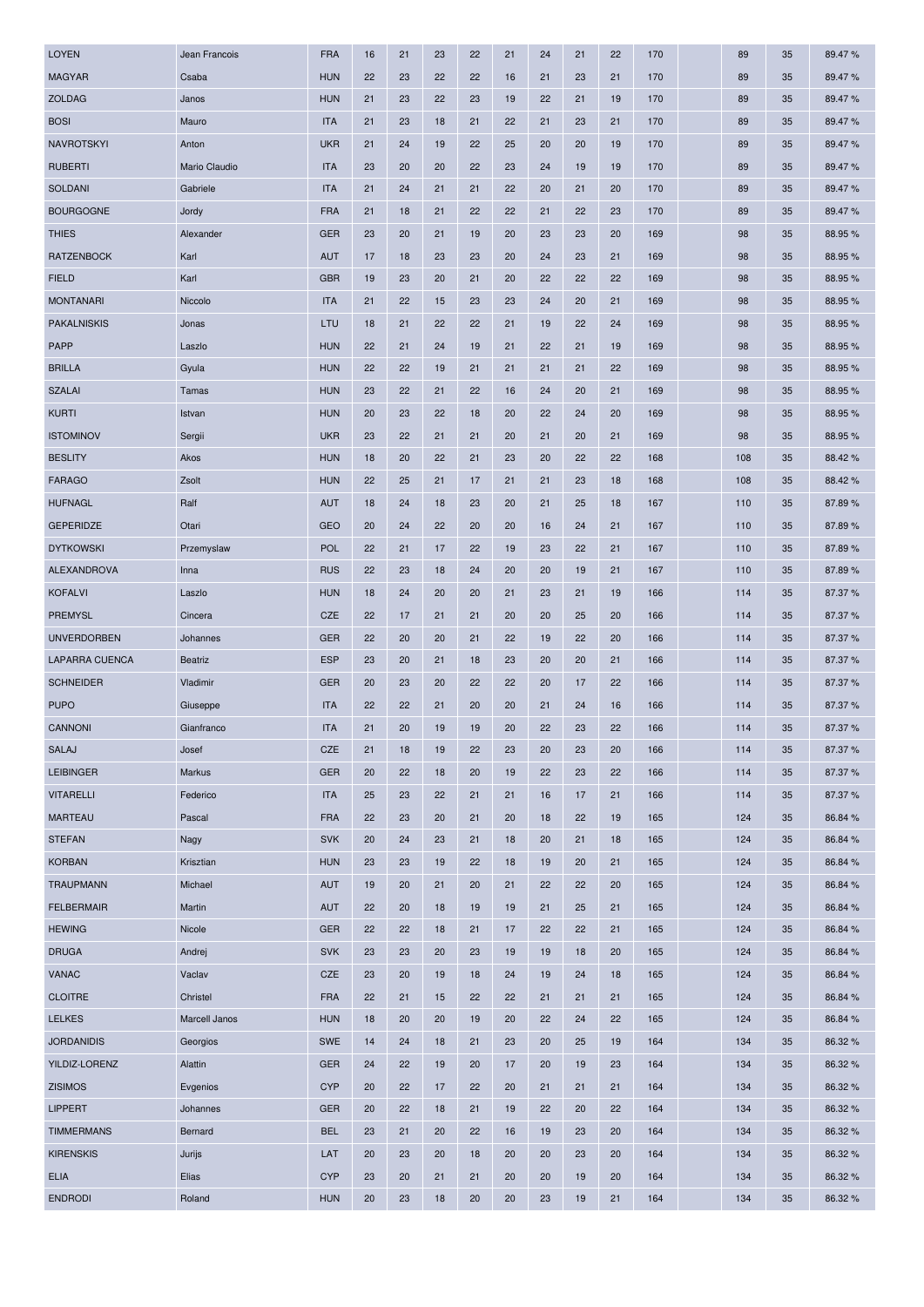| <b>HARDEGG</b>       | Alexius       | <b>AUT</b> | 21 | 23 | 18 | 20 | 18 | 20 | 23 | 21 | 164 | 134 | 35 | 86.32%  |
|----------------------|---------------|------------|----|----|----|----|----|----|----|----|-----|-----|----|---------|
| <b>WITS</b>          | Peter         | <b>BEL</b> | 21 | 22 | 19 | 20 | 18 | 21 | 21 | 21 | 163 | 143 | 35 | 85.79%  |
| <b>HEGYES</b>        | Zoltan        | <b>HUN</b> | 19 | 23 | 20 | 19 | 19 | 22 | 21 | 20 | 163 | 143 | 35 | 85.79%  |
| <b>CEPROVS</b>       | Valerijs      | LAT        | 18 | 24 | 23 | 20 | 19 | 20 | 20 | 19 | 163 | 143 | 35 | 85.79 % |
| <b>MURPHY</b>        | Tom           | <b>USA</b> | 20 | 23 | 20 | 20 | 20 | 20 | 21 | 19 | 163 | 143 | 35 | 85.79%  |
| <b>BARON</b>         | Jean-Pierre   | <b>FRA</b> | 23 | 20 | 19 | 22 | 21 | 21 | 18 | 19 | 163 | 143 | 35 | 85.79 % |
| <b>BROUSSIER</b>     | Pauline       | <b>FRA</b> | 24 | 23 | 18 | 22 | 19 | 17 | 21 | 19 | 163 | 143 | 35 | 85.79%  |
| <b>BIRO</b>          | Gergely       | <b>HUN</b> | 20 | 23 | 21 | 23 | 18 | 18 | 19 | 21 | 163 | 143 | 35 | 85.79%  |
| <b>KUSHNIR</b>       | Maksym        | <b>UKR</b> | 17 | 21 | 18 | 22 | 20 | 20 | 20 | 25 | 163 | 143 | 35 | 85.79%  |
| KYRIAKOU             | Charalampos   | <b>CYP</b> | 17 | 21 | 21 | 22 | 21 | 19 | 18 | 24 | 163 | 143 | 35 | 85.79%  |
| <b>BRENNER</b>       | Harald Sen.   | <b>AUT</b> | 22 | 22 | 20 | 20 | 19 | 21 | 20 | 19 | 163 | 143 | 35 | 85.79%  |
| <b>SCHIEFER</b>      | Peter         | <b>AUT</b> | 21 | 22 | 21 | 22 | 21 | 19 | 19 | 18 | 163 | 143 | 35 | 85.79%  |
| FAZLJI               | Kemal         | SUI        | 22 | 22 | 15 | 22 | 19 | 18 | 22 | 23 | 163 | 143 | 35 | 85.79%  |
| <b>TANI</b>          | Carlo Walter  | <b>ITA</b> | 23 | 21 | 21 | 22 | 18 | 19 | 18 | 20 | 162 | 155 | 35 | 85.26%  |
| <b>STICHA</b>        | Lubomir       | <b>CZE</b> | 20 | 18 | 20 | 23 | 21 | 21 | 19 | 20 | 162 | 155 | 35 | 85.26 % |
| <b>CACHAT</b>        | Guillaume     | <b>FRA</b> | 19 | 19 | 20 | 20 | 21 | 22 | 21 | 20 | 162 | 155 | 35 | 85.26 % |
| <b>ZICIUS</b>        | Vaidotas      | LTU        | 23 | 20 | 23 | 15 | 23 | 22 | 20 | 16 | 162 | 155 | 35 | 85.26 % |
| <b>DUNDUA</b>        | Elizbar       | <b>RUS</b> | 20 | 21 | 17 | 22 | 19 | 22 | 20 | 21 | 162 | 155 | 35 | 85.26 % |
| <b>CSAPO</b>         | Karoly        | <b>HUN</b> | 22 | 19 | 19 | 21 | 23 | 17 | 20 | 21 | 162 | 155 | 35 | 85.26 % |
| <b>VOGLINO</b>       | Yves          | <b>FRA</b> | 21 | 20 | 20 | 19 | 18 | 22 | 19 | 23 | 162 | 155 | 35 | 85.26%  |
| <b>BAUMEL</b>        | Serge         | <b>FRA</b> | 16 | 22 | 20 | 21 | 19 | 20 | 21 | 23 | 162 | 155 | 35 | 85.26 % |
| <b>KIRENSKA</b>      | Ira           | LAT        | 21 | 21 | 19 | 21 | 20 | 18 | 22 | 20 | 162 | 155 | 35 | 85.26%  |
| <b>ROSSLE</b>        | Michael       | <b>GER</b> | 21 | 21 | 21 | 20 | 16 | 22 | 18 | 22 | 161 | 164 | 35 | 84.74 % |
| <b>JOSKOW</b>        | Gregory       | <b>FRA</b> | 17 | 22 | 19 | 16 | 21 | 23 | 21 | 22 | 161 | 164 | 35 | 84.74 % |
| <b>MEDEK</b>         | Jiri          | CZE        | 22 | 19 | 20 | 20 | 21 | 18 | 24 | 17 | 161 | 164 | 35 | 84.74 % |
| <b>BERNATH</b>       | Jozsef        | <b>HUN</b> | 20 | 20 | 18 | 16 | 21 | 19 | 22 | 25 | 161 | 164 | 35 | 84.74 % |
| PLODARI              | Matteo        | <b>ITA</b> | 22 | 23 | 19 | 20 | 21 | 21 | 17 | 18 | 161 | 164 | 35 | 84.74 % |
| <b>MERKYS</b>        | Audrius       | LTU        | 17 | 21 | 22 | 21 | 21 | 17 | 23 | 19 | 161 | 164 | 35 | 84.74 % |
| <b>SIGUNYAEV</b>     | Andrey        | <b>RUS</b> | 18 | 21 | 20 | 21 | 20 | 20 | 20 | 21 | 161 | 164 | 35 | 84.74 % |
| <b>KRYZHANOVSKIY</b> | Sergey        | <b>UKR</b> | 20 | 22 | 16 | 20 | 19 | 22 | 21 | 20 | 160 | 171 | 35 | 84.21%  |
| <b>VERGEZ</b>        | Jean Francois | <b>FRA</b> | 19 | 23 | 18 | 18 | 20 | 19 | 23 | 20 | 160 | 171 | 35 | 84.21 % |
| <b>PAPP</b>          | Martin        | <b>HUN</b> | 20 | 19 | 20 | 21 | 22 | 20 | 20 | 18 | 160 | 171 | 35 | 84.21 % |
| <b>MARES</b>         | Radu Florin   | <b>ROU</b> | 21 | 24 | 18 | 17 | 20 | 19 | 19 | 22 | 160 | 171 | 35 | 84.21%  |
| <b>KORCHAZHKIN</b>   | Ilya          | <b>RUS</b> | 18 | 23 | 20 | 19 | 18 | 22 | 21 | 19 | 160 | 171 | 35 | 84.21 % |
| <b>HASLINGER</b>     | Rainer        | <b>AUT</b> | 16 | 25 | 18 | 18 | 20 | 18 | 22 | 23 | 160 | 171 | 35 | 84.21%  |
| <b>JUHASZ</b>        | Peter         | <b>HUN</b> | 20 | 24 | 20 | 20 | 18 | 19 | 21 | 18 | 160 | 171 | 35 | 84.21%  |
| <b>BERG</b>          | Richard       | SWE        | 20 | 21 | 18 | 21 | 22 | 21 | 20 | 17 | 160 | 171 | 35 | 84.21 % |
| <b>HEREL</b>         | Hubert        | CZE        | 20 | 21 | 18 | 22 | 23 | 17 | 19 | 20 | 160 | 171 | 35 | 84.21%  |
| POLYVANIY            | Dmitriy       | <b>RUS</b> | 21 | 21 | 17 | 21 | 21 | 18 | 19 | 22 | 160 | 171 | 35 | 84.21%  |
| <b>FLORIN</b>        | Urcan         | <b>ROU</b> | 22 | 19 | 17 | 21 | 17 | 19 | 23 | 22 | 160 | 171 | 35 | 84.21%  |
| <b>BRUNNER</b>       | Wolfgang      | <b>AUT</b> | 21 | 23 | 22 | 21 | 19 | 16 | 20 | 18 | 160 | 171 | 35 | 84.21%  |
| <b>ZWOLGEN VAN</b>   | Martin        | <b>NED</b> | 21 | 19 | 16 | 20 | 17 | 21 | 23 | 22 | 159 | 183 | 35 | 83.68%  |
| <b>TONZ</b>          | <b>Tobias</b> | <b>SUI</b> | 19 | 20 | 17 | 20 | 20 | 20 | 22 | 21 | 159 | 183 | 35 | 83.68%  |
| <b>DULARY</b>        | Aline         | <b>FRA</b> | 17 | 22 | 19 | 22 | 21 | 18 | 19 | 21 | 159 | 183 | 35 | 83.68%  |
| <b>MOMKUS</b>        | Tomas         | LTU        | 18 | 23 | 19 | 21 | 16 | 22 | 22 | 18 | 159 | 183 | 35 | 83.68%  |
| <b>FELLNER</b>       | Walter        | <b>AUT</b> | 23 | 17 | 19 | 22 | 21 | 20 | 20 | 17 | 159 | 183 | 35 | 83.68%  |
| <b>BELENKIY</b>      | Alexander     | <b>RUS</b> | 22 | 23 | 18 | 22 | 18 | 20 | 17 | 19 | 159 | 183 | 35 | 83.68%  |
| MAYRHORMANN          | Robert        | <b>GER</b> | 20 | 24 | 19 | 19 | 18 | 17 | 24 | 18 | 159 | 183 | 35 | 83.68%  |
| WARSZEWSKI           | Karol         | <b>GER</b> | 21 | 22 | 19 | 19 | 21 | 19 | 21 | 17 | 159 | 183 | 35 | 83.68%  |
| PAL                  | Ferenc        | <b>HUN</b> | 17 | 23 | 18 | 21 | 20 | 23 | 18 | 19 | 159 | 183 | 35 | 83.68%  |
| <b>MAKODZEBA</b>     | Oleg          | <b>UKR</b> | 20 | 21 | 23 | 20 | 20 | 20 | 17 | 18 | 159 | 183 | 35 | 83.68%  |
| <b>FARKAS</b>        | Endre         | <b>HUN</b> | 20 | 22 | 19 | 20 | 22 | 19 | 19 | 18 | 159 | 183 | 35 | 83.68%  |
|                      |               |            |    |    |    |    |    |    |    |    |     |     |    |         |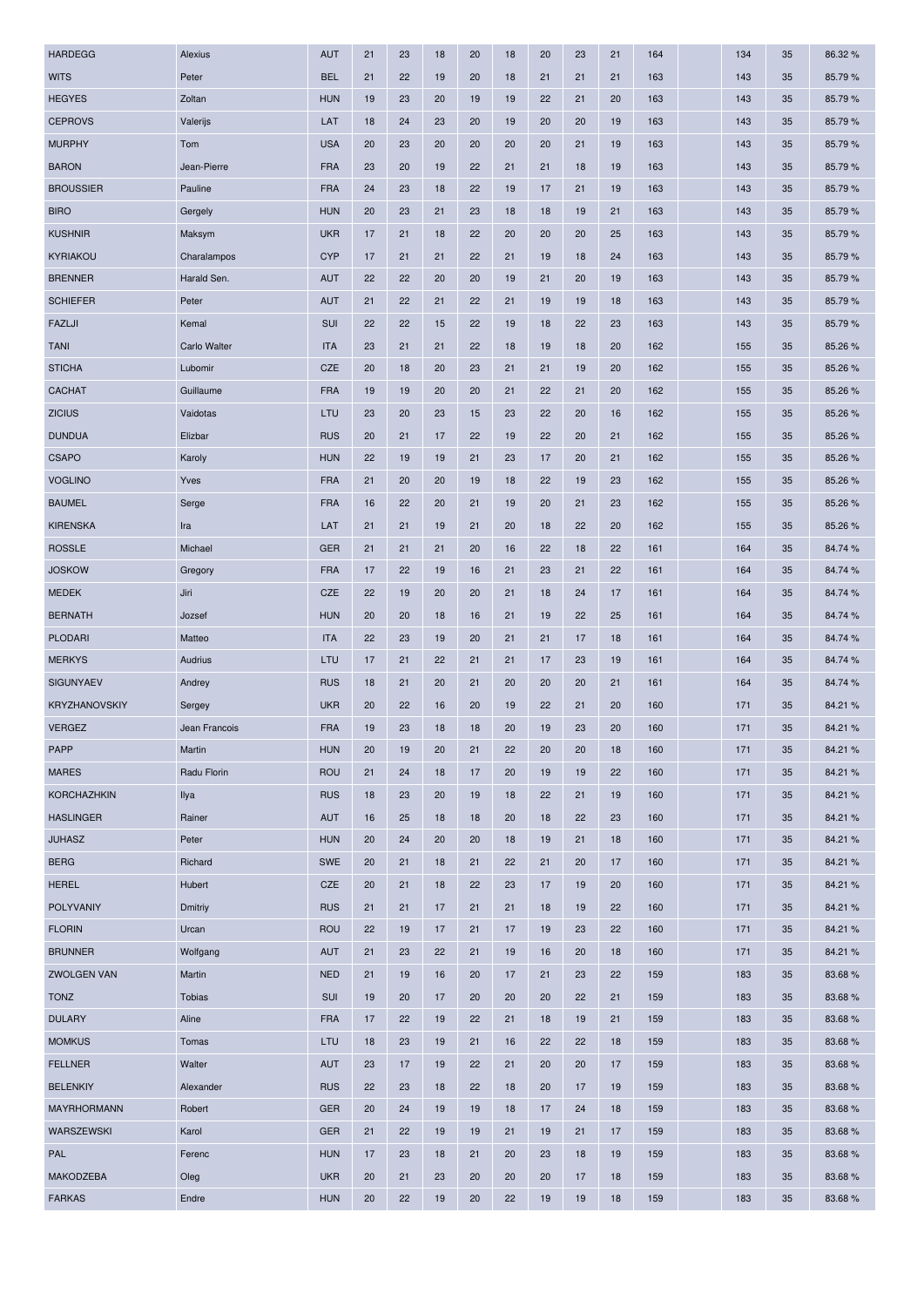| CHARALAMPOUS        | Charalampos   | <b>CYP</b> | 16 | 24 | 23 | 23 | 18 | 20 | 14 | 21 | 159 | 183 | 35 | 83.68%  |
|---------------------|---------------|------------|----|----|----|----|----|----|----|----|-----|-----|----|---------|
| <b>FARKAS</b>       | Mihaly        | <b>HUN</b> | 20 | 20 | 21 | 16 | 19 | 21 | 22 | 19 | 158 | 195 | 35 | 83.16%  |
| <b>EBNER</b>        | Christian     | <b>GER</b> | 18 | 21 | 19 | 20 | 19 | 22 | 19 | 20 | 158 | 195 | 35 | 83.16%  |
| <b>PEROYS</b>       | Serge         | <b>FRA</b> | 22 | 21 | 20 | 20 | 15 | 19 | 22 | 19 | 158 | 195 | 35 | 83.16 % |
| <b>HACKETHORN</b>   | John          | <b>USA</b> | 15 | 21 | 23 | 23 | 22 | 18 | 23 | 13 | 158 | 195 | 35 | 83.16%  |
| <b>STANISLAV</b>    | Tomas         | CZE        | 18 | 18 | 21 | 20 | 20 | 20 | 23 | 18 | 158 | 195 | 35 | 83.16%  |
| <b>DEMIR</b>        | Endereos      | SUI        | 15 | 20 | 19 | 18 | 23 | 24 | 22 | 17 | 158 | 195 | 35 | 83.16%  |
| <b>GRAF</b>         | Peter         | <b>HUN</b> | 22 | 20 | 16 | 18 | 20 | 22 | 21 | 19 | 158 | 195 | 35 | 83.16%  |
| <b>VALOTA</b>       | Michele       | <b>BRA</b> | 19 | 18 | 19 | 19 | 21 | 18 | 22 | 22 | 158 | 195 | 35 | 83.16%  |
| <b>MIKUCS</b>       | Romualds      | LAT        | 18 | 19 | 17 | 21 | 22 | 19 | 23 | 19 | 158 | 195 | 35 | 83.16%  |
| <b>POUZOL</b>       | Didier        | <b>FRA</b> | 22 | 19 | 19 | 19 | 17 | 21 | 21 | 20 | 158 | 195 | 35 | 83.16%  |
| <b>BUKSA</b>        | Jan           | CZE        | 17 | 21 | 17 | 18 | 20 | 23 | 19 | 23 | 158 | 195 | 35 | 83.16%  |
| <b>CERNOSEK</b>     | Milan         | CZE        | 20 | 24 | 17 | 20 | 19 | 22 | 19 | 17 | 158 | 195 | 35 | 83.16%  |
| VAN DE MERBEL       | Nico          | <b>NED</b> | 15 | 21 | 20 | 21 | 22 | 20 | 20 | 19 | 158 | 195 | 35 | 83.16%  |
| <b>KUPRIJANOV</b>   | Roman         | <b>EST</b> | 21 | 19 | 20 | 19 | 22 | 20 | 19 | 17 | 157 | 208 | 35 | 82.63%  |
| <b>THOMSEN</b>      | Steffen       | <b>DEN</b> | 20 | 21 | 19 | 20 | 18 | 19 | 21 | 19 | 157 | 208 | 35 | 82.63%  |
| <b>MANJOT</b>       | Michel        | <b>FRA</b> | 18 | 24 | 22 | 22 | 18 | 17 | 16 | 20 | 157 | 208 | 35 | 82.63%  |
| ZAZVORKA            | Pavel         | CZE        | 21 | 20 | 17 | 22 | 17 | 19 | 22 | 19 | 157 | 208 | 35 | 82.63%  |
| <b>DRONKA</b>       | Ugis          | LAT        | 18 | 22 | 18 | 20 | 22 | 21 | 21 | 15 | 157 | 208 | 35 | 82.63%  |
| <b>HORVATH</b>      | Norbert       | <b>SVK</b> | 19 | 23 | 18 | 20 | 18 | 21 | 19 | 19 | 157 | 208 | 35 | 82.63%  |
| <b>DYTKOWSKI</b>    | Piotr         | <b>POL</b> | 21 | 21 | 20 | 18 | 21 | 14 | 22 | 20 | 157 | 208 | 35 | 82.63 % |
| <b>LECHAT</b>       | Marc          | <b>BEL</b> | 22 | 18 | 18 | 21 | 21 | 17 | 20 | 20 | 157 | 208 | 35 | 82.63%  |
| <b>BATA</b>         | Peter         | <b>HUN</b> | 21 | 17 | 17 | 19 | 20 | 22 | 20 | 20 | 156 | 216 | 35 | 82.11%  |
| <b>KERESZTES</b>    | Krisztian     | <b>HUN</b> | 21 | 20 | 16 | 22 | 19 | 17 | 23 | 18 | 156 | 216 | 35 | 82.11%  |
| <b>HUCHELBACH</b>   | Friedrich     | <b>GER</b> | 19 | 23 | 21 | 19 | 17 | 15 | 21 | 21 | 156 | 216 | 35 | 82.11%  |
| <b>HOLM</b>         | Aare          | <b>EST</b> | 20 | 18 | 22 | 20 | 16 | 19 | 19 | 22 | 156 | 216 | 35 | 82.11 % |
| <b>DONDIS</b>       | Joel          | <b>USA</b> | 20 | 23 | 17 | 21 | 20 | 20 | 17 | 18 | 156 | 216 | 35 | 82.11%  |
| <b>MUCKA</b>        | Igor          | CZE        | 20 | 21 | 17 | 19 | 16 | 20 | 22 | 21 | 156 | 216 | 35 | 82.11 % |
| MAHMUDOV            | Ilham         | <b>AZE</b> | 17 | 19 | 19 | 17 | 19 | 19 | 23 | 23 | 156 | 216 | 35 | 82.11%  |
| <b>STENGL</b>       | Jiri          | CZE        | 18 | 20 | 16 | 21 | 21 | 19 | 22 | 19 | 156 | 216 | 35 | 82.11%  |
| <b>PAL</b>          | Tamas         | <b>HUN</b> | 22 | 21 | 17 | 14 | 16 | 20 | 24 | 22 | 156 | 216 | 35 | 82.11%  |
| <b>LORINCZ</b>      | Gabor         | <b>HUN</b> | 22 | 22 | 22 | 17 | 21 | 20 | 17 | 15 | 156 | 216 | 35 | 82.11%  |
| <b>STAVRINOU</b>    | Athos         | <b>CYP</b> | 21 | 18 | 19 | 18 | 18 | 19 | 22 | 21 | 156 | 216 | 35 | 82.11%  |
| <b>ROITMAYER</b>    | Franz         | <b>AUT</b> | 20 | 21 | 20 | 21 | 20 | 16 | 21 | 17 | 156 | 216 | 35 | 82.11%  |
| <b>BERTLEFF</b>     | Michael       | <b>AUT</b> | 21 | 22 | 18 | 18 | 18 | 21 | 21 | 16 | 155 | 228 | 35 | 81.58%  |
| <b>BOLEA GARCIA</b> | Juan Miguel   | <b>ESP</b> | 18 | 21 | 21 | 17 | 21 | 21 | 20 | 16 | 155 | 228 | 35 | 81.58%  |
| <b>HOMOC</b>        | Mihai         | <b>ROU</b> | 23 | 19 | 20 | 15 | 18 | 22 | 19 | 19 | 155 | 228 | 35 | 81.58%  |
| <b>KARDOS</b>       | Zsolt         | <b>HUN</b> | 16 | 19 | 17 | 19 | 20 | 23 | 21 | 20 | 155 | 228 | 35 | 81.58%  |
| <b>PLUCINSKI</b>    | Marcin Plutoo | <b>POL</b> | 19 | 19 | 18 | 18 | 21 | 19 | 22 | 19 | 155 | 228 | 35 | 81.58%  |
| <b>YUDIN</b>        | Maksym        | <b>UKR</b> | 19 | 22 | 17 | 21 | 18 | 17 | 19 | 22 | 155 | 228 | 35 | 81.58%  |
| <b>NEVENS</b>       | Edmond        | <b>BEL</b> | 17 | 21 | 20 | 20 | 16 | 18 | 21 | 22 | 155 | 228 | 35 | 81.58%  |
| <b>ROITMAYER</b>    | Martin        | <b>AUT</b> | 19 | 20 | 21 | 24 | 17 | 18 | 19 | 17 | 155 | 228 | 35 | 81.58%  |
| <b>LAPINSH</b>      | Einars        | LAT        | 20 | 21 | 19 | 17 | 20 | 18 | 21 | 19 | 155 | 228 | 35 | 81.58%  |
| ANDREOU             | Michalis      | <b>CYP</b> | 19 | 20 | 17 | 20 | 19 | 20 | 19 | 21 | 155 | 228 | 35 | 81.58%  |
| <b>SCHELLINGER</b>  | Notker        | <b>GER</b> | 20 | 20 | 18 | 18 | 21 | 16 | 23 | 19 | 155 | 228 | 35 | 81.58%  |
| <b>VARRO</b>        | Zoltan        | <b>HUN</b> | 18 | 21 | 20 | 19 | 20 | 18 | 22 | 17 | 155 | 228 | 35 | 81.58%  |
| <b>STIEVENART</b>   | Olivier       | <b>BEL</b> | 17 | 22 | 22 | 18 | 19 | 18 | 21 | 18 | 155 | 228 | 35 | 81.58%  |
| <b>REVESZ</b>       | Andras        | <b>HUN</b> | 17 | 20 | 19 | 20 | 22 | 20 | 20 | 17 | 155 | 228 | 35 | 81.58%  |
| <b>MOLNAR</b>       | Anton         | <b>SVK</b> | 17 | 23 | 19 | 19 | 16 | 18 | 23 | 20 | 155 | 228 | 35 | 81.58%  |
| <b>BALINT</b>       | Peter         | <b>HUN</b> | 21 | 23 | 18 | 20 | 17 | 19 | 20 | 16 | 154 | 243 | 35 | 81.05%  |
| <b>WINTERL</b>      | Reinhold      | <b>GER</b> | 19 | 19 | 17 | 21 | 21 | 22 | 20 | 15 | 154 | 243 | 35 | 81.05%  |
| <b>KESSELSTATT</b>  | Johannes      | <b>GER</b> | 20 | 16 | 18 | 24 | 19 | 18 | 21 | 18 | 154 | 243 | 35 | 81.05%  |
|                     |               |            |    |    |    |    |    |    |    |    |     |     |    |         |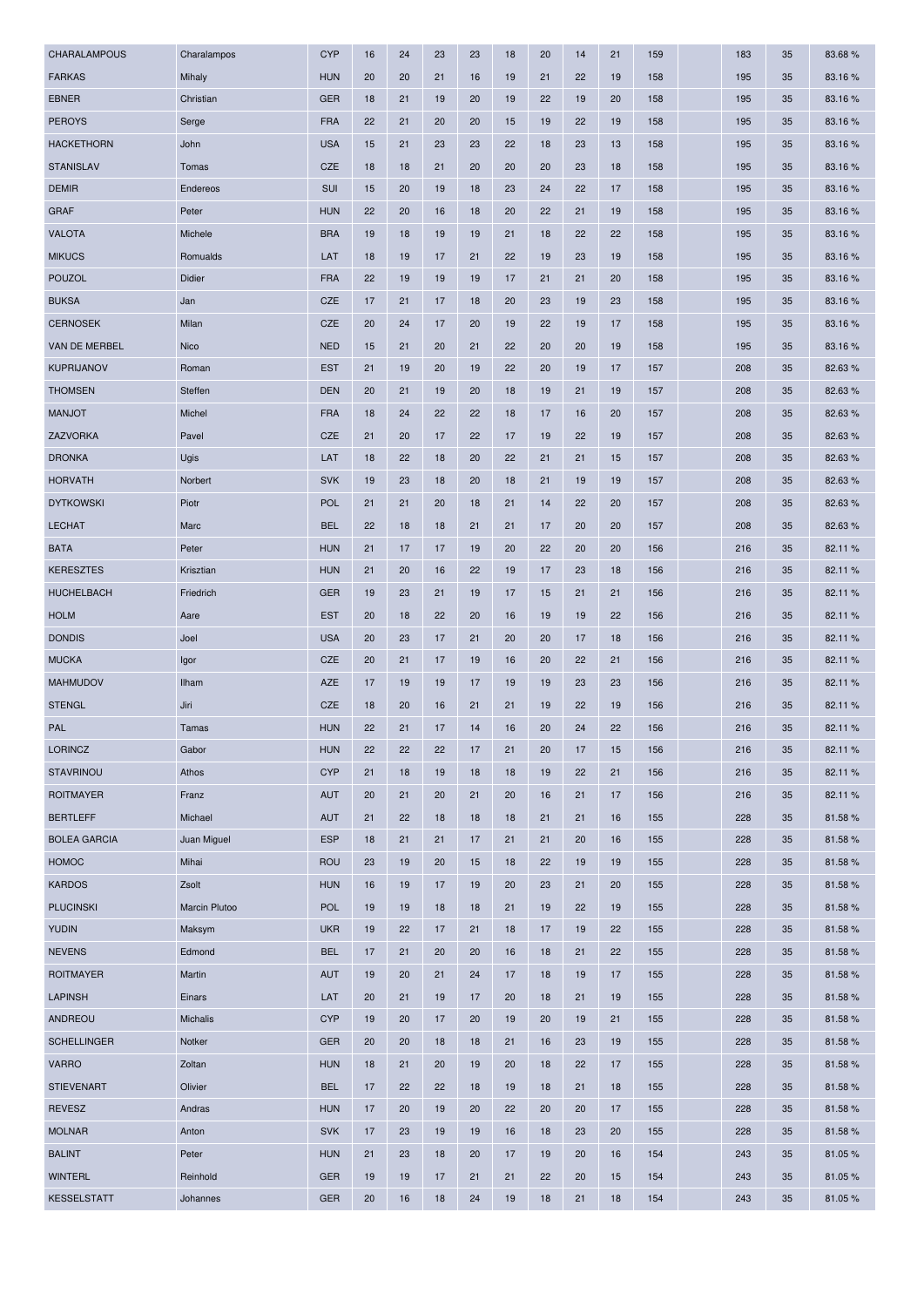| <b>MILES</b>      | Timothy               | <b>USA</b> | 20 | 22 | 19 | 20 | 20 | 17 | 16 | 20 | 154 | 243 | 35 | 81.05%  |
|-------------------|-----------------------|------------|----|----|----|----|----|----|----|----|-----|-----|----|---------|
| <b>BOLSAKOVAS</b> | Erikas                | LTU        | 20 | 21 | 18 | 19 | 22 | 18 | 18 | 18 | 154 | 243 | 35 | 81.05%  |
| <b>FERET</b>      | Serge                 | <b>FRA</b> | 20 | 19 | 18 | 20 | 22 | 19 | 17 | 19 | 154 | 243 | 35 | 81.05%  |
| <b>KRUSE</b>      | Christian             | <b>DEN</b> | 17 | 20 | 17 | 20 | 21 | 23 | 19 | 16 | 153 | 249 | 35 | 80.53 % |
| <b>WOLTE</b>      | Heimo                 | <b>AUT</b> | 22 | 19 | 19 | 18 | 19 | 17 | 21 | 18 | 153 | 249 | 35 | 80.53%  |
| <b>FULOP</b>      | Laszlo                | <b>HUN</b> | 21 | 21 | 16 | 23 | 17 | 20 | 18 | 17 | 153 | 249 | 35 | 80.53%  |
| <b>FERENCZ</b>    | Zoltan                | <b>HUN</b> | 21 | 17 | 16 | 21 | 19 | 20 | 20 | 19 | 153 | 249 | 35 | 80.53%  |
| <b>KISS</b>       | Pal                   | <b>HUN</b> | 21 | 22 | 19 | 18 | 14 | 16 | 22 | 21 | 153 | 249 | 35 | 80.53%  |
| <b>BIZZIERI</b>   | Gianfranco            | <b>ITA</b> | 16 | 21 | 19 | 22 | 21 | 20 | 16 | 18 | 153 | 249 | 35 | 80.53%  |
| <b>RAMOS</b>      | Angel                 | <b>VEN</b> | 19 | 18 | 16 | 22 | 19 | 18 | 20 | 21 | 153 | 249 | 35 | 80.53%  |
| <b>HACKL</b>      | lan                   | <b>AUT</b> | 17 | 20 | 21 | 20 | 21 | 21 | 20 | 13 | 153 | 249 | 35 | 80.53%  |
| <b>NYARI</b>      | Roland                | <b>HUN</b> | 21 | 21 | 14 | 23 | 15 | 19 | 23 | 17 | 153 | 249 | 35 | 80.53%  |
| <b>CAUNE</b>      | Agnese                | LAT        | 18 | 23 | 22 | 18 | 15 | 20 | 19 | 17 | 152 | 258 | 35 | 80.00%  |
| <b>RAIMONDO</b>   | <b>Bernard Franck</b> | <b>SWE</b> | 19 | 18 | 18 | 19 | 21 | 20 | 19 | 18 | 152 | 258 | 35 | 80.00 % |
| <b>WATRIN</b>     | Didier                | <b>FRA</b> | 17 | 21 | 20 | 20 | 20 | 14 | 20 | 20 | 152 | 258 | 35 | 80.00%  |
| <b>SMIDA</b>      | Miroslav              | <b>SVK</b> | 18 | 22 | 16 | 19 | 17 | 19 | 20 | 21 | 152 | 258 | 35 | 80.00%  |
| <b>HILMER</b>     | Andre                 | <b>GER</b> | 21 | 22 | 14 | 21 | 16 | 19 | 22 | 17 | 152 | 258 | 35 | 80.00%  |
| <b>STENGLOVA</b>  | Michaela              | <b>CZE</b> | 21 | 23 | 18 | 19 | 17 | 17 | 20 | 17 | 152 | 258 | 35 | 80.00%  |
| <b>SOMERS</b>     | Stefan                | <b>BEL</b> | 22 | 19 | 20 | 18 | 20 | 19 | 19 | 15 | 152 | 258 | 35 | 80.00%  |
| <b>VALENTINI</b>  | Salvatore             | <b>ITA</b> | 17 | 20 | 19 | 22 | 19 | 16 | 21 | 18 | 152 | 258 | 35 | 80.00%  |
| <b>JOELSSON</b>   | Dan                   | <b>SWE</b> | 20 | 19 | 19 | 19 | 17 | 18 | 21 | 19 | 152 | 258 | 35 | 80.00 % |
| <b>EVSTAFYEVA</b> | Vitaliya              | <b>RUS</b> | 19 | 18 | 17 | 22 | 18 | 24 | 18 | 16 | 152 | 258 | 35 | 80.00 % |
| PANIZZA           | Alessia               | <b>ITA</b> | 20 | 23 | 15 | 18 | 18 | 20 | 19 | 19 | 152 | 258 | 35 | 80.00 % |
| <b>TILE</b>       | Iveta                 | LAT        | 17 | 19 | 18 | 20 | 20 | 15 | 20 | 22 | 151 | 269 | 35 | 79.47%  |
| <b>ROSSLE</b>     | Johann Nepomuk        | <b>GER</b> | 24 | 18 | 15 | 15 | 22 | 20 | 18 | 19 | 151 | 269 | 35 | 79.47%  |
| <b>BORSOS</b>     | Gergely               | <b>HUN</b> | 16 | 18 | 16 | 19 | 19 | 20 | 23 | 20 | 151 | 269 | 35 | 79.47%  |
| <b>DUDNIK</b>     | Viktor                | <b>UKR</b> | 16 | 21 | 18 | 21 | 21 | 18 | 18 | 18 | 151 | 269 | 35 | 79.47%  |
| <b>SCHAUFLER</b>  | Paul                  | <b>AUT</b> | 15 | 22 | 20 | 21 | 18 | 19 | 17 | 19 | 151 | 269 | 35 | 79.47%  |
| <b>SZABO</b>      | Zoltan                | <b>HUN</b> | 18 | 20 | 18 | 19 | 21 | 18 | 18 | 19 | 151 | 269 | 35 | 79.47%  |
| <b>KOULAS</b>     | <b>Alkis</b>          | <b>CYP</b> | 19 | 19 | 15 | 18 | 19 | 22 | 21 | 18 | 151 | 269 | 35 | 79.47%  |
| <b>POMAZI</b>     | Kalman                | <b>HUN</b> | 20 | 22 | 15 | 20 | 19 | 20 | 19 | 16 | 151 | 269 | 35 | 79.47%  |
| <b>WOLFF</b>      | Alfons-Josef          | <b>GER</b> | 22 | 18 | 19 | 16 | 17 | 21 | 22 | 16 | 151 | 269 | 35 | 79.47%  |
| <b>REVUCZKY</b>   | Patrik                | <b>HUN</b> | 18 | 21 | 15 | 19 | 18 | 19 | 21 | 20 | 151 | 269 | 35 | 79.47%  |
| <b>TRAKKOUDES</b> | Panicos               | <b>CYP</b> | 18 | 19 | 23 | 20 | 17 | 18 | 18 | 18 | 151 | 269 | 35 | 79.47%  |
| <b>FENYVESI</b>   | Norbert               | <b>HUN</b> | 19 | 22 | 17 | 19 | 19 | 19 | 22 | 14 | 151 | 269 | 35 | 79.47%  |
| <b>HOWARD</b>     | John B                | <b>USA</b> | 19 | 22 | 19 | 18 | 18 | 18 | 20 | 17 | 151 | 269 | 35 | 79.47%  |
| <b>KOPACEK</b>    | Pavel                 | CZE        | 21 | 18 | 12 | 21 | 21 | 19 | 19 | 20 | 151 | 269 | 35 | 79.47%  |
| <b>KOVACS</b>     | Viktor                | <b>HUN</b> | 19 | 16 | 24 | 21 | 18 | 16 | 16 | 21 | 151 | 269 | 35 | 79.47%  |
| <b>JEKABSONS</b>  | Janis                 | LAT        | 19 | 22 | 18 | 18 | 22 | 19 | 17 | 16 | 151 | 269 | 35 | 79.47%  |
| <b>REHKALT</b>    | Kulno                 | <b>EST</b> | 15 | 22 | 19 | 20 | 18 | 18 | 17 | 21 | 150 | 285 | 35 | 78.95%  |
| <b>TSCHIDERER</b> | Karl-Thomas           | <b>AUT</b> | 21 | 20 | 17 | 18 | 19 | 19 | 20 | 16 | 150 | 285 | 35 | 78.95%  |
| <b>SAHLBERG</b>   | Ronny                 | SWE        | 23 | 13 | 22 | 20 | 16 | 16 | 22 | 18 | 150 | 285 | 35 | 78.95%  |
| <b>JIMMERFORS</b> | Tomas                 | <b>SWE</b> | 21 | 19 | 17 | 20 | 14 | 17 | 22 | 20 | 150 | 285 | 35 | 78.95%  |
| <b>JUHASZ</b>     | Lenke                 | <b>HUN</b> | 19 | 16 | 20 | 21 | 16 | 17 | 22 | 19 | 150 | 285 | 35 | 78.95%  |
| <b>HOMOKI</b>     | Lajos                 | <b>HUN</b> | 19 | 22 | 15 | 17 | 19 | 22 | 20 | 16 | 150 | 285 | 35 | 78.95%  |
| <b>SZARKA</b>     | Jozsef                | <b>HUN</b> | 21 | 24 | 17 | 20 | 19 | 16 | 22 | 11 | 150 | 285 | 35 | 78.95%  |
| <b>SCHREINER</b>  | Karoly                | <b>HUN</b> | 15 | 21 | 22 | 18 | 20 | 19 | 16 | 19 | 150 | 285 | 35 | 78.95%  |
| <b>PATSALOS</b>   | Savvas                | <b>CYP</b> | 17 | 18 | 19 | 17 | 19 | 22 | 20 | 18 | 150 | 285 | 35 | 78.95%  |
| <b>JENSEN</b>     | Marcus Bent           | <b>DEN</b> | 20 | 19 | 17 | 19 | 15 | 17 | 21 | 22 | 150 | 285 | 35 | 78.95%  |
| <b>GOGITIDZE</b>  | Tengiz                | <b>RUS</b> | 18 | 23 | 17 | 17 | 16 | 20 | 21 | 18 | 150 | 285 | 35 | 78.95%  |
| <b>GLOECKL</b>    | Bernhard              | <b>AUT</b> | 16 | 21 | 19 | 20 | 17 | 16 | 21 | 20 | 150 | 285 | 35 | 78.95 % |
| <b>GIBELLINI</b>  | <b>Brunella</b>       | <b>ITA</b> | 19 | 16 | 16 | 22 | 19 | 19 | 20 | 19 | 150 | 285 | 35 | 78.95%  |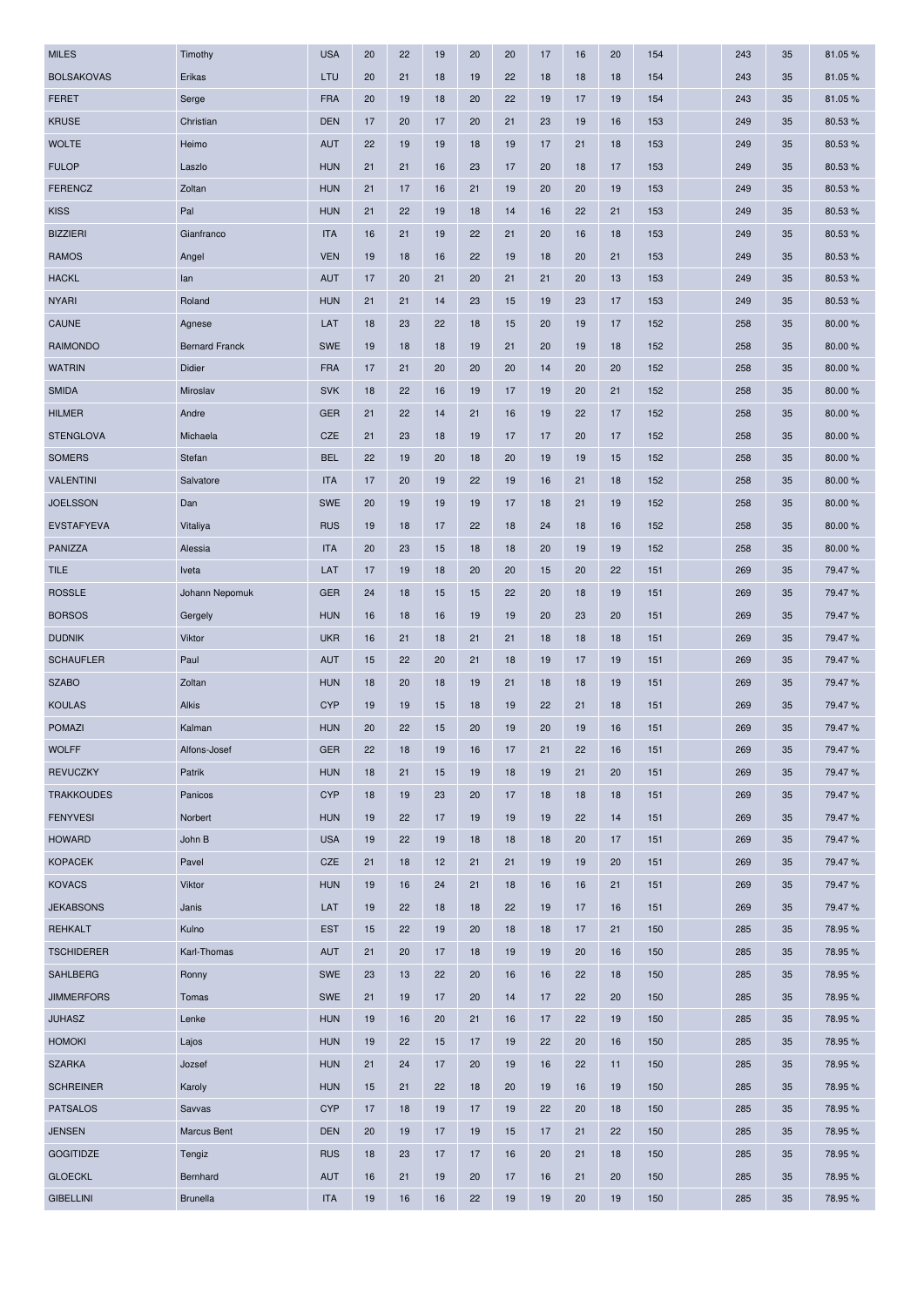| <b>BIRRER</b>       | Heiner                 | SUI        | 20 | 20 | 18 | 18 | 17 | 21 | 21 | 15 | 150 | 285 | 35 | 78.95%  |
|---------------------|------------------------|------------|----|----|----|----|----|----|----|----|-----|-----|----|---------|
| <b>PITTLIK</b>      | Karoly                 | <b>HUN</b> | 14 | 18 | 16 | 22 | 17 | 20 | 23 | 20 | 150 | 285 | 35 | 78.95%  |
| <b>GIBELLINI</b>    | Enzo                   | <b>ITA</b> | 19 | 18 | 18 | 19 | 17 | 20 | 21 | 17 | 149 | 300 | 35 | 78.42%  |
| <b>BURKHALTER</b>   | Marc                   | SUI        | 19 | 19 | 20 | 20 | 18 | 20 | 16 | 17 | 149 | 300 | 35 | 78.42 % |
| <b>PEPPINCK</b>     | Karel Sr               | <b>NED</b> | 18 | 24 | 14 | 18 | 17 | 21 | 21 | 16 | 149 | 300 | 35 | 78.42%  |
| <b>NIKOLAEV</b>     | Ramir                  | <b>RUS</b> | 19 | 15 | 16 | 18 | 22 | 18 | 21 | 20 | 149 | 300 | 35 | 78.42%  |
| <b>BALOGH</b>       | Ferenc                 | <b>HUN</b> | 21 | 16 | 17 | 19 | 22 | 16 | 22 | 16 | 149 | 300 | 35 | 78.42%  |
| <b>RIMKA</b>        | Darius                 | LTU        | 19 | 17 | 17 | 23 | 17 | 19 | 19 | 18 | 149 | 300 | 35 | 78.42%  |
| <b>TOTH</b>         | Peter                  | <b>HUN</b> | 19 | 18 | 13 | 20 | 19 | 22 | 22 | 16 | 149 | 300 | 35 | 78.42%  |
| <b>VANEK</b>        | Roman                  | CZE        | 21 | 18 | 12 | 21 | 18 | 17 | 20 | 22 | 149 | 300 | 35 | 78.42%  |
| <b>KENYERES</b>     | Attila Lajos           | <b>HUN</b> | 19 | 17 | 21 | 16 | 21 | 16 | 21 | 18 | 149 | 300 | 35 | 78.42%  |
| <b>MARCHAND</b>     | Pierre-Florian         | <b>FRA</b> | 18 | 18 | 17 | 21 | 19 | 18 | 21 | 17 | 149 | 300 | 35 | 78.42%  |
| <b>KARAOLIS</b>     | Miltiades              | <b>CYP</b> | 19 | 20 | 15 | 18 | 23 | 19 | 19 | 16 | 149 | 300 | 35 | 78.42%  |
| <b>CHAMATSOS</b>    | Koullis                | <b>CYP</b> | 20 | 19 | 16 | 22 | 19 | 16 | 20 | 17 | 149 | 300 | 35 | 78.42%  |
| <b>DRONKA</b>       | Aivars                 | LAT        | 17 | 23 | 19 | 17 | 17 | 19 | 15 | 22 | 149 | 300 | 35 | 78.42%  |
| <b>KOHUT</b>        | Laszlo                 | <b>HUN</b> | 22 | 18 | 19 | 18 | 17 | 19 | 17 | 18 | 148 | 313 | 35 | 77.89%  |
| <b>NOSKOV</b>       | Alexey                 | <b>RUS</b> | 21 | 19 | 11 | 20 | 21 | 22 | 17 | 17 | 148 | 313 | 35 | 77.89%  |
| <b>LOBERA FATAS</b> | Alberto                | <b>ESP</b> | 18 | 21 | 13 | 21 | 17 | 20 | 19 | 19 | 148 | 313 | 35 | 77.89%  |
| <b>SIMON</b>        | Pal                    | <b>HUN</b> | 19 | 19 | 14 | 17 | 20 | 16 | 21 | 22 | 148 | 313 | 35 | 77.89%  |
| <b>LISCHER</b>      | Ueli                   | SUI        | 22 | 22 | 16 | 16 | 18 | 18 | 18 | 18 | 148 | 313 | 35 | 77.89%  |
| <b>VERBEECK</b>     | Daisy                  | <b>BEL</b> | 16 | 19 | 16 | 21 | 21 | 19 | 18 | 18 | 148 | 313 | 35 | 77.89%  |
| <b>POKORNYIK</b>    | Laszlo                 | <b>HUN</b> | 19 | 18 | 18 | 19 | 18 | 18 | 21 | 17 | 148 | 313 | 35 | 77.89%  |
| <b>MITAS</b>        | Jaroslav               | <b>CZE</b> | 18 | 17 | 14 | 15 | 19 | 19 | 22 | 24 | 148 | 313 | 35 | 77.89%  |
| <b>ARISTIDOU</b>    | George                 | <b>CYP</b> | 18 | 18 | 17 | 19 | 20 | 19 | 20 | 17 | 148 | 313 | 35 | 77.89%  |
| <b>KOVACS</b>       | Otto                   | <b>HUN</b> | 23 | 21 | 14 | 18 | 15 | 22 | 19 | 16 | 148 | 313 | 35 | 77.89%  |
| <b>MUCHITSCH</b>    | Philipp                | <b>AUT</b> | 19 | 18 | 19 | 18 | 23 | 20 | 17 | 14 | 148 | 313 | 35 | 77.89%  |
| <b>RUDIN</b>        | Christian              | SUI        | 23 | 16 | 16 | 20 | 20 | 18 | 16 | 18 | 147 | 324 | 35 | 77.37 % |
| <b>VDOVENKO</b>     | Volodymyr              | <b>UKR</b> | 21 | 21 | 15 | 18 | 22 | 14 | 22 | 14 | 147 | 324 | 35 | 77.37 % |
| <b>VASS</b>         | Mate                   | <b>HUN</b> | 21 | 20 | 11 | 21 | 18 | 21 | 20 | 15 | 147 | 324 | 35 | 77.37 % |
| <b>BOUR</b>         | Susanne                | <b>GER</b> | 17 | 17 | 21 | 14 | 20 | 20 | 20 | 18 | 147 | 324 | 35 | 77.37 % |
| <b>PRAZAK</b>       | Petr                   | <b>CZE</b> | 18 | 18 | 21 | 16 | 16 | 20 | 19 | 19 | 147 | 324 | 35 | 77.37 % |
| <b>PARMENIDIS</b>   | Panagiotis             | <b>CYP</b> | 22 | 18 | 14 | 20 | 18 | 19 | 19 | 17 | 147 | 324 | 35 | 77.37 % |
| <b>JENSEN</b>       | Jeffrey                | <b>USA</b> | 18 | 21 | 15 | 17 | 22 | 23 | 15 | 16 | 147 | 324 | 35 | 77.37 % |
| <b>BARTULOV</b>     | <b>Adrian Dimitrie</b> | <b>ROU</b> | 16 | 20 | 17 | 20 | 18 | 21 | 17 | 18 | 147 | 324 | 35 | 77.37 % |
| <b>FEHER</b>        | Peter                  | <b>HUN</b> | 17 | 19 | 17 | 15 | 19 | 19 | 21 | 20 | 147 | 324 | 35 | 77.37 % |
| <b>NEDZINSKAS</b>   | Dainius                | LTU        | 16 | 19 | 22 | 17 | 20 | 20 | 20 | 13 | 147 | 324 | 35 | 77.37 % |
| ZAMBRINO            | Graziella              | <b>ITA</b> | 18 | 20 | 17 | 18 | 17 | 18 | 19 | 20 | 147 | 324 | 35 | 77.37 % |
| <b>IULIANELLA</b>   | Francesco              | <b>ITA</b> | 24 | 17 | 19 | 13 | 20 | 20 | 16 | 18 | 147 | 324 | 35 | 77.37 % |
| <b>LUCARINI</b>     | Raffaello              | <b>ITA</b> | 21 | 22 | 17 | 19 | 16 | 18 | 20 | 14 | 147 | 324 | 35 | 77.37 % |
| <b>HAJZER</b>       | Szabolcs               | <b>HUN</b> | 21 | 17 | 17 | 18 | 18 | 16 | 19 | 21 | 147 | 324 | 35 | 77.37 % |
| <b>SPRUKULIS</b>    | Juris                  | LAT        | 19 | 16 | 16 | 20 | 20 | 15 | 21 | 20 | 147 | 324 | 35 | 77.37 % |
| HAZI                | Gergely                | <b>HUN</b> | 18 | 19 | 19 | 21 | 13 | 16 | 23 | 18 | 147 | 324 | 35 | 77.37 % |
| <b>VITALY</b>       | Avtaykin               | <b>RUS</b> | 19 | 21 | 19 | 16 | 20 | 18 | 18 | 15 | 146 | 340 | 35 | 76.84 % |
| <b>POSZPIS</b>      | Peter                  | <b>HUN</b> | 19 | 17 | 20 | 17 | 15 | 16 | 22 | 20 | 146 | 340 | 35 | 76.84 % |
| <b>BUCHINGER</b>    | Franz                  | <b>AUT</b> | 18 | 20 | 17 | 20 | 12 | 18 | 21 | 20 | 146 | 340 | 35 | 76.84 % |
| <b>RAGGINGER</b>    | Josef                  | <b>AUT</b> | 19 | 16 | 21 | 19 | 17 | 16 | 19 | 19 | 146 | 340 | 35 | 76.84 % |
| VANDELLE            | Christophe             | <b>FRA</b> | 18 | 18 | 17 | 19 | 18 | 19 | 17 | 20 | 146 | 340 | 35 | 76.84 % |
| <b>PEPPINCK</b>     | Karel Jr               | <b>NED</b> | 20 | 18 | 19 | 15 | 19 | 15 | 19 | 21 | 146 | 340 | 35 | 76.84 % |
| <b>PONGRATZ</b>     | Viktor                 | <b>HUN</b> | 16 | 15 | 20 | 19 | 19 | 18 | 21 | 18 | 146 | 340 | 35 | 76.84 % |
| <b>KEPIC</b>        | Zeljka                 | SUI        | 20 | 19 | 17 | 22 | 17 | 15 | 19 | 17 | 146 | 340 | 35 | 76.84 % |
| <b>LISKA</b>        | Lukas                  | CZE        | 18 | 18 | 20 | 19 | 14 | 19 | 24 | 14 | 146 | 340 | 35 | 76.84 % |
| <b>LEONARD</b>      | Kevin                  | <b>FRA</b> | 21 | 22 | 16 | 18 | 20 | 16 | 17 | 16 | 146 | 340 | 35 | 76.84 % |
|                     |                        |            |    |    |    |    |    |    |    |    |     |     |    |         |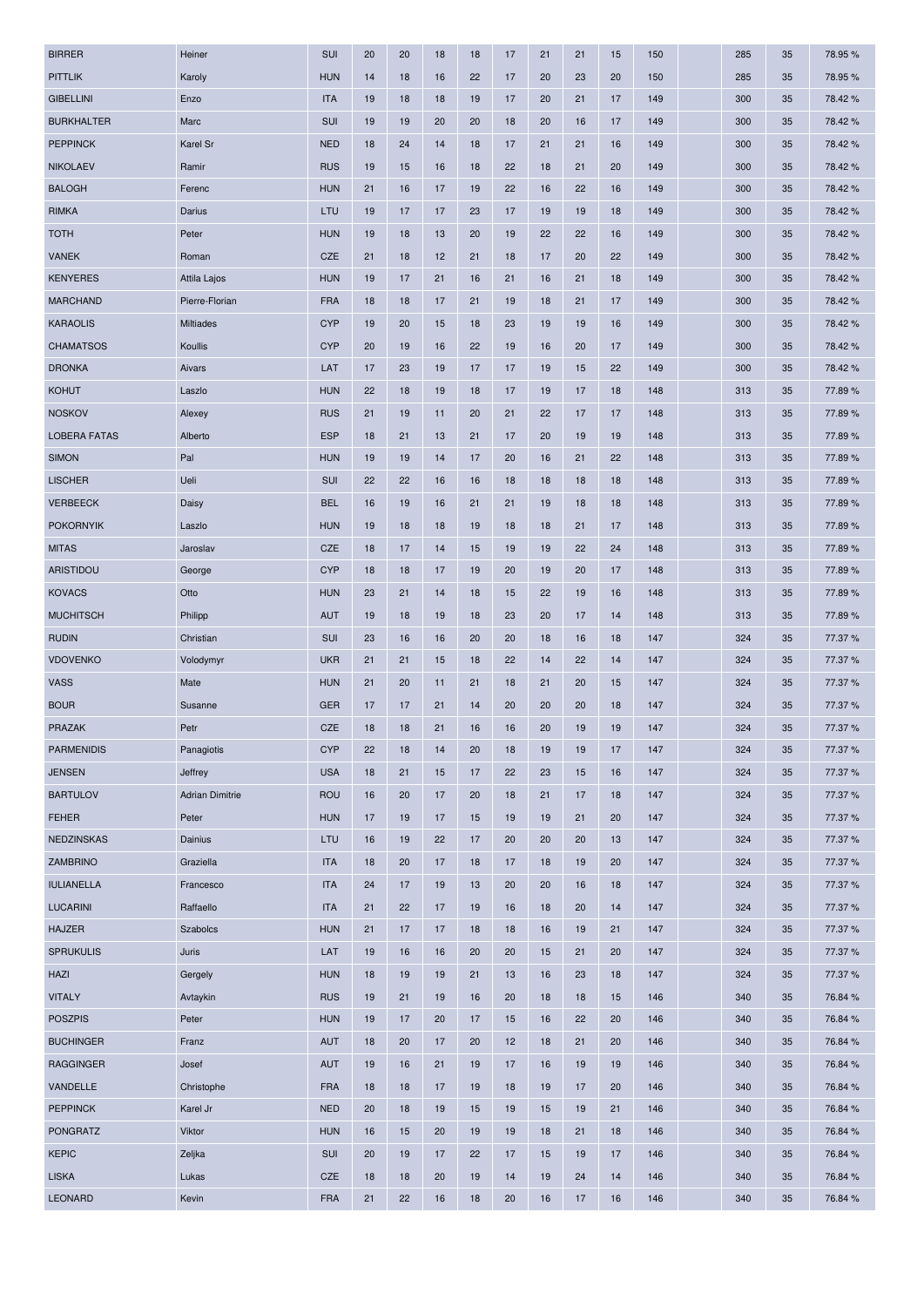| <b>TOTH</b>          | Emil                | <b>HUN</b> | 20 | 23 | 17 | 19 | 17 | 18 | 16 | 16 | 146 | 340 | 35 | 76.84 % |
|----------------------|---------------------|------------|----|----|----|----|----|----|----|----|-----|-----|----|---------|
| <b>YAKOVLEV</b>      | Sergey              | <b>RUS</b> | 19 | 23 | 17 | 17 | 19 | 15 | 17 | 19 | 146 | 340 | 35 | 76.84 % |
| <b>CSONTOS</b>       | Domotor             | <b>HUN</b> | 22 | 17 | 18 | 17 | 21 | 16 | 20 | 15 | 146 | 340 | 35 | 76.84 % |
| <b>WILLIAMSON</b>    | Nolan               | <b>USA</b> | 18 | 18 | 14 | 25 | 16 | 18 | 20 | 16 | 145 | 353 | 35 | 76.32 % |
| SAUTRE               | Delphine            | <b>FRA</b> | 18 | 20 | 17 | 20 | 16 | 20 | 16 | 18 | 145 | 353 | 35 | 76.32 % |
| <b>GROF</b>          | Andras              | <b>HUN</b> | 19 | 18 | 16 | 20 | 18 | 18 | 20 | 16 | 145 | 353 | 35 | 76.32 % |
| <b>SCHILLING</b>     | Hermann             | <b>GER</b> | 18 | 15 | 17 | 18 | 18 | 22 | 19 | 18 | 145 | 353 | 35 | 76.32 % |
| <b>TOMAS</b>         | Nemec               | CZE        | 19 | 22 | 21 | 15 | 14 | 16 | 18 | 20 | 145 | 353 | 35 | 76.32 % |
| <b>DIRKSKOTTER</b>   | Frank               | <b>GER</b> | 18 | 14 | 21 | 16 | 21 | 20 | 16 | 19 | 145 | 353 | 35 | 76.32%  |
| <b>SPARTA</b>        | Frederic            | <b>FRA</b> | 17 | 20 | 21 | 20 | 19 | 13 | 19 | 15 | 144 | 359 | 35 | 75.79%  |
| <b>CHRUDIMSKY</b>    | Petr                | <b>CZE</b> | 18 | 19 | 21 | 18 | 14 | 19 | 18 | 17 | 144 | 359 | 35 | 75.79 % |
| <b>BOUR</b>          | Peter               | <b>GER</b> | 19 | 18 | 16 | 18 | 17 | 20 | 20 | 16 | 144 | 359 | 35 | 75.79%  |
| <b>KRAUSZ</b>        | Lajos               | <b>HUN</b> | 17 | 21 | 13 | 20 | 17 | 16 | 20 | 20 | 144 | 359 | 35 | 75.79 % |
| <b>PROKOP</b>        | Jiri                | CZE        | 16 | 18 | 15 | 20 | 20 | 13 | 24 | 18 | 144 | 359 | 35 | 75.79 % |
| <b>GUGERBAUER</b>    | Wilfried            | <b>AUT</b> | 19 | 16 | 19 | 19 | 14 | 17 | 22 | 18 | 144 | 359 | 35 | 75.79 % |
| <b>GENAHL</b>        | Krisztian           | <b>HUN</b> | 20 | 20 | 21 | 18 | 13 | 12 | 21 | 19 | 144 | 359 | 35 | 75.79 % |
| <b>PETITTA</b>       | Antoine             | <b>FRA</b> | 19 | 15 | 17 | 18 | 19 | 18 | 19 | 19 | 144 | 359 | 35 | 75.79%  |
| <b>ARHIPOVS</b>      | Nikolajs            | LAT        | 16 | 18 | 21 | 19 | 16 | 20 | 16 | 18 | 144 | 359 | 35 | 75.79 % |
| <b>MILLERS</b>       | Roberts             | LAT        | 20 | 18 | 14 | 22 | 16 | 18 | 18 | 18 | 144 | 359 | 35 | 75.79 % |
| <b>FERENC JANOS</b>  | Papp                | <b>HUN</b> | 19 | 17 | 16 | 15 | 23 | 16 | 19 | 19 | 144 | 359 | 35 | 75.79%  |
| <b>GYOROK</b>        | Lajos               | <b>HUN</b> | 14 | 20 | 19 | 20 | 19 | 16 | 19 | 17 | 144 | 359 | 35 | 75.79 % |
| <b>PIROGOVA</b>      | Tatiana             | <b>RUS</b> | 22 | 17 | 21 | 15 | 20 | 20 | 15 | 14 | 144 | 359 | 35 | 75.79%  |
| <b>HERBERT</b>       | Janos               | <b>HUN</b> | 21 | 19 | 16 | 21 | 16 | 18 | 19 | 14 | 144 | 359 | 35 | 75.79 % |
| <b>KIS</b>           | <b>Tibor Sandor</b> | <b>HUN</b> | 15 | 18 | 20 | 23 | 17 | 18 | 14 | 18 | 143 | 373 | 35 | 75.26 % |
| <b>KATONA</b>        | Csaba               | <b>HUN</b> | 12 | 19 | 15 | 20 | 15 | 20 | 23 | 19 | 143 | 373 | 35 | 75.26 % |
| POLYVANAYA           | Ekaterina           | <b>RUS</b> | 18 | 20 | 14 | 16 | 22 | 18 | 17 | 18 | 143 | 373 | 35 | 75.26 % |
| <b>KISS</b>          | Peter Zoltan        | <b>HUN</b> | 21 | 20 | 14 | 20 | 15 | 16 | 18 | 19 | 143 | 373 | 35 | 75.26 % |
| <b>MUELLER</b>       | Axel                | SUI        | 20 | 17 | 17 | 19 | 18 | 13 | 17 | 22 | 143 | 373 | 35 | 75.26 % |
| <b>DELBOS</b>        | Philippe            | <b>FRA</b> | 14 | 18 | 21 | 16 | 20 | 20 | 16 | 18 | 143 | 373 | 35 | 75.26 % |
| <b>VALO</b>          | Krisztian           | <b>HUN</b> | 18 | 18 | 17 | 15 | 21 | 18 | 17 | 19 | 143 | 373 | 35 | 75.26 % |
|                      |                     |            |    |    |    |    |    |    |    | 17 |     |     |    | 75.26 % |
| <b>QUESNAY</b>       | Frederic            | <b>FRA</b> | 14 | 20 | 20 | 19 | 18 | 18 | 17 |    | 143 | 373 | 35 |         |
| CRONJE               | <b>Marius</b>       | ZAF        | 19 | 18 | 18 | 15 | 20 | 16 | 18 | 19 | 143 | 373 | 35 | 75.26 % |
| <b>TRUFANOV</b>      | Oleksii             | <b>UKR</b> | 17 | 21 | 18 | 21 | 15 | 15 | 18 | 18 | 143 | 373 | 35 | 75.26 % |
| SARDOU               | Jean-Luc            | <b>FRA</b> | 16 | 19 | 17 | 21 | 20 | 17 | 17 | 16 | 143 | 373 | 35 | 75.26 % |
| <b>ALMEIDA LOPES</b> | Orlando Filipe      | <b>POR</b> | 17 | 19 | 21 | 14 | 13 | 20 | 21 | 18 | 143 | 373 | 35 | 75.26 % |
| <b>SCHAUGG</b>       | Richard             | <b>GER</b> | 18 | 18 | 17 | 19 | 14 | 19 | 18 | 19 | 142 | 385 | 35 | 74.74 % |
| <b>BIGOLIN</b>       | Luciano             | <b>ITA</b> | 19 | 21 | 18 | 15 | 19 | 15 | 16 | 19 | 142 | 385 | 35 | 74.74 % |
| <b>TORDAI</b>        | Lorand              | <b>HUN</b> | 16 | 21 | 16 | 16 | 17 | 17 | 19 | 20 | 142 | 385 | 35 | 74.74 % |
| <b>CZETNER</b>       | Istvan              | <b>HUN</b> | 19 | 18 | 16 | 19 | 16 | 18 | 18 | 18 | 142 | 385 | 35 | 74.74 % |
| <b>BALINSKI</b>      | Roman               | <b>POL</b> | 16 | 16 | 14 | 19 | 20 | 18 | 23 | 16 | 142 | 385 | 35 | 74.74 % |
| PRASCHL-BICHLER      | Martin              | <b>AUT</b> | 20 | 21 | 18 | 18 | 14 | 21 | 15 | 15 | 142 | 385 | 35 | 74.74 % |
| <b>CZOVEK</b>        | Zsolt               | <b>HUN</b> | 17 | 20 | 13 | 17 | 19 | 16 | 21 | 19 | 142 | 385 | 35 | 74.74 % |
| ROMAN MOLINA         | Jennifer            | <b>ESP</b> | 18 | 18 | 17 | 17 | 20 | 20 | 14 | 18 | 142 | 385 | 35 | 74.74 % |
| <b>STANEK</b>        | Jan                 | CZE        | 19 | 17 | 14 | 21 | 17 | 15 | 21 | 18 | 142 | 385 | 35 | 74.74 % |
| <b>MOCEK</b>         | Michal              | CZE        | 20 | 19 | 19 | 15 | 17 | 16 | 22 | 13 | 141 | 394 | 35 | 74.21 % |
| <b>LEIBINGER</b>     | Franz               | <b>GER</b> | 17 | 16 | 18 | 21 | 18 | 15 | 16 | 20 | 141 | 394 | 35 | 74.21 % |
| <b>DUCURTIL</b>      | Laurent             | <b>FRA</b> | 19 | 23 | 16 | 17 | 18 | 17 | 17 | 14 | 141 | 394 | 35 | 74.21 % |
| <b>SCHWERDT</b>      | Tobias              | <b>GER</b> | 17 | 22 | 18 | 20 | 19 | 16 | 16 | 13 | 141 | 394 | 35 | 74.21 % |
| <b>KLAUSZ</b>        | <b>Brigitte</b>     | <b>AUT</b> | 16 | 18 | 18 | 16 | 16 | 16 | 22 | 19 | 141 | 394 | 35 | 74.21 % |
| <b>KOVACS</b>        | Bela                | <b>HUN</b> | 21 | 21 | 13 | 18 | 15 | 19 | 18 | 16 | 141 | 394 | 35 | 74.21 % |
| <b>HANL</b>          | Christian           | <b>AUT</b> | 19 | 23 | 17 | 18 | 17 | 14 | 17 | 16 | 141 | 394 | 35 | 74.21 % |
| <b>MARJAI</b>        | Peter               | <b>HUN</b> | 12 | 17 | 18 | 18 | 17 | 17 | 21 | 21 | 141 | 394 | 35 | 74.21 % |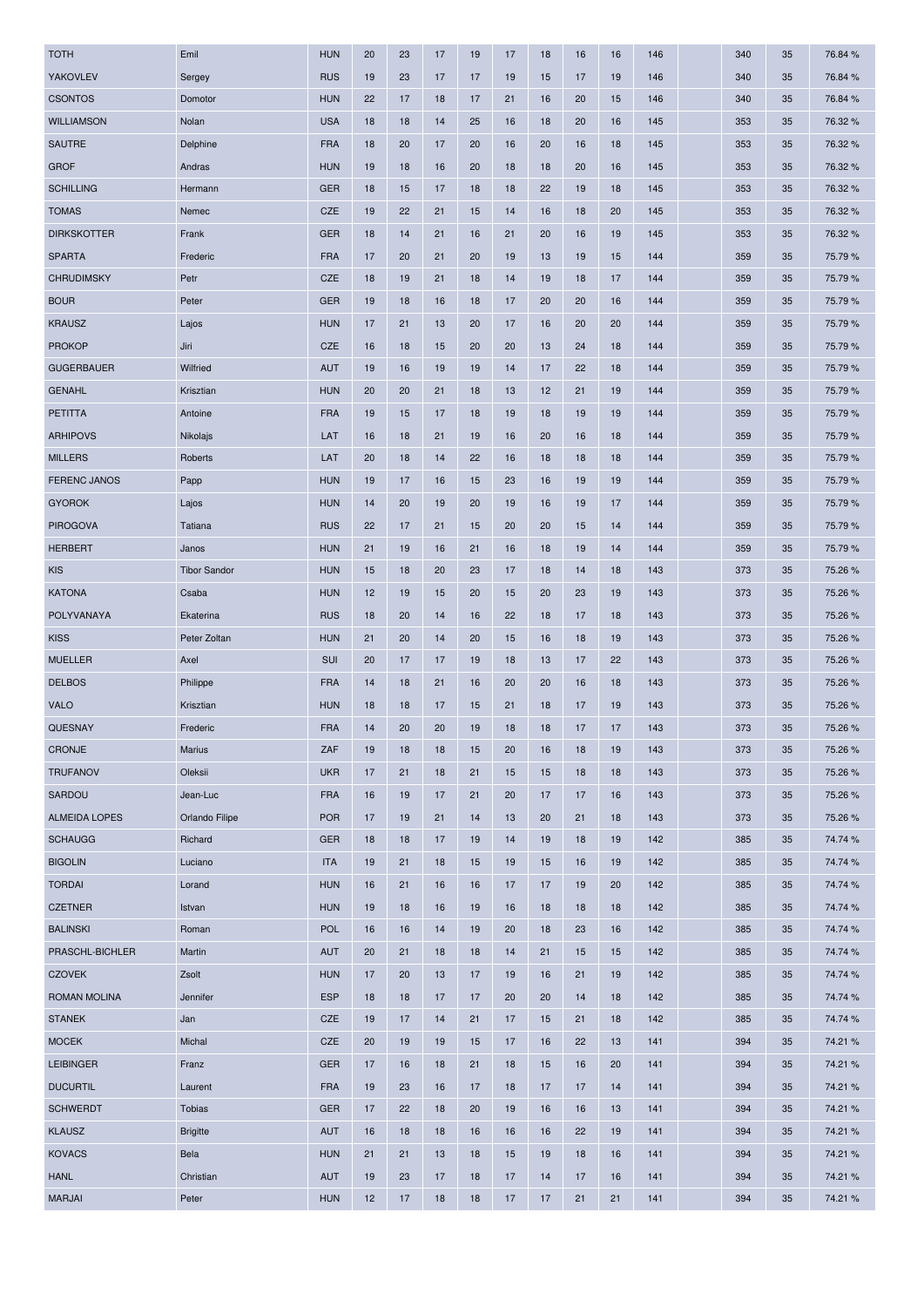| <b>SARKOZY</b>      | Gyula             | <b>HUN</b> | 19 | 20 | 15 | 19 | 23 | 11 | 18 | 16 | 141 | 394 | 35 | 74.21 % |
|---------------------|-------------------|------------|----|----|----|----|----|----|----|----|-----|-----|----|---------|
| <b>ROTOS</b>        | Charalambos       | <b>CYP</b> | 15 | 20 | 13 | 20 | 17 | 21 | 17 | 18 | 141 | 394 | 35 | 74.21 % |
| <b>IOAN</b>         | Sirbu             | <b>ROU</b> | 21 | 21 | 16 | 17 | 22 | 16 | 14 | 14 | 141 | 394 | 35 | 74.21 % |
| <b>MICLOS</b>       | Mihai             | <b>ROU</b> | 21 | 21 | 17 | 18 | 16 | 17 | 13 | 18 | 141 | 394 | 35 | 74.21 % |
| <b>GOMES JABBUR</b> | Frederico         | <b>BRA</b> | 18 | 18 | 19 | 22 | 17 | 16 | 19 | 12 | 141 | 394 | 35 | 74.21 % |
| <b>SODIA</b>        | Reinhold          | <b>AUT</b> | 17 | 21 | 15 | 19 | 12 | 17 | 21 | 19 | 141 | 394 | 35 | 74.21 % |
| <b>SILVAR</b>       | Algpeus           | <b>EST</b> | 17 | 21 | 16 | 17 | 19 | 16 | 16 | 18 | 140 | 408 | 35 | 73.68%  |
| <b>TOMAS</b>        | <b>Divisek</b>    | CZE        | 15 | 16 | 16 | 21 | 16 | 20 | 18 | 18 | 140 | 408 | 35 | 73.68%  |
| <b>SZABO</b>        | Janos             | <b>HUN</b> | 17 | 15 | 15 | 21 | 17 | 17 | 19 | 19 | 140 | 408 | 35 | 73.68%  |
| <b>FROHNHOFEN</b>   | Hans - Jakob      | <b>GER</b> | 17 | 22 | 19 | 13 | 15 | 16 | 20 | 18 | 140 | 408 | 35 | 73.68%  |
| IFJ. NAGY VARGA     | Geza              | <b>HUN</b> | 20 | 22 | 17 | 16 | 15 | 15 | 17 | 18 | 140 | 408 | 35 | 73.68 % |
| VARMOLOVEIEV        | Mykhailo          | <b>UKR</b> | 18 | 16 | 15 | 19 | 19 | 21 | 21 | 11 | 140 | 408 | 35 | 73.68%  |
| <b>KAUPELIS</b>     | Vaidas            | LTU        | 19 | 20 | 16 | 17 | 14 | 18 | 20 | 16 | 140 | 408 | 35 | 73.68%  |
| <b>SMITH</b>        | Simon             | ZAF        | 20 | 20 | 14 | 19 | 16 | 20 | 18 | 13 | 140 | 408 | 35 | 73.68%  |
| <b>MALLET</b>       | Jb                | <b>FRA</b> | 18 | 23 | 18 | 21 | 17 | 15 | 12 | 16 | 140 | 408 | 35 | 73.68%  |
| <b>CIEPLIK</b>      | Waldemar          | <b>POL</b> | 19 | 16 | 15 | 18 | 17 | 17 | 19 | 18 | 139 | 417 | 35 | 73.16 % |
| PRAZAK              | Frantisek         | CZE        | 15 | 17 | 15 | 18 | 19 | 18 | 19 | 18 | 139 | 417 | 35 | 73.16%  |
| <b>MAMMADOV</b>     | Samir             | <b>AZE</b> | 14 | 20 | 21 | 16 | 21 | 21 | 17 | 9  | 139 | 417 | 35 | 73.16%  |
| <b>KAMINSKI</b>     | Marcin            | <b>POL</b> | 14 | 19 | 20 | 18 | 22 | 19 | 14 | 13 | 139 | 417 | 35 | 73.16%  |
| <b>CSAKANY</b>      | Laszlo            | <b>HUN</b> | 21 | 20 | 13 | 17 | 15 | 17 | 20 | 16 | 139 | 417 | 35 | 73.16%  |
| <b>CSERGE</b>       | Kalman            | <b>HUN</b> | 22 | 19 | 17 | 13 | 14 | 18 | 17 | 19 | 139 | 417 | 35 | 73.16%  |
| T. ANDREOU          | Andreas           | <b>CYP</b> | 17 | 20 | 15 | 15 | 21 | 18 | 19 | 14 | 139 | 417 | 35 | 73.16%  |
| <b>CSERNUS</b>      | Zsolt             | <b>HUN</b> | 14 | 16 | 16 | 20 | 18 | 22 | 16 | 17 | 139 | 417 | 35 | 73.16%  |
| <b>VYCAS</b>        | Dainius           | LTU        | 20 | 17 | 14 | 21 | 12 | 15 | 24 | 16 | 139 | 417 | 35 | 73.16%  |
| <b>BAKONSZEGI</b>   | Imre              | <b>HUN</b> | 16 | 19 | 18 | 15 | 16 | 18 | 21 | 16 | 139 | 417 | 35 | 73.16%  |
| <b>KEISER</b>       | Fredy             | SUI        | 20 | 13 | 18 | 17 | 19 | 16 | 20 | 16 | 139 | 417 | 35 | 73.16%  |
| <b>HUBER</b>        | Ewald             | <b>GER</b> | 15 | 14 | 17 | 20 | 20 | 18 | 19 | 16 | 139 | 417 | 35 | 73.16%  |
| <b>BEREGOV</b>      | Viktor            | <b>EST</b> | 20 | 21 | 22 | 21 | 11 | 16 | 11 | 17 | 139 | 417 | 35 | 73.16 % |
| <b>JOCSAK</b>       | Istvan            | <b>HUN</b> | 17 | 22 | 16 | 18 | 15 | 16 | 17 | 18 | 139 | 417 | 35 | 73.16%  |
| <b>SCHNEIDER</b>    | Johann            | <b>GER</b> | 15 | 16 | 19 | 19 | 15 | 20 | 20 | 15 | 139 | 417 | 35 | 73.16 % |
| <b>HEGYI</b>        | Andras            | <b>HUN</b> | 21 | 19 | 20 | 17 | 19 | 18 | 14 | 11 | 139 | 417 | 35 | 73.16%  |
| DE BREYNE           | Bernard           | <b>BEL</b> | 19 | 17 | 18 | 17 | 14 | 17 | 18 | 18 | 138 | 433 | 35 | 72.63%  |
| <b>DEMETRIADES</b>  | Panicos           | <b>CYP</b> | 10 | 20 | 19 | 17 | 18 | 21 | 17 | 16 | 138 | 433 | 35 | 72.63%  |
| <b>STEFANSKI</b>    | Wojciech          | <b>POL</b> | 19 | 19 | 14 | 17 | 18 | 16 | 19 | 16 | 138 | 433 | 35 | 72.63%  |
| <b>WAGGER</b>       | Franz             | <b>AUT</b> | 17 | 17 | 10 | 19 | 18 | 19 | 20 | 18 | 138 | 433 | 35 | 72.63%  |
| <b>WEISHAUPT</b>    | Hannes            | <b>AUT</b> | 19 | 13 | 14 | 20 | 19 | 19 | 18 | 15 | 137 | 437 | 35 | 72.11%  |
| <b>TOTH</b>         | Gabor             | <b>HUN</b> | 14 | 17 | 17 | 15 | 16 | 17 | 22 | 19 | 137 | 437 | 35 | 72.11%  |
| <b>SKELE</b>        | Edgars            | LAT        | 12 | 20 | 17 | 19 | 18 | 16 | 20 | 15 | 137 | 437 | 35 | 72.11%  |
| <b>VDOVENKO</b>     | Vasyl             | <b>UKR</b> | 20 | 21 | 15 | 20 | 15 | 14 | 17 | 15 | 137 | 437 | 35 | 72.11%  |
| <b>FEKETE</b>       | Gabor             | <b>HUN</b> | 20 | 17 | 15 | 20 | 18 | 14 | 16 | 17 | 137 | 437 | 35 | 72.11%  |
| <b>ROSTOLLAN</b>    | Paul              | <b>FRA</b> | 17 | 14 | 21 | 20 | 20 | 14 | 17 | 14 | 137 | 437 | 35 | 72.11%  |
| WALTENSPUHL         | Daniel            | <b>SUI</b> | 15 | 19 | 14 | 15 | 17 | 21 | 18 | 18 | 137 | 437 | 35 | 72.11%  |
| <b>POLYAK</b>       | <b>Bela Tamas</b> | <b>HUN</b> | 20 | 18 | 17 | 16 | 17 | 17 | 17 | 15 | 137 | 437 | 35 | 72.11%  |
| <b>PALISSE</b>      | Frederic          | <b>FRA</b> | 18 | 20 | 13 | 19 | 11 | 16 | 22 | 18 | 137 | 437 | 35 | 72.11%  |
| <b>HINKO</b>        | <b>Miklos</b>     | <b>HUN</b> | 22 | 15 | 14 | 19 | 17 | 16 | 20 | 14 | 137 | 437 | 35 | 72.11%  |
| <b>HORVAT</b>       | Jozsef            | <b>HUN</b> | 20 | 16 | 19 | 15 | 17 | 15 | 19 | 16 | 137 | 437 | 35 | 72.11%  |
|                     |                   |            |    |    |    |    |    |    |    |    |     |     |    |         |
| <b>HERTL</b>        | Igor              | <b>SVK</b> | 19 | 21 | 12 | 20 | 18 | 15 | 15 | 17 | 137 | 437 | 35 | 72.11%  |
| <b>CHRISTOFIDES</b> | Christos          | <b>CYP</b> | 19 | 18 | 17 | 15 | 17 | 16 | 15 | 20 | 137 | 437 | 35 | 72.11 % |
| <b>BALINSKI</b>     | Damian            | <b>POL</b> | 18 | 17 | 18 | 19 | 18 | 14 | 21 | 12 | 137 | 437 | 35 | 72.11%  |
| <b>BRIERS</b>       | Michel            | <b>BEL</b> | 16 | 20 | 13 | 19 | 18 | 15 | 23 | 13 | 137 | 437 | 35 | 72.11 % |
| <b>LENGYEL</b>      | Gyorgy            | <b>HUN</b> | 16 | 15 | 15 | 15 | 19 | 18 | 22 | 17 | 137 | 437 | 35 | 72.11%  |
| <b>LEONI</b>        | Jean-Francois     | <b>FRA</b> | 20 | 16 | 15 | 22 | 14 | 13 | 19 | 18 | 137 | 437 | 35 | 72.11%  |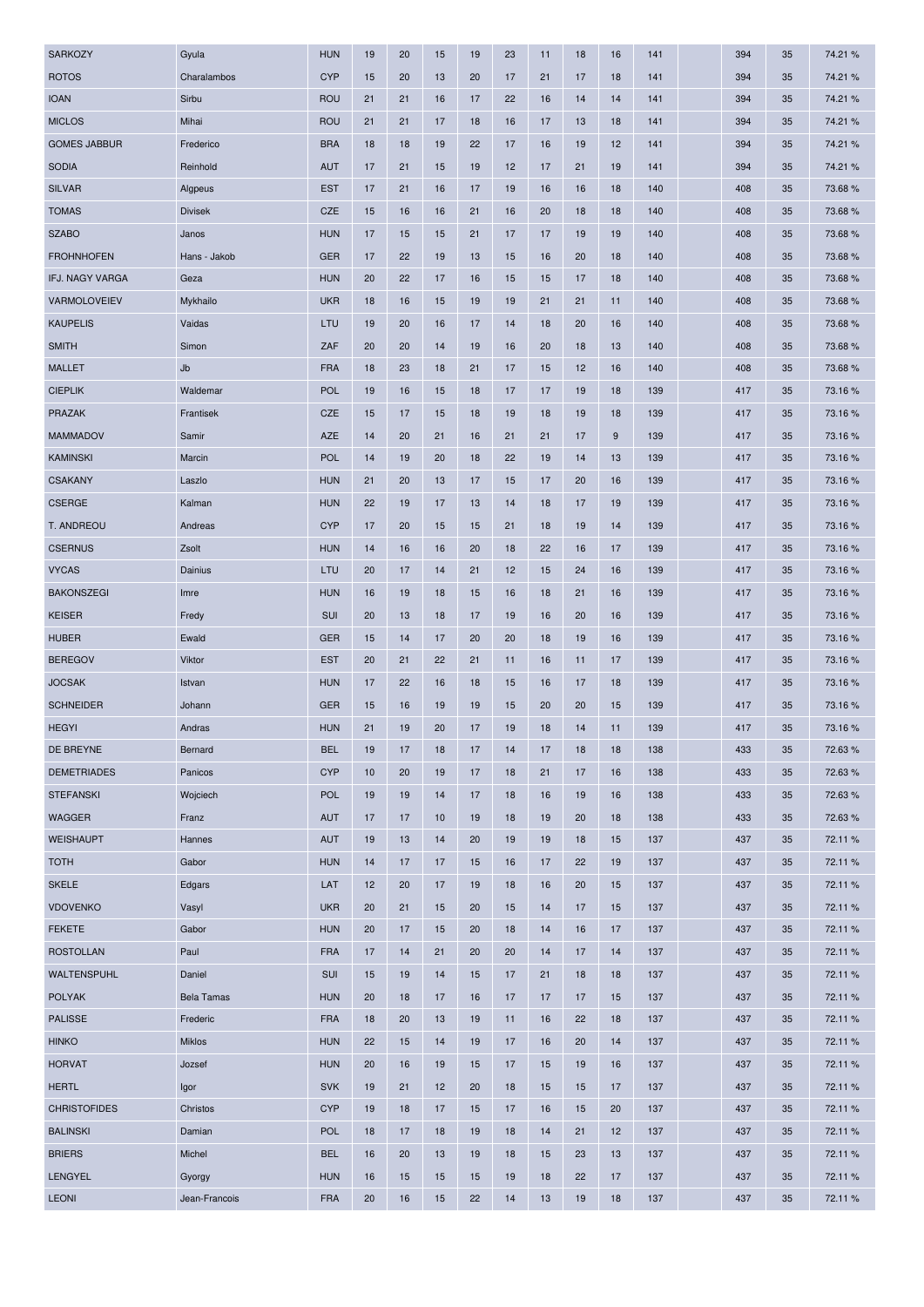| <b>DEMCHYSHEN</b>  | Maksim          | <b>UKR</b> | 14 | 20 | 14 | 16 | 19 | 20 | 16 | 18 | 137 | 437 | 35 | 72.11%  |
|--------------------|-----------------|------------|----|----|----|----|----|----|----|----|-----|-----|----|---------|
| <b>DMYTRYSHYN</b>  | Arsen           | <b>UKR</b> | 19 | 21 | 16 | 19 | 19 | 13 | 12 | 17 | 136 | 455 | 35 | 71.58%  |
| <b>DURKO</b>       | Janos           | <b>HUN</b> | 22 | 18 | 11 | 17 | 14 | 19 | 14 | 21 | 136 | 455 | 35 | 71.58%  |
| <b>FEKETE</b>      | Tamas           | <b>HUN</b> | 16 | 18 | 18 | 17 | 21 | 17 | 17 | 12 | 136 | 455 | 35 | 71.58 % |
| <b>BERRIEGTS</b>   | Olivier         | <b>FRA</b> | 16 | 16 | 17 | 18 | 16 | 12 | 22 | 19 | 136 | 455 | 35 | 71.58%  |
| <b>FALLER</b>      | Laszlo          | <b>HUN</b> | 17 | 15 | 15 | 22 | 17 | 18 | 15 | 17 | 136 | 455 | 35 | 71.58 % |
| <b>SZABO</b>       | <b>Barnabas</b> | <b>HUN</b> | 20 | 20 | 17 | 18 | 13 | 14 | 18 | 16 | 136 | 455 | 35 | 71.58%  |
| <b>SPRUKULE</b>    | Maira           | LAT        | 16 | 21 | 16 | 18 | 16 | 17 | 17 | 15 | 136 | 455 | 35 | 71.58%  |
| LAZAR              | Tamas           | <b>HUN</b> | 20 | 15 | 15 | 22 | 13 | 14 | 21 | 16 | 136 | 455 | 35 | 71.58 % |
| <b>STAUFER</b>     | Dieter          | <b>AUT</b> | 17 | 15 | 20 | 17 | 20 | 15 | 15 | 17 | 136 | 455 | 35 | 71.58%  |
| <b>NAGY</b>        | Karoly          | <b>HUN</b> | 21 | 17 | 18 | 15 | 16 | 21 | 12 | 15 | 135 | 464 | 35 | 71.05%  |
| <b>SPITZ</b>       | Jean -Michel    | <b>FRA</b> | 19 | 19 | 15 | 19 | 18 | 15 | 15 | 15 | 135 | 464 | 35 | 71.05 % |
| <b>VAKHRUSHEV</b>  | Dmitriy         | <b>RUS</b> | 17 | 19 | 11 | 15 | 22 | 16 | 20 | 15 | 135 | 464 | 35 | 71.05%  |
| <b>HAVASI</b>      | Laszlo          | <b>HUN</b> | 21 | 20 | 16 | 15 | 12 | 17 | 16 | 18 | 135 | 464 | 35 | 71.05%  |
| PAPP               | Karoly          | <b>HUN</b> | 18 | 18 | 15 | 18 | 16 | 17 | 19 | 14 | 135 | 464 | 35 | 71.05%  |
| <b>LEISYS</b>      | Aivaras         | LTU        | 17 | 20 | 13 | 16 | 18 | 17 | 20 | 14 | 135 | 464 | 35 | 71.05%  |
| <b>HODEK</b>       | Oskar           | <b>HUN</b> | 17 | 18 | 15 | 17 | 18 | 19 | 12 | 19 | 135 | 464 | 35 | 71.05 % |
| <b>KIESLINGER</b>  | Christian       | <b>AUT</b> | 18 | 20 | 13 | 15 | 18 | 20 | 14 | 17 | 135 | 464 | 35 | 71.05%  |
| <b>NEMETH</b>      | Robert          | <b>HUN</b> | 16 | 21 | 13 | 16 | 20 | 16 | 15 | 18 | 135 | 464 | 35 | 71.05%  |
| <b>VANEK</b>       | Matej           | <b>CZE</b> | 14 | 19 | 16 | 18 | 13 | 16 | 18 | 21 | 135 | 464 | 35 | 71.05%  |
| <b>JUNKUNCZ</b>    | Jozsef          | <b>HUN</b> | 21 | 19 | 17 | 15 | 3  | 17 | 23 | 20 | 135 | 464 | 35 | 71.05%  |
| <b>SPITZKA</b>     | Heinz           | <b>GER</b> | 18 | 17 | 15 | 14 | 16 | 14 | 21 | 19 | 134 | 475 | 35 | 70.53%  |
| <b>OWTRAM</b>      | Julian          | <b>GBR</b> | 20 | 18 | 10 | 17 | 18 | 17 | 17 | 17 | 134 | 475 | 35 | 70.53 % |
| <b>FUSSY</b>       | Imre            | <b>HUN</b> | 16 | 15 | 13 | 17 | 15 | 23 | 21 | 14 | 134 | 475 | 35 | 70.53%  |
| <b>WIGET</b>       | Robert          | <b>GER</b> | 18 | 17 | 18 | 18 | 17 | 14 | 15 | 17 | 134 | 475 | 35 | 70.53%  |
| <b>DOBORHEGYI</b>  | Bence           | <b>HUN</b> | 18 | 16 | 14 | 18 | 15 | 17 | 21 | 15 | 134 | 475 | 35 | 70.53%  |
| SATANOVSKYI        | Valerii         | <b>UKR</b> | 15 | 18 | 17 | 17 | 16 | 20 | 14 | 17 | 134 | 475 | 35 | 70.53%  |
| <b>BORHIDAN</b>    | Vasile          | <b>ROU</b> | 18 | 13 | 19 | 15 | 17 | 24 | 16 | 12 | 134 | 475 | 35 | 70.53%  |
| <b>SESTINI</b>     | Simona          | <b>ITA</b> | 16 | 17 | 13 | 21 | 16 | 21 | 17 | 13 | 134 | 475 | 35 | 70.53%  |
| <b>TUHAROV</b>     | Yuriy           | <b>UKR</b> | 17 | 18 | 17 | 14 | 22 | 16 | 15 | 14 | 133 | 483 | 35 | 70.00 % |
| <b>HAMATSOS</b>    | Loucas          | <b>CYP</b> | 19 | 18 | 20 | 15 | 14 | 14 | 18 | 15 | 133 | 483 | 35 | 70.00 % |
| <b>KRENEK</b>      | Roman           | <b>CZE</b> | 15 | 17 | 17 | 16 | 15 | 13 | 22 | 18 | 133 | 483 | 35 | 70.00 % |
| <b>KAMARAS</b>     | Alexis          | <b>CYP</b> | 15 | 16 | 16 | 17 | 13 | 20 | 18 | 18 | 133 | 483 | 35 | 70.00 % |
| <b>DEMETRIADES</b> | Homer           | <b>CYP</b> | 17 | 21 | 17 | 17 | 18 | 15 | 16 | 12 | 133 | 483 | 35 | 70.00 % |
| <b>VSETULA</b>     | Miroslav        | CZE        | 16 | 20 | 16 | 16 | 18 | 20 | 13 | 14 | 133 | 483 | 35 | 70.00 % |
| YANTSEVYCH         | Valerii         | <b>UKR</b> | 16 | 17 | 14 | 12 | 18 | 18 | 18 | 20 | 133 | 483 | 35 | 70.00 % |
| <b>LUTSCHER</b>    | Andreas         | <b>SUI</b> | 16 | 17 | 20 | 14 | 13 | 17 | 19 | 16 | 132 | 490 | 35 | 69.47 % |
| <b>PALINKAS</b>    | Jean Francois   | <b>FRA</b> | 17 | 16 | 19 | 14 | 14 | 18 | 16 | 18 | 132 | 490 | 35 | 69.47 % |
| <b>PETAGINE</b>    | Ana Cecilia     | <b>ITA</b> | 20 | 13 | 16 | 18 | 15 | 17 | 19 | 14 | 132 | 490 | 35 | 69.47%  |
| <b>RUSKE</b>       | Shari           | <b>GER</b> | 18 | 20 | 16 | 12 | 20 | 14 | 15 | 17 | 132 | 490 | 35 | 69.47 % |
| <b>BELIEN</b>      | Henri           | <b>BEL</b> | 16 | 18 | 17 | 20 | 17 | 19 | 16 | 9  | 132 | 490 | 35 | 69.47%  |
| <b>HARRISON</b>    | John A          | <b>GBR</b> | 18 | 17 | 15 | 20 | 17 | 12 | 20 | 13 | 132 | 490 | 35 | 69.47%  |
| POLYVANAYA         | Tatiana         | <b>RUS</b> | 12 | 20 | 19 | 18 | 18 | 15 | 14 | 16 | 132 | 490 | 35 | 69.47 % |
| <b>WILD</b>        | Hubert          | <b>GER</b> | 12 | 14 | 20 | 18 | 18 | 15 | 16 | 18 | 131 | 497 | 35 | 68.95%  |
| <b>SIPOS</b>       | Peter           | <b>HUN</b> | 17 | 12 | 14 | 16 | 21 | 15 | 18 | 18 | 131 | 497 | 35 | 68.95 % |
| <b>MEKSRUNAS</b>   | Vidunas         | LTU        | 15 | 21 | 17 | 17 | 17 | 13 | 17 | 14 | 131 | 497 | 35 | 68.95%  |
| <b>MRAZEK</b>      | Lubomir         | CZE        | 16 | 19 | 11 | 18 | 14 | 21 | 14 | 18 | 131 | 497 | 35 | 68.95%  |
| <b>VEYS</b>        | Aagje           | <b>BEL</b> | 17 | 14 | 18 | 18 | 17 | 14 | 19 | 14 | 131 | 497 | 35 | 68.95%  |
| <b>PROKES</b>      | Vladimir        | CZE        | 18 | 18 | 15 | 15 | 13 | 15 | 21 | 16 | 131 | 497 | 35 | 68.95%  |
| KRYZHANOVSKIY      | Viktor          | <b>UKR</b> | 15 | 22 | 16 | 16 | 17 | 15 | 13 | 17 | 131 | 497 | 35 | 68.95%  |
| <b>KALTENBOCK</b>  | Werner          | <b>AUT</b> | 21 | 16 | 16 | 16 | 13 | 12 | 23 | 14 | 131 | 497 | 35 | 68.95 % |
| <b>KAPRONCZAI</b>  | Tamas           | <b>HUN</b> | 21 | 19 | 10 | 15 | 16 | 15 | 18 | 17 | 131 | 497 | 35 | 68.95%  |
|                    |                 |            |    |    |    |    |    |    |    |    |     |     |    |         |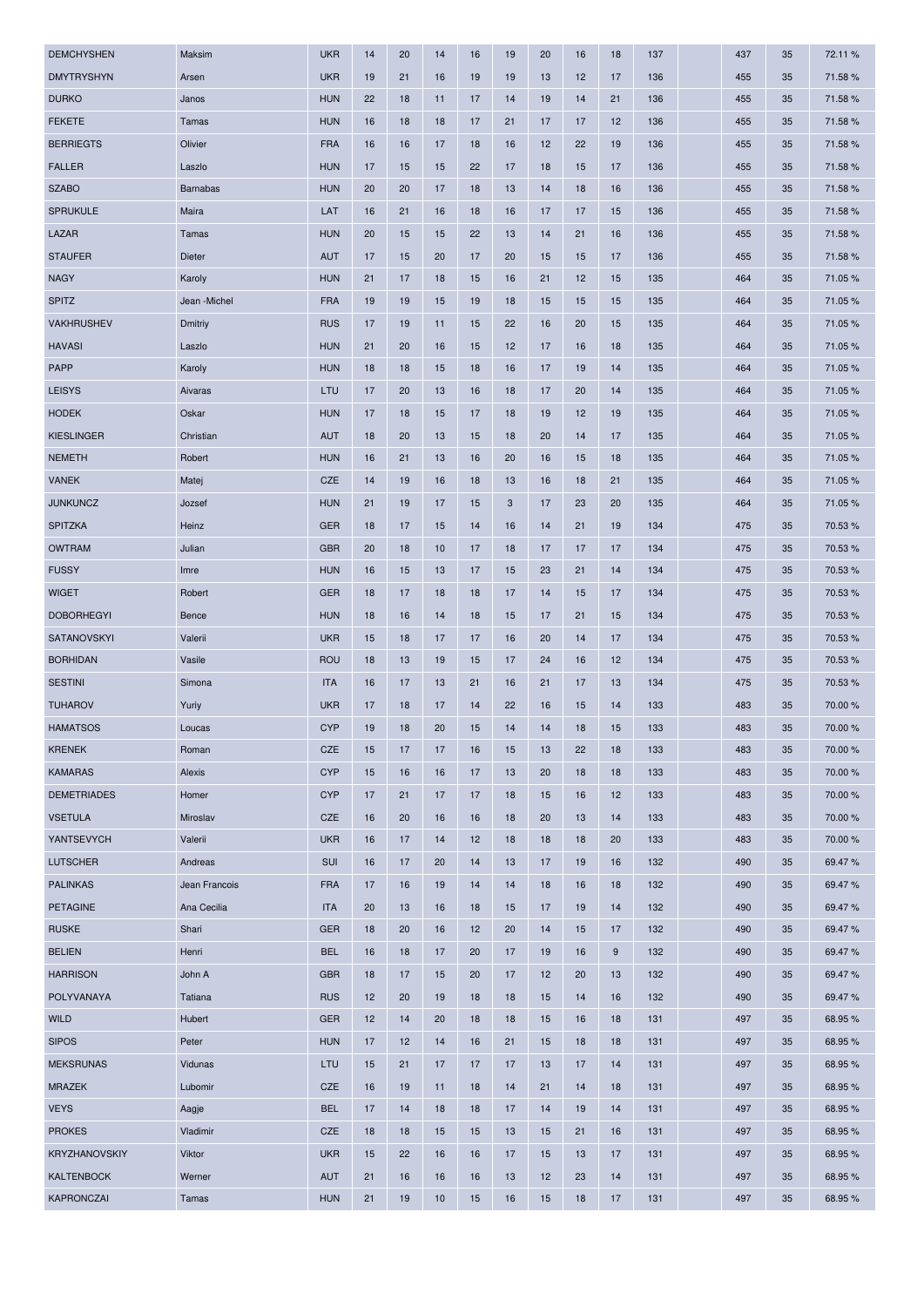| <b>CANTEY</b>                         | Joe             | <b>USA</b>        | 15       | 19 | 15       | 13 | 17       | 16       | 19       | 17       | 131        | 497        | 35       | 68.95%            |
|---------------------------------------|-----------------|-------------------|----------|----|----------|----|----------|----------|----------|----------|------------|------------|----------|-------------------|
| <b>THOMAS</b>                         | Erwin           | <b>BEL</b>        | 19       | 17 | 12       | 20 | 17       | 14       | 17       | 14       | 130        | 507        | 35       | 68.42%            |
| <b>FARKAS</b>                         | Tamas           | <b>HUN</b>        | 19       | 21 | 12       | 17 | 20       | 15       | 13       | 13       | 130        | 507        | 35       | 68.42%            |
| <b>NADJ</b>                           | Zoltan          | <b>AUT</b>        | 19       | 18 | 17       | 11 | 16       | 18       | 15       | 16       | 130        | 507        | 35       | 68.42%            |
| <b>BOYKO</b>                          | Yuriy           | <b>UKR</b>        | 17       | 16 | 15       | 20 | 14       | 13       | 20       | 15       | 130        | 507        | 35       | 68.42%            |
| <b>MITRIS</b>                         | Gunars          | LAT               | 17       | 17 | 18       | 16 | 14       | 14       | 23       | 11       | 130        | 507        | 35       | 68.42%            |
| <b>MACSEK</b>                         | Lajos           | <b>HUN</b>        | 17       | 18 | 19       | 16 | 17       | 16       | 17       | 10       | 130        | 507        | 35       | 68.42%            |
| <b>PUCALKA</b>                        | Karel           | CZE               | 18       | 15 | 18       | 15 | 17       | 15       | 19       | 13       | 130        | 507        | 35       | 68.42%            |
| <b>EDELMANN</b>                       | Bernhard        | <b>AUT</b>        | 15       | 15 | 16       | 21 | 14       | 20       | 14       | 14       | 129        | 514        | 35       | 67.89%            |
| <b>OTT</b>                            | Reinhold        | <b>AUT</b>        | 17       | 16 | 15       | 18 | 12       | 16       | 20       | 15       | 129        | 514        | 35       | 67.89%            |
| <b>RAMSL</b>                          | Clemens         | <b>AUT</b>        | 19       | 18 | 12       | 17 | 13       | 17       | 20       | 13       | 129        | 514        | 35       | 67.89%            |
| <b>NOCCHI</b>                         | Alessandro      | <b>ITA</b>        | 12       | 19 | 15       | 17 | 16       | 18       | 16       | 16       | 129        | 514        | 35       | 67.89%            |
| LUTZ                                  | Lutz            | <b>GER</b>        | 13       | 16 | 15       | 18 | 16       | 18       | 19       | 14       | 129        | 514        | 35       | 67.89%            |
| <b>SZABO</b>                          | <b>Balazs</b>   | <b>HUN</b>        | 17       | 18 | 13       | 17 | 15       | 16       | 19       | 14       | 129        | 514        | 35       | 67.89%            |
| <b>TUKK</b>                           | Ain             | <b>EST</b>        | 20       | 19 | 12       | 13 | 18       | 13       | 19       | 15       | 129        | 514        | 35       | 67.89%            |
| SITZ-KRUMBERGER                       | Gustav          | <b>AUT</b>        | 20       | 16 | 15       | 16 | 15       | 16       | 15       | 16       | 129        | 514        | 35       | 67.89%            |
| <b>ROHRHOFER</b>                      | Marco           | <b>AUT</b>        | 21       | 17 | 17       | 16 | 14       | 11       | 19       | 14       | 129        | 514        | 35       | 67.89%            |
| <b>DICK</b>                           | Horst           | <b>AUT</b>        | 12       | 18 | 19       | 15 | 12       | 16       | 19       | 18       | 129        | 514        | 35       | 67.89%            |
| <b>HORNYAK</b>                        | Szabolcs        | <b>HUN</b>        | 19       | 17 | 15       | 19 | 12       | 13       | 19       | 14       | 128        | 524        | 35       | 67.37 %           |
| <b>JUCIUS</b>                         | Laurynas        | LTU               | 15       | 13 | 16       | 18 | 14       | 13       | 22       | 17       | 128        | 524        | 35       | 67.37%            |
| <b>STRENGBOM</b>                      | Ingemar         | <b>SWE</b>        | 17       | 18 | 13       | 15 | 17       | 15       | 22       | 11       | 128        | 524        | 35       | 67.37 %           |
| <b>ROTH</b>                           | Christiane      | <b>GER</b>        | 16       | 14 | 19       | 13 | 17       | 22       | 13       | 14       | 128        | 524        | 35       | 67.37%            |
| <b>BIZIOU</b>                         | Christophe      | <b>FRA</b>        | 12       | 21 | 14       | 12 | 16       | 18       | 19       | 16       | 128        | 524        | 35       | 67.37%            |
| <b>ANTUNES</b>                        | Luis            | <b>POR</b>        | 13       | 17 | 13       | 17 | 18       | 16       | 18       | 15       | 127        | 529        | 35       | 66.84 %           |
| <b>BARSALI</b>                        | Freda           | <b>ITA</b>        | 17       | 20 | 15       | 11 | 16       | 14       | 18       | 16       | 127        | 529        | 35       | 66.84 %           |
| <b>TRIF</b>                           | Rares           | <b>ROU</b>        | 19       | 16 | 13       | 18 | 13       | 16       | 18       | 14       | 127        | 529        | 35       | 66.84 %           |
| <b>GABOR</b>                          | Lorinc          | <b>HUN</b>        | 19       | 19 | 12       | 17 | 20       | 15       | 17       | 8        | 127        | 529        | 35       | 66.84 %           |
| <b>MANGANO</b>                        | Silvana         | <b>ITA</b>        | 16       | 18 | 15       | 18 | 12       | 15       | 18       | 15       | 127        | 529        | 35       | 66.84 %           |
| <b>KRYZHANOVSKA</b>                   | Olga            | <b>UKR</b>        | 17       | 19 | 12       | 17 | 16       | 10       | 18       | 18       | 127        | 529        | 35       | 66.84 %           |
| FREI                                  | Gabor           | <b>HUN</b>        | 17       | 19 | 13       | 16 | 14       | 13       | 19       | 16       | 127        | 529        | 35       | 66.84 %           |
| <b>ACHATZ</b>                         | Maria           | <b>GER</b>        | 14       | 12 | 19       | 13 | 17       | 16       | 20       | 16       | 127        | 529        | 35       | 66.84 %           |
| <b>DUBOIS</b>                         | Andre           | SUI               | 14       | 16 | 15       | 14 | 19       | 17       | 18       | 13       | 126        | 537        | 35       | 66.32%            |
| <b>LOPES</b>                          | Paulo           | <b>POR</b>        | 13       | 17 | 15       | 15 | 19       | 17       | 17       | 13       | 126        | 537        | 35       | 66.32 %           |
| <b>GALLAGHER</b>                      | Sam             | <b>USA</b>        | 15       | 17 | 14       | 20 | 15       | 13       | 15       | 17       | 126        | 537        | 35       | 66.32 %           |
| <b>STYLIANOU</b>                      | Byron           | <b>CYP</b>        | 18       | 18 | 14       | 15 | 15       | 14       | 14       | 18       | 126        | 537        | 35       | 66.32%            |
| <b>OSIIUK</b>                         | Stepan          | <b>UKR</b>        | 16       | 18 | 19       | 16 | 18       | 13       | 15       | 11       | 126        | 537        | 35       | 66.32 %           |
| <b>MAJOROS</b>                        | Laszlo          | <b>HUN</b>        | 16       | 14 | 17       | 17 | 15       | 14       | 21       | 12       | 126        | 537        | 35       | 66.32 %           |
| <b>SCHNUR</b>                         | Gunter          | <b>AUT</b>        | 11       | 18 | 14       | 17 | 17       | 12       | 17       | 20       | 126        | 537        | 35       | 66.32 %           |
|                                       |                 |                   |          |    |          |    |          |          |          |          |            |            |          |                   |
| <b>BRANDSTATTER</b><br><b>MIKULKA</b> | Hubert<br>Peter | <b>AUT</b><br>CZE | 16<br>15 | 15 | 15<br>15 | 20 | 16<br>20 | 10<br>17 | 18<br>20 | 16<br>16 | 126<br>126 | 537<br>537 | 35<br>35 | 66.32 %<br>66.32% |
|                                       |                 |                   |          | 9  |          | 14 |          |          |          |          |            |            |          |                   |
| <b>HEINZE</b>                         | <b>Tobias</b>   | <b>GER</b>        | 16       | 16 | 14       | 16 | 12       | 18       | 18       | 15       | 125        | 546        | 35       | 65.79%            |
| SZABO-TOTH                            | Peter           | <b>HUN</b>        | 13       | 17 | 16       | 18 | 14       | 14       | 19       | 14       | 125        | 546        | 35       | 65.79%            |
| <b>CEBOLA</b>                         | Luis            | <b>POR</b>        | 15       | 18 | 14       | 21 | 18       | 13       | 14       | 12       | 125        | 546        | 35       | 65.79%            |
| <b>BARABASH</b>                       | lurii           | <b>UKR</b>        | 10       | 17 | 12       | 18 | 20       | 12       | 21       | 14       | 124        | 549        | 35       | 65.26 %           |
| <b>CRISTIAN</b>                       | Tepeneag        | <b>ROU</b>        | 17       | 17 | 16       | 14 | 15       | 18       | 16       | 11       | 124        | 549        | 35       | 65.26 %           |
| <b>BRENNER</b>                        | Harald          | <b>AUT</b>        | 16       | 20 | 16       | 17 | 14       | 14       | 11       | 16       | 124        | 549        | 35       | 65.26%            |
| <b>KOLBEL</b>                         | Frantisek       | CZE               | 12       | 15 | 16       | 14 | 17       | 13       | 21       | 15       | 123        | 552        | 35       | 64.74 %           |
| <b>FERENC TAMAS</b>                   | Borza           | <b>HUN</b>        | 20       | 16 | 13       | 14 | 9        | 13       | 20       | 18       | 123        | 552        | 35       | 64.74 %           |
| <b>TOTH</b>                           | Gergo Gabor     | <b>HUN</b>        | 15       | 17 | 13       | 14 | 16       | 14       | 21       | 13       | 123        | 552        | 35       | 64.74 %           |
| <b>JANSSON</b>                        | Bo              | <b>SWE</b>        | 16       | 18 | 16       | 17 | 16       | 13       | 14       | 13       | 123        | 552        | 35       | 64.74 %           |
| <b>WALL</b>                           | Fredrik         | SWE               | 17       | 15 | 13       | 19 | 12       | 12       | 20       | 15       | 123        | 552        | 35       | 64.74 %           |
| <b>SALAMON</b>                        | Gabor           | <b>HUN</b>        | 14       | 16 | 19       | 15 | 10       | 19       | 17       | 13       | 123        | 552        | 35       | 64.74 %           |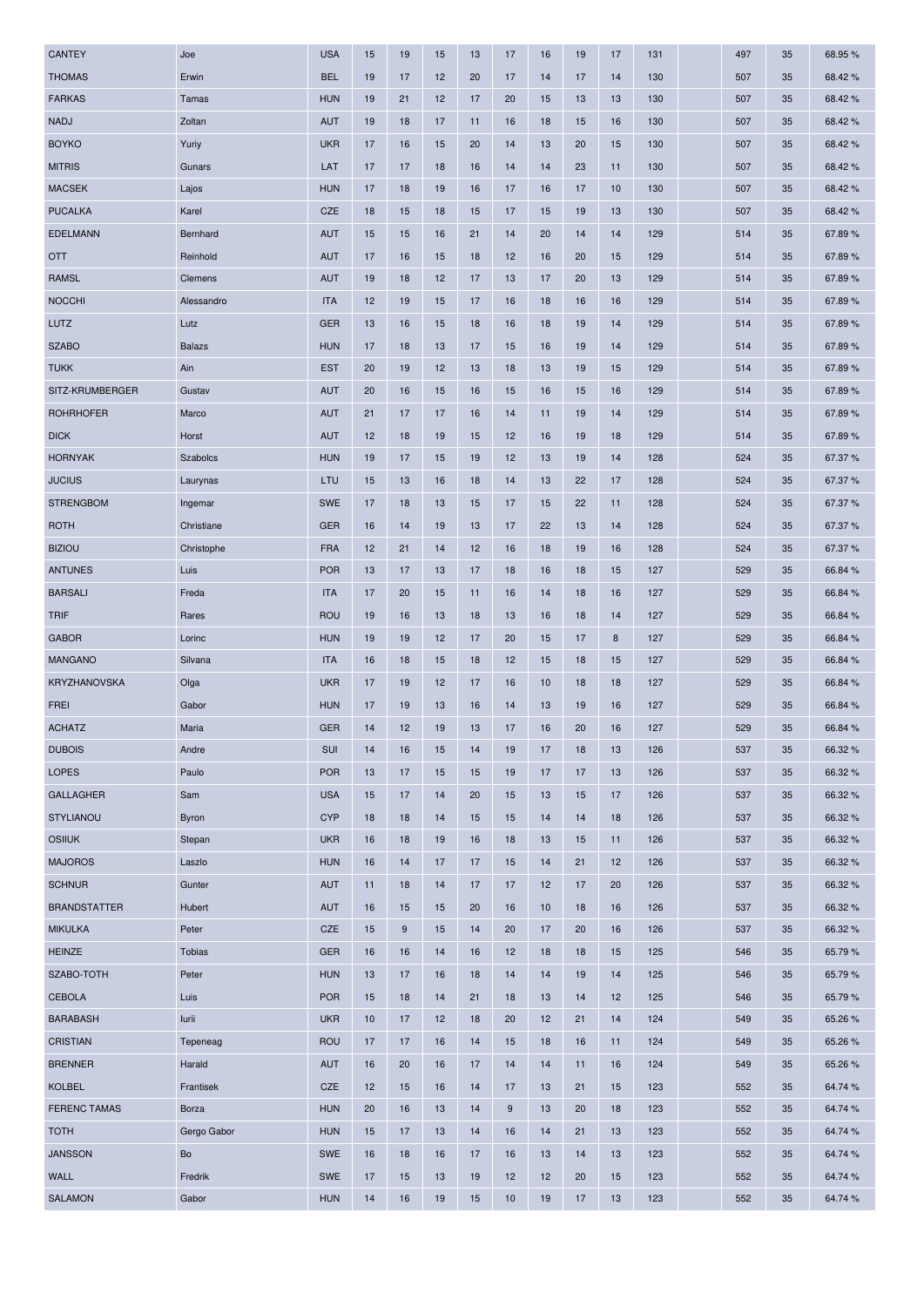| <b>SAUVAIN</b>      | Frederic       | <b>FRA</b> | 19 | 14    | 14 | 15               | 14 | 18          | 15             | 14             | 123 | 552 | 35 | 64.74 % |
|---------------------|----------------|------------|----|-------|----|------------------|----|-------------|----------------|----------------|-----|-----|----|---------|
| <b>LAMBERTS</b>     | Maris          | LAT        | 18 | 12    | 16 | 18               | 13 | 12          | 18             | 16             | 123 | 552 | 35 | 64.74 % |
| <b>BRANTNER</b>     | Ernst          | <b>AUT</b> | 14 | 17    | 12 | 19               | 16 | 13          | 17             | 15             | 123 | 552 | 35 | 64.74 % |
| VADDER              | Christian      | <b>GER</b> | 19 | 14    | 16 | 16               | 13 | 5           | 19             | 20             | 122 | 561 | 35 | 64.21 % |
| GOGL                | Silvia         | <b>GER</b> | 20 | 15    | 15 | 14               | 16 | 13          | 15             | 14             | 122 | 561 | 35 | 64.21 % |
| <b>NESZ</b>         | David          | <b>HUN</b> | 14 | 18    | 17 | 17               | 17 | 17          | 5              | 17             | 122 | 561 | 35 | 64.21 % |
| <b>RACZ FODOR</b>   | Gabor          | <b>HUN</b> | 18 | 16    | 14 | 17               | 13 | 12          | 17             | 15             | 122 | 561 | 35 | 64.21 % |
| <b>HARTIG</b>       | Antonia        | <b>AUT</b> | 14 | 15    | 17 | 18               | 12 | 13          | 17             | 16             | 122 | 561 | 35 | 64.21 % |
| <b>KISS</b>         | Szilard        | <b>HUN</b> | 15 | 14    | 16 | 14               | 13 | 14          | 22             | 14             | 122 | 561 | 35 | 64.21 % |
| <b>FARKAS</b>       | Sandor Laszlo  | <b>HUN</b> | 16 | 17    | 16 | 14               | 13 | 13          | 21             | 11             | 121 | 567 | 35 | 63.68%  |
| <b>NAGY</b>         | Werner         | <b>AUT</b> | 15 | 18    | 17 | 15               | 16 | 13          | 15             | 12             | 121 | 567 | 35 | 63.68%  |
| <b>BILOZR</b>       | Viacheslav     | <b>UKR</b> | 18 | 16    | 16 | 16               | 16 | 15          | 10             | 14             | 121 | 567 | 35 | 63.68%  |
| <b>SCHEICHENOST</b> | Regine         | <b>AUT</b> | 16 | 13    | 12 | 17               | 14 | 11          | 21             | 17             | 121 | 567 | 35 | 63.68%  |
| <b>WATZINGER</b>    | Walter         | <b>AUT</b> | 18 | 18    | 14 | 17               | 13 | 10          | 15             | 15             | 120 | 571 | 35 | 63.16%  |
| <b>LORI</b>         | Buschmann      | <b>USA</b> | 17 | 18    | 15 | 15               | 18 | 16          | 14             | $\overline{7}$ | 120 | 571 | 35 | 63.16%  |
| <b>CSIZMAR</b>      | Gyula          | <b>HUN</b> | 13 | 18    | 12 | 13               | 15 | 15          | 18             | 16             | 120 | 571 | 35 | 63.16 % |
| DR. BACSKAI         | Laszlo         | <b>HUN</b> | 18 | 18    | 12 | 14               | 14 | 15          | 18             | 11             | 120 | 571 | 35 | 63.16%  |
| <b>KOPACEK</b>      | Radim          | CZE        | 11 | 16    | 20 | 15               | 15 | 15          | 17             | 11             | 120 | 571 | 35 | 63.16%  |
| <b>RAMSL</b>        | Wolfgang       | <b>AUT</b> | 13 | 17    | 15 | 11               | 17 | 17          | 15             | 15             | 120 | 571 | 35 | 63.16%  |
| <b>CSIRKE</b>       | Laszlo         | <b>HUN</b> | 14 | 18    | 12 | 15               | 14 | 15          | 16             | 15             | 119 | 577 | 35 | 62.63%  |
| <b>BIANCOTTI</b>    | Marco          | SUI        | 16 | 12    | 16 | 16               | 14 | 10          | 19             | 16             | 119 | 577 | 35 | 62.63%  |
| <b>TRAUPMANN</b>    | Peter          | <b>AUT</b> | 13 | 16    | 11 | 13               | 15 | 14          | 18             | 19             | 119 | 577 | 35 | 62.63%  |
| ALBUQUERQUE E SILVA | Joao           | <b>POR</b> | 15 | 19    | 14 | 18               | 13 | 13          | 13             | 14             | 119 | 577 | 35 | 62.63%  |
| <b>HAHN</b>         | Michael        | <b>GER</b> | 15 | 20    | 15 | 11               | 12 | 17          | 17             | 12             | 119 | 577 | 35 | 62.63%  |
| <b>HIBLER</b>       | Tassilo        | <b>GER</b> | 16 | 16    | 16 | 12               | 11 | 17          | 17             | 14             | 119 | 577 | 35 | 62.63%  |
| <b>HETTYEI</b>      | Eniko          | <b>HUN</b> | 16 | 17    | 13 | 15               | 15 | 14          | 14             | 14             | 118 | 583 | 35 | 62.11%  |
| <b>LIPINSKI</b>     | Jacek          | <b>POL</b> | 16 | 17    | 13 | 11               | 12 | 14          | 18             | 17             | 118 | 583 | 35 | 62.11 % |
| <b>DECZKI</b>       | Jozsef         | <b>HUN</b> | 18 | 17    | 13 | 13               | 10 | 16          | 17             | 13             | 117 | 585 | 35 | 61.58 % |
| <b>LAURIS</b>       | Janeks         | LAT        | 12 | 19    | 14 | 11               | 17 | 14          | 19             | 11             | 117 | 585 | 35 | 61.58%  |
| <b>BOJARS</b>       | Egils          | LAT        | 11 | 14    | 18 | 15               | 13 | 14          | 18             | 14             | 117 | 585 | 35 | 61.58 % |
| <b>GAJDACS</b>      | Gyorgy         | <b>HUN</b> | 17 | 13    | 9  | 16               | 14 | 17          | 14             | 17             | 117 | 585 | 35 | 61.58%  |
| CASASOLA            | Simone         | <b>GBR</b> | 17 | 16    | 17 | 17               | 12 | 13          | 17             | 8              | 117 | 585 | 35 | 61.58%  |
| <b>STEININGER</b>   | Philipp        | <b>AUT</b> | 19 | 18    | 15 | 14               | 12 | 9           | 18             | 11             | 116 | 590 | 35 | 61.05%  |
| <b>MOHAREBI</b>     | Mahin          | <b>UKR</b> | 11 | 18    | 14 | 14               | 19 | 17          | 13             | 10             | 116 | 590 | 35 | 61.05%  |
| <b>BUGLIONE</b>     | Felice Aniello | <b>ITA</b> | 18 | 21    | 10 | $\boldsymbol{9}$ | 15 | 12          | 17             | 14             | 116 | 590 | 35 | 61.05%  |
| <b>LISKA</b>        | Ludek          | CZE        | 19 | 15    | 13 | 11               | 14 | 18          | 14             | 12             | 116 | 590 | 35 | 61.05%  |
| PRASCHL-BICHLER     | Angelika       | <b>AUT</b> | 14 | 16    | 14 | 16               | 15 | 12          | 15             | 14             | 116 | 590 | 35 | 61.05%  |
| <b>ROOS</b>         | Jaap           | <b>NED</b> | 14 | 16    | 13 | 20               | 15 | 8           | 16             | 14             | 116 | 590 | 35 | 61.05%  |
| <b>ZBORNIK</b>      | Karel          | CZE        | 13 | 17    | 8  | 18               | 13 | 13          | 20             | 13             | 115 | 596 | 35 | 60.53%  |
| <b>KITVER</b>       | Kristo         | <b>EST</b> | 13 | $9\,$ | 11 | 14               | 16 | 15          | 23             | 13             | 114 | 597 | 35 | 60.00 % |
| BORGMEIER-LUETZ     | Ruth           | <b>GER</b> | 15 | 12    | 10 | 18               | 11 | 13          | 20             | 15             | 114 | 597 | 35 | 60.00 % |
| GAL                 | Sandor         | <b>HUN</b> | 14 | 15    | 11 | 16               | 14 | 13          | 15             | 16             | 114 | 597 | 35 | 60.00 % |
| <b>VEVERKA</b>      | Vaclav         | CZE        | 18 | 12    | 16 | 17               | 15 | 11          | 14             | 11             | 114 | 597 | 35 | 60.00 % |
| <b>BISSO</b>        | Denis          | <b>FRA</b> | 13 | 16    | 14 | 17               | 12 | 23          | $\bf8$         | 11             | 114 | 597 | 35 | 60.00 % |
| <b>WURMER</b>       | Michael        | <b>AUT</b> | 12 | 13    | 17 | 13               | 19 | 13          | 14             | 13             | 114 | 597 | 35 | 60.00 % |
| <b>YUNAK</b>        | Rostyslav      | <b>UKR</b> | 16 | 15    | 14 | 16               | 14 | 13          | 15             | 11             | 114 | 597 | 35 | 60.00 % |
| <b>TIMOTEO</b>      | Diogo          | <b>POR</b> | 16 | 16    | 16 | 13               | 14 | 10          | 14             | 15             | 114 | 597 | 35 | 60.00 % |
| <b>AMATO</b>        | Paolo          | <b>ITA</b> | 14 | 16    | 15 | 12               | 14 | 13          | 13             | 16             | 113 | 605 | 35 | 59.47%  |
| <b>MOCEK</b>        | Martin         | CZE        | 15 | 15    | 10 | 15               | 13 | 17          | 11             | 17             | 113 | 605 | 35 | 59.47%  |
| <b>DEJARDIN</b>     | Michel         | <b>BEL</b> | 15 | 14    | 12 | 18               | 14 | 12          | 19             | 9              | 113 | 605 | 35 | 59.47%  |
| <b>TZIAPOURAS</b>   | Michalis       | <b>CYP</b> | 18 | 22    | 14 | 20               | 11 | $\mathbf 0$ | $\overline{7}$ | 21             | 113 | 605 | 35 | 59.47%  |
| <b>RIMKA</b>        | Matas          | LTU        | 14 | 22    | 14 | 8                | 21 | 13          | 8              | 13             | 113 | 605 | 35 | 59.47%  |
|                     |                |            |    |       |    |                  |    |             |                |                |     |     |    |         |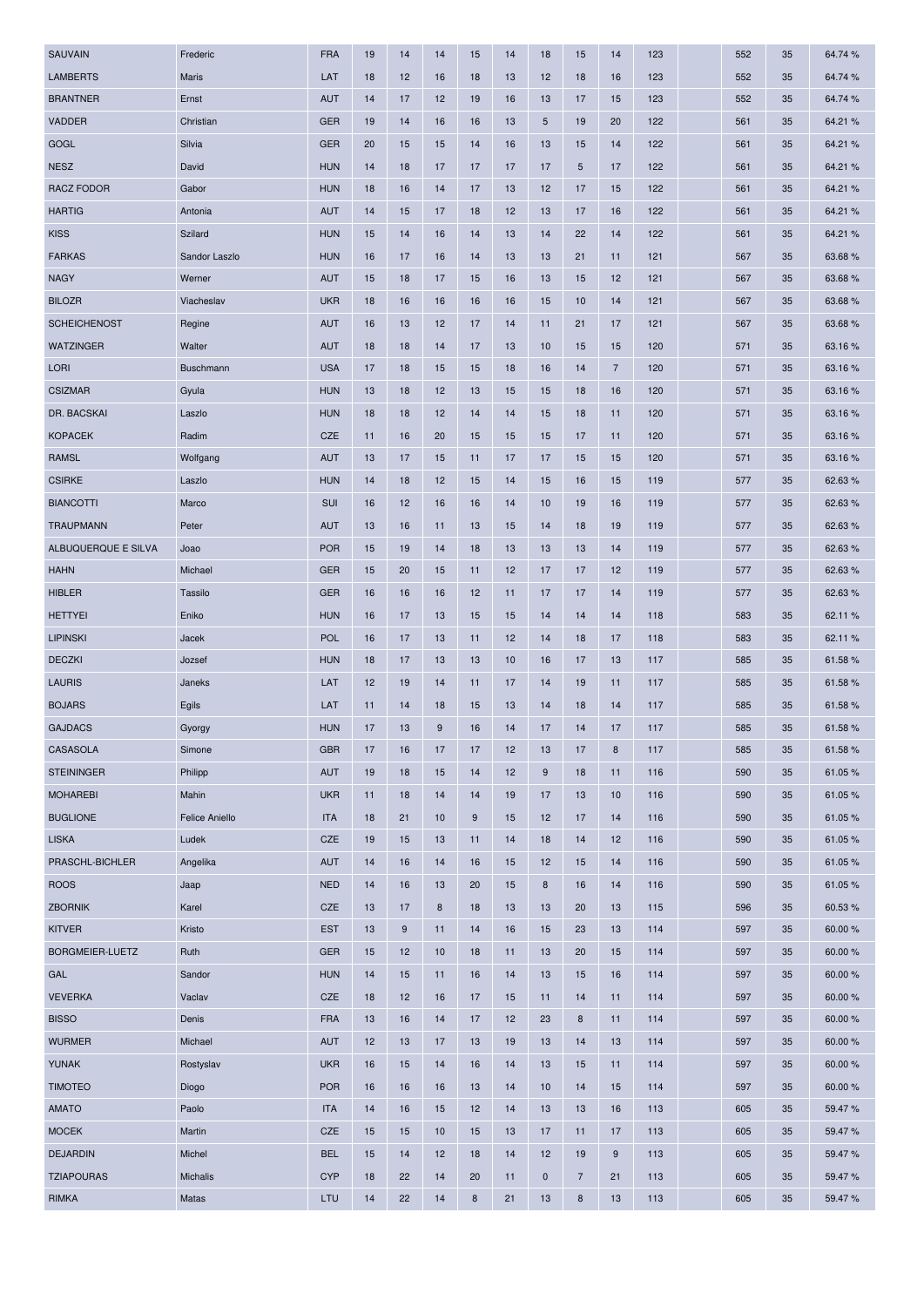| DEMJEN                | Andras          | <b>HUN</b> | 18          | 16             | 12               | 12             | 15               | 13             | 16             | 10               | 112 | 610 | 35 | 58.95 % |
|-----------------------|-----------------|------------|-------------|----------------|------------------|----------------|------------------|----------------|----------------|------------------|-----|-----|----|---------|
| <b>MANAKOVA</b>       | Martina         | <b>CZE</b> | 17          | 11             | 12               | 16             | 10               | 17             | 19             | 10               | 112 | 610 | 35 | 58.95 % |
| <b>FODOR</b>          | Attila          | <b>HUN</b> | 15          | 19             | 12               | 9              | 11               | 15             | 18             | 11               | 110 | 612 | 35 | 57.89%  |
| <b>VISCU</b>          | Florin Alin     | <b>ROU</b> | 14          | 20             | 9                | 14             | 15               | 15             | 12             | 11               | 110 | 612 | 35 | 57.89 % |
| LOPEZ SANTANA         | Rosario         | <b>ESP</b> | 14          | 17             | 12               | 14             | 14               | 14             | 14             | 11               | 110 | 612 | 35 | 57.89%  |
| <b>BAUZA</b>          | Vytautas        | LTU        | 14          | 15             | 16               | 14             | 11               | 12             | 16             | 12               | 110 | 612 | 35 | 57.89%  |
| <b>ISTOMINOV</b>      | Andrii          | <b>UKR</b> | 14          | 16             | 11               | 11             | 16               | 13             | 12             | 17               | 110 | 612 | 35 | 57.89 % |
| <b>KRAUS</b>          | Christian       | <b>AUT</b> | 16          | 12             | 15               | 12             | 9                | 14             | 20             | 11               | 109 | 617 | 35 | 57.37 % |
| <b>TILE</b>           | Arturs          | LAT        | 17          | 10             | 13               | 13             | 15               | 14             | 11             | 15               | 108 | 618 | 35 | 56.84 % |
| <b>BERRIEGTS</b>      | Pierre          | <b>FRA</b> | 15          | 18             | 14               | 16             | 20               | 17             | $\mathbf{1}$   | $\overline{7}$   | 108 | 618 | 35 | 56.84 % |
| <b>DIVISEK</b>        | Tomas           | CZE        | 12          | 11             | 13               | 10             | 15               | 17             | 16             | 12               | 106 | 620 | 35 | 55.79 % |
| <b>JABBUR</b>         | Caio            | <b>BRA</b> | 15          | $9\,$          | 15               | 14             | 16               | $\overline{7}$ | 20             | 10               | 106 | 620 | 35 | 55.79%  |
| <b>MULLER</b>         | Laszlo          | <b>HUN</b> | 11          | 19             | 10               | 12             | 11               | 15             | 18             | 10               | 106 | 620 | 35 | 55.79 % |
| <b>NEUMAIER</b>       | Stefan          | <b>GER</b> | 9           | 13             | 13               | 13             | 18               | 13             | 15             | 11               | 105 | 623 | 35 | 55.26 % |
| <b>GABOR</b>          | Adam            | <b>HUN</b> | 18          | 12             | 16               | 16             | 13               | 10             | 8              | 12               | 105 | 623 | 35 | 55.26 % |
| <b>TURECEK</b>        | Jiri            | <b>CZE</b> | 13          | 16             | 13               | 11             | 13               | 12             | 13             | 14               | 105 | 623 | 35 | 55.26 % |
| <b>PADER</b>          | Klaus           | <b>AUT</b> | 16          | 8              | 13               | 17             | 12               | 12             | 11             | 15               | 104 | 626 | 35 | 54.74 % |
| <b>MAGYAR</b>         | Zsolt           | <b>HUN</b> | 18          | 16             | 14               | 11             | 15               | 11             | 9              | 9                | 103 | 627 | 35 | 54.21 % |
|                       |                 |            |             |                |                  |                |                  |                |                |                  |     |     |    |         |
| <b>CSONKA</b>         | Tibor           | <b>HUN</b> | 14          | 15             | $\mathbf 0$      | $\mathbf 0$    | 15               | 18             | 23             | 18               | 103 | 627 | 35 | 54.21 % |
| <b>KOVACS</b>         | Mihaly          | <b>HUN</b> | 16          | 15             | 18               | 17             | 20               | 17             | $\pmb{0}$      | $\mathbf 0$      | 103 | 627 | 35 | 54.21 % |
| <b>WOLFF</b>          | Doris           | <b>GER</b> | 14          | 9              | 12               | 16             | 14               | 15             | 17             | 5                | 102 | 630 | 35 | 53.68%  |
| <b>LISCHER</b>        | Lilian          | SUI        | 20          | 13             | 11               | 9              | 12               | 12             | 15             | 9                | 101 | 631 | 35 | 53.16%  |
| <b>BABOS</b>          | Imre            | <b>HUN</b> | 15          | 15             | 6                | 16             | 9                | 10             | 20             | 10               | 101 | 631 | 35 | 53.16 % |
| <b>JOOS</b>           | Peter           | <b>SUI</b> | 13          | 13             | 12               | $9\,$          | 13               | 12             | 17             | 11               | 100 | 633 | 35 | 52.63%  |
| DIEHL DOS SANTOS      | IIO             | <b>BRA</b> | 17          | 12             | 10               | 12             | $9\,$            | 13             | 12             | 14               | 99  | 634 | 35 | 52.11%  |
| <b>BOROS</b>          | Gabor           | <b>HUN</b> | 14          | 11             | 13               | 12             | 12               | 9              | 17             | 11               | 99  | 634 | 35 | 52.11%  |
| <b>MOZSONYI</b>       | Gabor Gyula     | <b>HUN</b> | 11          | 9              | 10               | 11             | 13               | 14             | 16             | 14               | 98  | 636 | 35 | 51.58%  |
| <b>HUFNAGL</b>        | Elisabeth       | <b>AUT</b> | 16          | 15             | 10               | 9              | 11               | 7              | 15             | 15               | 98  | 636 | 35 | 51.58 % |
| <b>WEIGELE</b>        | Lena            | <b>GER</b> | 16          | 14             | 10               | 13             | 9                | 15             | 15             | 6                | 98  | 636 | 35 | 51.58%  |
| <b>POPA</b>           | Adrian          | <b>ROU</b> | 10          | 13             | 19               | 10             | 11               | 12             | 14             | 9                | 98  | 636 | 35 | 51.58 % |
| <b>HUISMAN</b>        | Fred            | <b>NED</b> | 10          | 16             | 11               | 13             | 13               | 14             | 11             | $\boldsymbol{9}$ | 97  | 640 | 35 | 51.05%  |
| <b>LUTSIUK</b>        | Rostyslav       | <b>UKR</b> | 15          | 16             | 12               | 13             | 10               | 12             | $\overline{7}$ | 12               | 97  | 640 | 35 | 51.05 % |
| <b>VIDAS</b>          | Silvestravicius | LTU        | 14          | 9              | $\mathbf 0$      | 14             | 14               | 14             | 18             | 14               | 97  | 640 | 35 | 51.05%  |
| VAN DER MEIJ          | Theo            | <b>GER</b> | 14          | $\overline{7}$ | 14               | 15             | 13               | 12             | 10             | 10               | 95  | 643 | 35 | 50.00 % |
| LABENDA               | Agata           | <b>POL</b> | 12          | 16             | 9                | 11             | 11               | 6              | 18             | 8                | 91  | 644 | 35 | 47.89%  |
| <b>CHRPOVA</b>        | Veronika        | CZE        | 14          | 10             | 9                | $9\,$          | $9\,$            | 10             | 19             | 10               | 90  | 645 | 35 | 47.37 % |
| <b>STEFANSKA</b>      | Katarzyna       | <b>POL</b> | 14          | 13             | 17               | 12             | 8                | 6              | 10             | 9                | 89  | 646 | 35 | 46.84 % |
| <b>SCHOBERLEITNER</b> | Robert Michael  | <b>AUT</b> | 12          | 12             | 10               | $9\,$          | 12               | 10             | 13             | 9                | 87  | 647 | 35 | 45.79%  |
| LAKI                  | <b>Balazs</b>   | <b>HUN</b> | 10          | 11             | 13               | 12             | 10               | 12             | $9\,$          | 9                | 86  | 648 | 35 | 45.26 % |
| <b>KREUPL</b>         | Rudolf          | <b>AUT</b> | 14          | 6              | 9                | 9              | 11               | 12             | 15             | 10               | 86  | 648 | 35 | 45.26%  |
| <b>KNEISSL</b>        | Sebastian       | <b>GER</b> | 12          | 13             | 8                | 10             | 8                | 16             | 10             | $9\,$            | 86  | 648 | 35 | 45.26 % |
| <b>DURRER</b>         | Jolanda         | SUI        | 13          | 11             | 11               | 12             | $9\,$            | 6              | 11             | 10               | 83  | 651 | 35 | 43.68%  |
| <b>TOTH</b>           | Csaba           | <b>HUN</b> | 15          | 15             | 14               | 18             | 10               | 9              | $\pmb{0}$      | $\mathbf 0$      | 81  | 652 | 35 | 42.63%  |
| <b>FINSTERLOVA</b>    | Marie           | CZE        | 11          | 11             | 10               | 12             | 10               | $\bf8$         | 12             | $6\phantom{1}6$  | 80  | 653 | 35 | 42.11%  |
| <b>OCSOVAI</b>        | Zoltan          | <b>HUN</b> | 13          | 13             | $\pmb{0}$        | $\mathbf 0$    | 15               | 11             | 14             | 14               | 80  | 653 | 35 | 42.11 % |
| <b>BAUZE</b>          | Lina            | LTU        | 9           | 13             | 8                | 11             | 14               | 10             | 3              | 11               | 79  | 655 | 35 | 41.58%  |
| <b>JENSEN</b>         | Kent            | <b>DEN</b> | $\mathbf 0$ | $\mathbf 0$    | 18               | 22             | 17               | 20             | $\mathbf 0$    | $\mathbf 0$      | 77  | 656 | 35 | 40.53 % |
| NAGY-VARGA            | Geza            | <b>HUN</b> | 20          | 20             | 17               | 16             | $\pmb{0}$        | $\overline{a}$ | $\pmb{0}$      | $\mathbf 0$      | 75  | 657 | 35 | 39.47 % |
| <b>BOGATIN</b>        | Istvan          | <b>HUN</b> | 13          | 10             | $9\,$            | $\overline{7}$ | $\boldsymbol{6}$ | $\bf8$         | 11             | 9                | 73  | 658 | 35 | 38.42%  |
| DR TOTH-BUZI          | <b>Beata</b>    | <b>HUN</b> | 15          | 12             | 10               | 12             | 10               | 11             | $\pmb{0}$      | $\mathbf 0$      | 70  | 659 | 35 | 36.84 % |
| <b>MESTRONI</b>       | Roberto         | <b>ITA</b> | $\pmb{0}$   | $\mathbf 0$    | 10               | 12             | 11               | 14             | 11             | 10               | 68  | 660 | 35 | 35.79 % |
| ZSARNAY               |                 | <b>HUN</b> | 9           | 12             | $\boldsymbol{9}$ | 12             | $\overline{7}$   | 10             | $\bf8$         | $\pmb{0}$        | 67  | 661 | 35 | 35.26 % |
|                       | Istvan          |            |             |                |                  |                |                  |                |                |                  |     |     |    |         |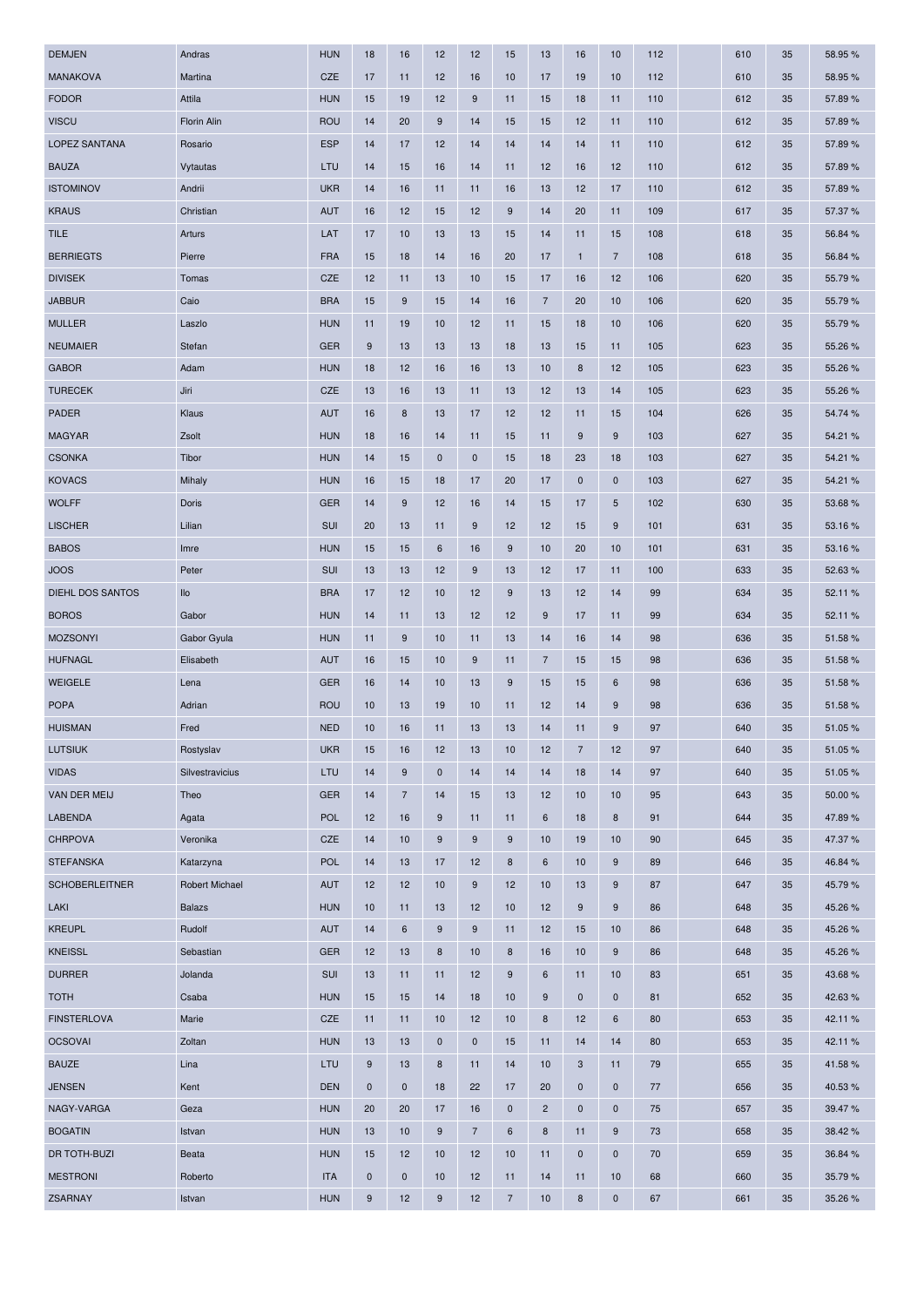| <b>VAN GAVER</b>  | Michel                    | <b>BEL</b> | 9           | 10          | 6           | $\overline{7}$ | 8           | 10          | $\overline{7}$ | 9           | 66          | 662 | 35           | 34.74 % |
|-------------------|---------------------------|------------|-------------|-------------|-------------|----------------|-------------|-------------|----------------|-------------|-------------|-----|--------------|---------|
| <b>SZABO</b>      | Norbert                   | <b>HUN</b> | 14          | 15          | 16          | 19             | $\mathbf 0$ | $\pmb{0}$   | $\pmb{0}$      | $\mathbf 0$ | 64          | 663 | 35           | 33.68%  |
| <b>BAKONSZEGI</b> | Imre Bence                | <b>HUN</b> | 11          | $\mathbf 0$ | 8           | 11             | 11          | 12          | 4              | 5           | 62          | 664 | 35           | 32.63%  |
| <b>HANSEN</b>     | John                      | <b>DEN</b> | $\mathbf 0$ | $\mathbf 0$ | 13          | 15             | 14          | 18          | $\mathbf 0$    | $\mathbf 0$ | 60          | 665 | 35           | 31.58%  |
| <b>RUCKINGER</b>  | Gerhard                   | <b>GER</b> | 18          | 21          | $\mathbf 0$ | $\pmb{0}$      | $\mathbf 0$ | $\pmb{0}$   | 0              | $\mathbf 0$ | 39          | 666 | 35           | 20.53%  |
| <b>TIBOR</b>      | Kiss                      | <b>HUN</b> | $\mathbf 0$ | $\mathbf 0$ | 19          | 19             | $\mathbf 0$ | $\mathbf 0$ | $\pmb{0}$      | $\mathbf 0$ | 38          | 667 | 35           | 20.00 % |
| <b>ZDENEK</b>     | Salaj                     | CZE        | $\mathbf 0$ | $\mathbf 0$ | $\pmb{0}$   | $\bf 0$        | $\mathbf 0$ | $\mathbf 0$ | $\mathbf 0$    | $\mathbf 0$ | $\mathbf 0$ | 668 | $\mathbf 0$  | 0.00%   |
| <b>SCHWEIZER</b>  | Florian                   | <b>GER</b> | $\mathbf 0$ | $\mathbf 0$ | $\pmb{0}$   | $\bf 0$        | $\mathbf 0$ | $\pmb{0}$   | $\pmb{0}$      | $\mathbf 0$ | 0           | 668 | $\mathbf 0$  | 0.00%   |
| <b>CLARY</b>      | Albrecht                  | <b>AUT</b> | $\mathbf 0$ | $\pmb{0}$   | $\mathbf 0$ | $\mathbf 0$    | $\mathbf 0$ | $\mathbf 0$ | $\pmb{0}$      | $\mathbf 0$ | 0           | 668 | $\mathbf 0$  | 0.00%   |
| <b>GOLDANI</b>    | Paulo Augusto             | <b>BRA</b> | $\mathbf 0$ | $\mathbf 0$ | $\pmb{0}$   | $\mathbf 0$    | $\mathbf 0$ | $\pmb{0}$   | $\mathbf 0$    | $\mathbf 0$ | $\mathbf 0$ | 668 | $\mathbf 0$  | 0.00%   |
| <b>MALIN</b>      | Robert                    | <b>GBR</b> | $\pmb{0}$   | $\pmb{0}$   | $\pmb{0}$   | $\mathbf 0$    | $\mathbf 0$ | $\pmb{0}$   | $\pmb{0}$      | $\mathbf 0$ | 0           | 668 | $\mathbf 0$  | 0.00%   |
| <b>FROCH</b>      | Josef                     | <b>AUT</b> | $\mathbf 0$ | $\mathbf 0$ | $\mathbf 0$ | $\bf 0$        | $\mathbf 0$ | $\mathbf 0$ | 0              | $\mathbf 0$ | 0           | 668 | $\mathbf 0$  | 0.00%   |
| <b>ZSARNAY</b>    | <b>Istvan Gabor</b>       | <b>HUN</b> | $\mathbf 0$ | $\mathbf 0$ | $\mathbf 0$ | $\mathbf 0$    | $\mathbf 0$ | $\mathbf 0$ | $\mathbf 0$    | $\mathbf 0$ | $\mathbf 0$ | 668 | $\mathbf 0$  | 0.00%   |
| <b>BURAVOI</b>    | Arkadii                   | <b>RUS</b> | $\pmb{0}$   | $\pmb{0}$   | $\mathbf 0$ | $\mathbf 0$    | $\pmb{0}$   | $\pmb{0}$   | 0              | $\pmb{0}$   | $\pmb{0}$   | 668 | $\mathbf 0$  | 0.00%   |
| <b>CHOPP</b>      | Richard                   | <b>USA</b> | $\mathbf 0$ | $\mathbf 0$ | $\pmb{0}$   | $\mathbf 0$    | $\mathbf 0$ | $\mathbf 0$ | $\mathbf 0$    | $\mathbf 0$ | $\mathbf 0$ | 668 | $\mathbf 0$  | 0.00%   |
| <b>FREIRE</b>     | Luis                      | <b>POR</b> | $\mathbf 0$ | $\mathbf 0$ | $\pmb{0}$   | $\mathbf 0$    | $\mathbf 0$ | $\mathbf 0$ | $\mathbf 0$    | $\mathbf 0$ | $\mathbf 0$ | 668 | $\mathbf 0$  | 0.00%   |
| <b>RIBBS</b>      | Theo                      | <b>USA</b> | $\pmb{0}$   | $\mathbf 0$ | $\pmb{0}$   | $\bf 0$        | $\mathbf 0$ | $\pmb{0}$   | $\pmb{0}$      | $\mathbf 0$ | 0           | 668 | $\mathbf 0$  | 0.00%   |
| DE CASTRO         | Alvaro Jose Da Cruz Braga | <b>POR</b> | $\mathbf 0$ | $\pmb{0}$   | $\mathbf 0$ | $\mathbf 0$    | $\mathbf 0$ | $\mathbf 0$ | $\pmb{0}$      | $\pmb{0}$   | 0           | 668 | $\mathbf 0$  | 0.00%   |
| <b>RUPPERT</b>    | Jozsef                    | <b>HUN</b> | $\mathbf 0$ | $\pmb{0}$   | $\pmb{0}$   | $\mathbf 0$    | $\mathbf 0$ | $\pmb{0}$   | $\pmb{0}$      | $\mathbf 0$ | $\mathbf 0$ | 668 | $\mathbf 0$  | 0.00%   |
| <b>MAKEEV</b>     | Konstantin                | <b>RUS</b> | $\pmb{0}$   | $\pmb{0}$   | $\pmb{0}$   | $\mathbf 0$    | $\mathbf 0$ | $\pmb{0}$   | $\pmb{0}$      | $\mathbf 0$ | 0           | 668 | $\mathbf 0$  | 0.00%   |
| <b>RASSNER</b>    | Stefan                    | <b>AUT</b> | $\mathbf 0$ | $\mathbf 0$ | $\mathbf 0$ | $\mathbf 0$    | $\mathbf 0$ | $\mathbf 0$ | 0              | $\mathbf 0$ | 0           | 668 | $\mathbf 0$  | 0.00%   |
| <b>EWER</b>       | Ronald                    | <b>USA</b> | $\mathbf 0$ | $\mathbf 0$ | $\mathbf 0$ | $\mathbf 0$    | $\mathbf 0$ | $\pmb{0}$   | $\mathbf 0$    | $\mathbf 0$ | $\mathbf 0$ | 668 | $\mathbf 0$  | 0.00%   |
| S.TOTH            | <b>Sandor Marcell</b>     | <b>HUN</b> | $\pmb{0}$   | $\pmb{0}$   | $\mathbf 0$ | $\bf 0$        | $\pmb{0}$   | $\pmb{0}$   | 0              | $\pmb{0}$   | $\pmb{0}$   | 668 | $\mathbf 0$  | 0.00%   |
| VANBERGUE         | Stephane                  | <b>FRA</b> | $\mathbf 0$ | $\mathbf 0$ | $\bf{0}$    | $\mathbf 0$    | $\mathbf 0$ | $\mathbf 0$ | $\mathbf 0$    | $\mathbf 0$ | $\mathbf 0$ | 668 | $\mathbf 0$  | 0.00%   |
| <b>KESKIN</b>     | Ozkan                     | SUI        | $\mathbf 0$ | $\mathbf 0$ | $\mathbf 0$ | $\mathbf 0$    | $\mathbf 0$ | $\mathbf 0$ | $\mathbf 0$    | $\mathbf 0$ | $\mathbf 0$ | 668 | $\mathbf 0$  | 0.00%   |
| <b>MORING</b>     | Devereux                  | <b>USA</b> | $\mathbf 0$ | $\mathbf 0$ | $\pmb{0}$   | $\mathbf{0}$   | $\mathbf 0$ | $\pmb{0}$   | 0              | $\mathbf 0$ | $\mathbf 0$ | 668 | $\mathbf{0}$ | 0.00%   |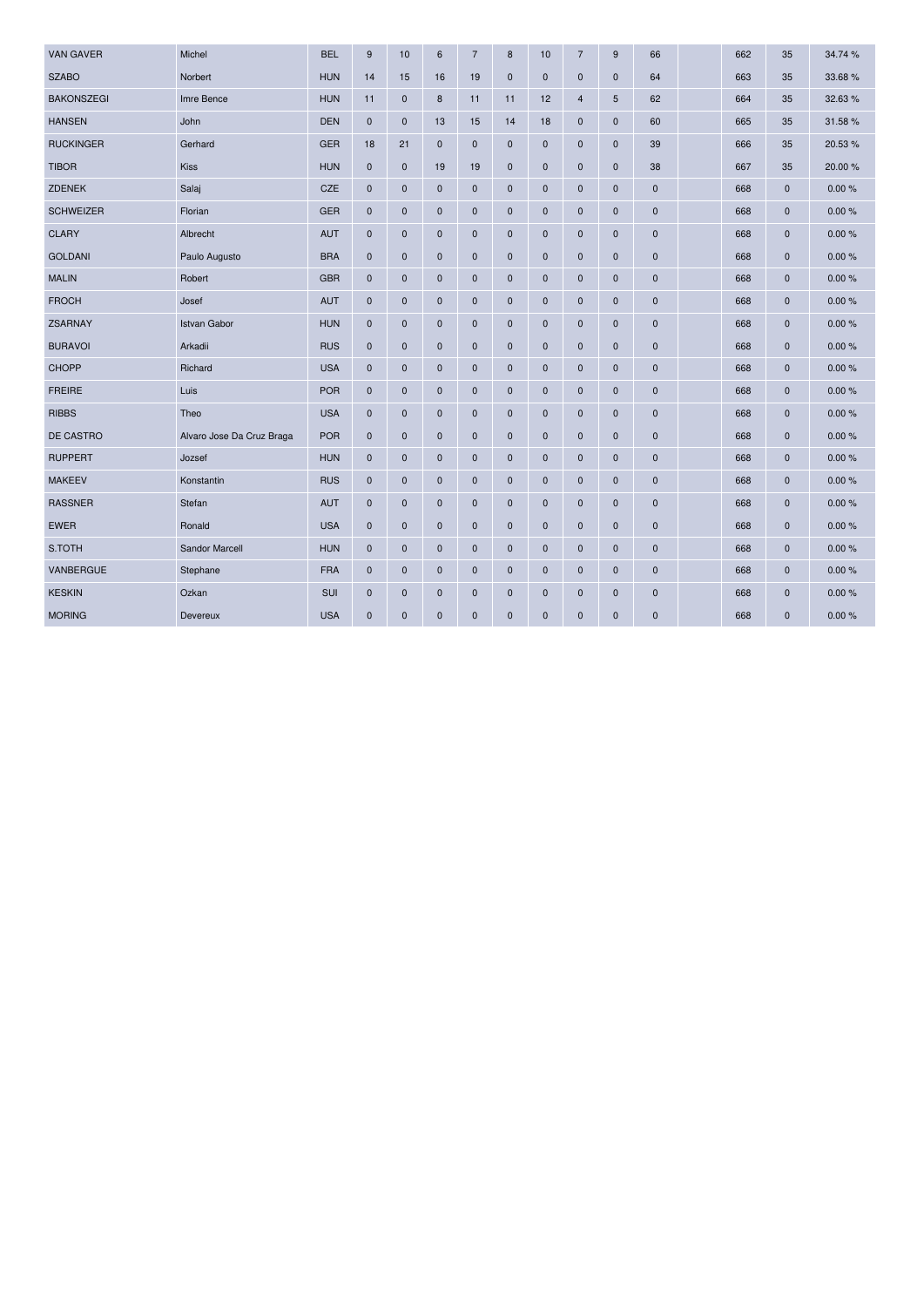

Du 15/07/2021 au 18/07/2021 - Galgamacsa Ungarn

### Individual shooter Catégorie : Ladies

| Nom               | prénom          | Nat.       | A1 | <b>B1</b> | C <sub>1</sub> | D <sub>1</sub> | A2 | <b>B2</b> | C <sub>2</sub> | D <sub>2</sub> | <b>Total</b> | S-off | Place                   | <b>FFWR</b> | <b>Beretta Cups</b> |
|-------------------|-----------------|------------|----|-----------|----------------|----------------|----|-----------|----------------|----------------|--------------|-------|-------------------------|-------------|---------------------|
| <b>HARRINGTON</b> | Meagan          | <b>USA</b> | 23 | 21        | 24             | 22             | 18 | 22        | 23             | 24             | 177          |       | $\mathbf{1}$            | 220         | 100.00 %            |
| ALEXANDROVA       | Inna            | <b>RUS</b> | 22 | 23        | 18             | 24             | 20 | 20        | 19             | 21             | 167          |       | $\overline{\mathbf{c}}$ | 190         | 94.35%              |
| LAPARRA CUENCA    | <b>Beatriz</b>  | <b>ESP</b> | 23 | 20        | 21             | 18             | 23 | 20        | 20             | 21             | 166          |       | 3                       | 160         | 93.79 %             |
| <b>CLOITRE</b>    | Christel        | <b>FRA</b> | 22 | 21        | 15             | 22             | 22 | 21        | 21             | 21             | 165          |       | $\overline{4}$          | 140         | 93.22 %             |
| <b>HEWING</b>     | Nicole          | <b>GER</b> | 22 | 22        | 18             | 21             | 17 | 22        | 22             | 21             | 165          |       | 4                       | 140         | 93.22 %             |
| <b>BROUSSIER</b>  | Pauline         | <b>FRA</b> | 24 | 23        | 18             | 22             | 19 | 17        | 21             | 19             | 163          |       | 6                       | 130         | 92.09%              |
| <b>KIRENSKA</b>   | Ira             | LAT        | 21 | 21        | 19             | 21             | 20 | 18        | 22             | 20             | 162          |       | $\overline{7}$          | 125         | 91.53%              |
| <b>DULARY</b>     | Aline           | <b>FRA</b> | 17 | 22        | 19             | 22             | 21 | 18        | 19             | 21             | 159          |       | 8                       | 120         | 89.83 %             |
| <b>EVSTAFYEVA</b> | Vitaliya        | <b>RUS</b> | 19 | 18        | 17             | 22             | 18 | 24        | 18             | 16             | 152          |       | 9                       | 115         | 85.88%              |
| <b>CAUNE</b>      | Agnese          | LAT        | 18 | 23        | 22             | 18             | 15 | 20        | 19             | 17             | 152          |       | 9                       | 115         | 85.88%              |
| <b>PANIZZA</b>    | Alessia         | <b>ITA</b> | 20 | 23        | 15             | 18             | 18 | 20        | 19             | 19             | 152          |       | 9                       | 115         | 85.88%              |
| <b>STENGLOVA</b>  | Michaela        | <b>CZE</b> | 21 | 23        | 18             | 19             | 17 | 17        | 20             | 17             | 152          |       | 9                       | 115         | 85.88%              |
| <b>TILE</b>       | Iveta           | LAT        | 17 | 19        | 18             | 20             | 20 | 15        | 20             | 22             | 151          |       | 13                      | 101         | 85.31 %             |
| <b>JUHASZ</b>     | Lenke           | <b>HUN</b> | 19 | 16        | 20             | 21             | 16 | 17        | 22             | 19             | 150          |       | 14                      | 98          | 84.75%              |
| <b>GIBELLINI</b>  | <b>Brunella</b> | <b>ITA</b> | 19 | 16        | 16             | 22             | 19 | 19        | 20             | 19             | 150          |       | 14                      | 98          | 84.75%              |
| <b>VERBEECK</b>   | Daisy           | <b>BEL</b> | 16 | 19        | 16             | 21             | 21 | 19        | 18             | 18             | 148          |       | 16                      | 92          | 83.62%              |
| <b>BOUR</b>       | Susanne         | <b>GER</b> | 17 | 17        | 21             | 14             | 20 | 20        | 20             | 18             | 147          |       | 17                      | 89          | 83.05%              |
| ZAMBRINO          | Graziella       | <b>ITA</b> | 18 | 20        | 17             | 18             | 17 | 18        | 19             | 20             | 147          |       | 17                      | 89          | 83.05%              |
| <b>KEPIC</b>      | Zeljka          | SUI        | 20 | 19        | 17             | 22             | 17 | 15        | 19             | 17             | 146          |       | 19                      | 83          | 82.49%              |
| SAUTRE            | Delphine        | <b>FRA</b> | 18 | 20        | 17             | 20             | 16 | 20        | 16             | 18             | 145          |       | 20                      | 80          | 81.92%              |
| <b>PIROGOVA</b>   | Tatiana         | <b>RUS</b> | 22 | 17        | 21             | 15             | 20 | 20        | 15             | 14             | 144          |       | 21                      | 79          | 81.36%              |
| POLYVANAYA        | Ekaterina       | <b>RUS</b> | 18 | 20        | 14             | 16             | 22 | 18        | 17             | 18             | 143          |       | 22                      | 78          | 80.79%              |
| ROMAN MOLINA      | Jennifer        | <b>ESP</b> | 18 | 18        | 17             | 17             | 20 | 20        | 14             | 18             | 142          |       | 23                      | 77          | 80.23%              |
| <b>KLAUSZ</b>     | <b>Brigitte</b> | <b>AUT</b> | 16 | 18        | 18             | 16             | 16 | 16        | 22             | 19             | 141          |       | 24                      | 76          | 79.66 %             |
| <b>SPRUKULE</b>   | Maira           | LAT        | 16 | 21        | 16             | 18             | 16 | 17        | 17             | 15             | 136          |       | 25                      | 75          | 76.84 %             |
| <b>SESTINI</b>    | Simona          | <b>ITA</b> | 16 | 17        | 13             | 21             | 16 | 21        | 17             | 13             | 134          |       | 26                      | 74          | 75.71 %             |
| POLYVANAYA        | Tatiana         | <b>RUS</b> | 12 | 20        | 19             | 18             | 18 | 15        | 14             | 16             | 132          |       | 27                      | 73          | 74.58%              |
| <b>RUSKE</b>      | Shari           | <b>GER</b> | 18 | 20        | 16             | 12             | 20 | 14        | 15             | 17             | 132          |       | 27                      | 73          | 74.58%              |
| <b>PETAGINE</b>   | Ana Cecilia     | <b>ITA</b> | 20 | 13        | 16             | 18             | 15 | 17        | 19             | 14             | 132          |       | 27                      | 73          | 74.58%              |
| <b>VEYS</b>       | Aagje           | <b>BEL</b> | 17 | 14        | 18             | 18             | 17 | 14        | 19             | 14             | 131          |       | 30                      | 70          | 74.01%              |
| <b>ROTH</b>       | Christiane      | <b>GER</b> | 16 | 14        | 19             | 13             | 17 | 22        | 13             | 14             | 128          |       | 31                      | 69          | 72.32 %             |
| <b>ACHATZ</b>     | Maria           | <b>GER</b> | 14 | 12        | 19             | 13             | 17 | 16        | 20             | 16             | 127          |       | 32                      | 68          | 71.75%              |
| <b>BARSALI</b>    | Freda           | <b>ITA</b> | 17 | 20        | 15             | 11             | 16 | 14        | 18             | 16             | 127          |       | 32                      | 68          | 71.75%              |
| <b>MANGANO</b>    | Silvana         | <b>ITA</b> | 16 | 18        | 15             | 18             | 12 | 15        | 18             | 15             | 127          |       | 32                      | 68          | 71.75%              |
| KRYZHANOVSKA      | Olga            | <b>UKR</b> | 17 | 19        | 12             | 17             | 16 | 10        | 18             | 18             | 127          |       | 32                      | 68          | 71.75%              |
| GOGL              | Silvia          | <b>GER</b> | 20 | 15        | 15             | 14             | 16 | 13        | 15             | 14             | 122          |       | 36                      | 64          | 68.93%              |
| <b>HARTIG</b>     | Antonia         | <b>AUT</b> | 14 | 15        | 17             | 18             | 12 | 13        | 17             | 16             | 122          |       | 36                      | 64          | 68.93%              |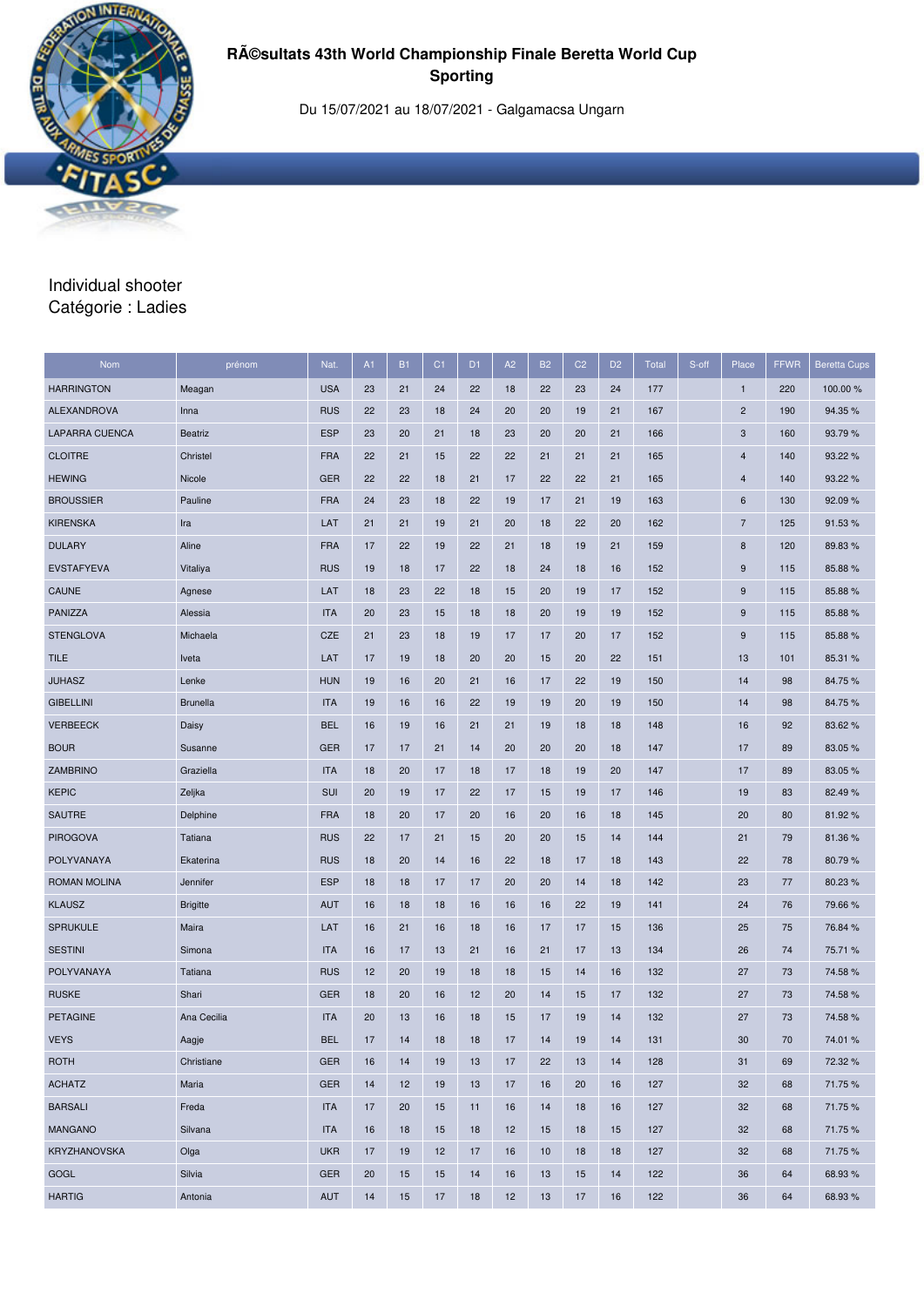| <b>SCHEICHENOST</b>    | Regine       | AUT        | 16 | 13             | 12 | 17 | 14 | 11             | 21           | 17             | 121 | 38 | 62 | 68.36%  |
|------------------------|--------------|------------|----|----------------|----|----|----|----------------|--------------|----------------|-----|----|----|---------|
| LORI                   | Buschmann    | <b>USA</b> | 17 | 18             | 15 | 15 | 18 | 16             | 14           | $\overline{7}$ | 120 | 39 | 61 | 67.80%  |
| <b>HETTYEI</b>         | Eniko        | <b>HUN</b> | 16 | 17             | 13 | 15 | 15 | 14             | 14           | 14             | 118 | 40 | 60 | 66.67%  |
| PRASCHL-BICHLER        | Angelika     | <b>AUT</b> | 14 | 16             | 14 | 16 | 15 | 12             | 15           | 14             | 116 | 41 | 59 | 65.54 % |
| <b>MOHAREBI</b>        | Mahin        | <b>UKR</b> | 11 | 18             | 14 | 14 | 19 | 17             | 13           | 10             | 116 | 41 | 59 | 65.54 % |
| <b>BORGMEIER-LUETZ</b> | Ruth         | <b>GER</b> | 15 | 12             | 10 | 18 | 11 | 13             | 20           | 15             | 114 | 43 | 57 | 64.41%  |
| <b>MANAKOVA</b>        | Martina      | CZE        | 17 | 11             | 12 | 16 | 10 | 17             | 19           | 10             | 112 | 44 | 56 | 63.28%  |
| <b>LOPEZ SANTANA</b>   | Rosario      | <b>ESP</b> | 14 | 17             | 12 | 14 | 14 | 14             | 14           | 11             | 110 | 45 | 55 | 62.15%  |
| <b>WOLFF</b>           | <b>Doris</b> | <b>GER</b> | 14 | $\overline{9}$ | 12 | 16 | 14 | 15             | 17           | 5              | 102 | 46 | 35 | 57.63%  |
| <b>LISCHER</b>         | Lilian       | SUI        | 20 | 13             | 11 | 9  | 12 | 12             | 15           | 9              | 101 | 47 | 35 | 57.06 % |
| <b>HUFNAGL</b>         | Elisabeth    | <b>AUT</b> | 16 | 15             | 10 | 9  | 11 | $\overline{7}$ | 15           | 15             | 98  | 48 | 35 | 55.37 % |
| <b>WEIGELE</b>         | Lena         | <b>GER</b> | 16 | 14             | 10 | 13 | 9  | 15             | 15           | 6              | 98  | 48 | 35 | 55.37 % |
| <b>LABENDA</b>         | Agata        | <b>POL</b> | 12 | 16             | 9  | 11 | 11 | 6              | 18           | 8              | 91  | 50 | 35 | 51.41%  |
| <b>CHRPOVA</b>         | Veronika     | CZE        | 14 | 10             | 9  | 9  | 9  | 10             | 19           | 10             | 90  | 51 | 35 | 50.85%  |
| <b>STEFANSKA</b>       | Katarzyna    | <b>POL</b> | 14 | 13             | 17 | 12 | 8  | 6              | 10           | 9              | 89  | 52 | 35 | 50.28%  |
| <b>DURRER</b>          | Jolanda      | SUI        | 13 | 11             | 11 | 12 | 9  | 6              | 11           | 10             | 83  | 53 | 35 | 46.89%  |
| <b>FINSTERLOVA</b>     | Marie        | CZE        | 11 | 11             | 10 | 12 | 10 | 8              | 12           | 6              | 80  | 54 | 35 | 45.20%  |
| <b>BAUZE</b>           | Lina         | LTU        | 9  | 13             | 8  | 11 | 14 | 10             | $\mathbf{3}$ | 11             | 79  | 55 | 35 | 44.63%  |
| <b>DR TOTH-BUZI</b>    | Beata        | <b>HUN</b> | 15 | 12             | 10 | 12 | 10 | 11             | $\mathbf 0$  | $\mathbf 0$    | 70  | 56 | 35 | 39.55 % |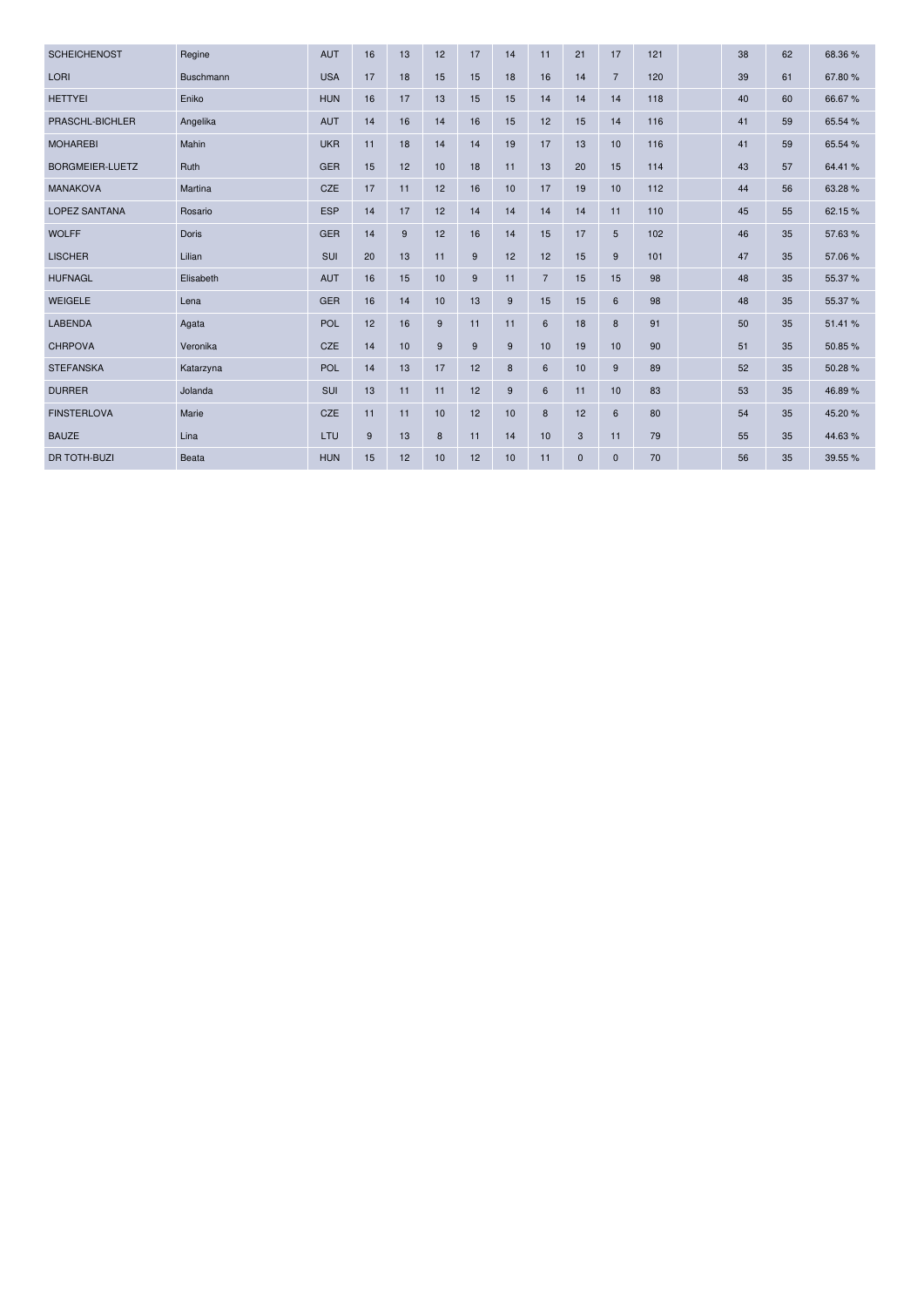

Du 15/07/2021 au 18/07/2021 - Galgamacsa Ungarn

### Individual shooter Catégorie : Junior

| <b>Nom</b>          | prénom         | Nat.       | A1        | <b>B1</b>   | C <sub>1</sub> | D <sub>1</sub>   | A2           | <b>B2</b>      | C <sub>2</sub> | D <sub>2</sub> | <b>Total</b> | S-off | Place          | <b>FFWR</b> | <b>Beretta Cups</b> |
|---------------------|----------------|------------|-----------|-------------|----------------|------------------|--------------|----------------|----------------|----------------|--------------|-------|----------------|-------------|---------------------|
| <b>FANIZZI</b>      | Joseph         | <b>USA</b> | 23        | 25          | 25             | 23               | 24           | 21             | 24             | 25             | 190          |       | $\mathbf{1}$   | 220         | 100.00 %            |
| <b>HITCH</b>        | Todd           | <b>USA</b> | 22        | 22          | 22             | 24               | 25           | 25             | 23             | 20             | 183          |       | $\overline{c}$ | 190         | 96.32 %             |
| <b>CLOITRE</b>      | Luc            | <b>FRA</b> | 23        | 25          | 21             | 24               | 19           | 22             | 24             | 24             | 182          |       | 3              | 160         | 95.79%              |
| LANG                | <b>Bastien</b> | <b>FRA</b> | 21        | 24          | 23             | 25               | 19           | 22             | 22             | 23             | 179          |       | 4              | 140         | 94.21%              |
| <b>LELODET</b>      | Adrien         | <b>FRA</b> | 23        | 24          | 22             | 22               | 20           | 22             | 24             | 22             | 179          |       | $\overline{4}$ | 140         | 94.21%              |
| <b>VERHILLE</b>     | Louis          | <b>FRA</b> | 23        | 23          | 22             | 24               | 21           | 21             | 22             | 21             | 177          |       | 6              | 130         | 93.16%              |
| <b>SHEDD</b>        | Karen          | <b>USA</b> | 22        | 21          | 24             | 23               | 21           | 21             | 22             | 21             | 175          |       | $\overline{7}$ | 125         | 92.11%              |
| CAMPORESE           | Cristian       | <b>ITA</b> | 22        | 23          | 21             | 22               | 21           | 22             | 22             | 22             | 175          |       | 7              | 125         | 92.11%              |
| <b>MARUZZO</b>      | Nicolo         | <b>ITA</b> | 18        | 23          | 22             | 22               | 23           | 23             | 20             | 21             | 172          |       | 9              | 115         | 90.53%              |
| <b>MONTANARI</b>    | Niccolo        | <b>ITA</b> | 21        | 22          | 15             | 23               | 23           | 24             | 20             | 21             | 169          |       | 10             | 110         | 88.95%              |
| <b>VITARELLI</b>    | Federico       | <b>ITA</b> | 25        | 23          | 22             | 21               | 21           | 16             | 17             | 21             | 166          |       | 11             | 107         | 87.37%              |
| <b>LELKES</b>       | Marcell Janos  | <b>HUN</b> | 18        | 20          | 20             | 19               | 20           | 22             | 24             | 22             | 165          |       | 12             | 104         | 86.84 %             |
| <b>PLODARI</b>      | Matteo         | <b>ITA</b> | 22        | 23          | 19             | 20               | 21           | 21             | 17             | 18             | 161          |       | 13             | 101         | 84.74 %             |
| <b>HEREL</b>        | Hubert         | <b>CZE</b> | 20        | 21          | 18             | 22               | 23           | 17             | 19             | 20             | 160          |       | 14             | 98          | 84.21%              |
| <b>PAPP</b>         | Martin         | <b>HUN</b> | 20        | 19          | 20             | 21               | 22           | 20             | 20             | 18             | 160          |       | 14             | 98          | 84.21%              |
| <b>REVUCZKY</b>     | Patrik         | <b>HUN</b> | 18        | 21          | 15             | 19               | 18           | 19             | 21             | 20             | 151          |       | 16             | 92          | 79.47%              |
| <b>JENSEN</b>       | Marcus Bent    | <b>DEN</b> | 20        | 19          | 17             | 19               | 15           | 17             | 21             | 22             | 150          |       | 17             | 89          | 78.95%              |
| <b>NIKOLAEV</b>     | Ramir          | <b>RUS</b> | 19        | 15          | 16             | 18               | 22           | 18             | 21             | 20             | 149          |       | 18             | 86          | 78.42%              |
| <b>VASS</b>         | Mate           | <b>HUN</b> | 21        | 20          | 11             | 21               | 18           | 21             | 20             | 15             | 147          |       | 19             | 83          | 77.37 %             |
| <b>VALO</b>         | Krisztian      | <b>HUN</b> | 18        | 18          | 17             | 15               | 21           | 18             | 17             | 19             | 143          |       | 20             | 80          | 75.26 %             |
| <b>KISS</b>         | Peter Zoltan   | <b>HUN</b> | 21        | 20          | 14             | 20               | 15           | 16             | 18             | 19             | 143          |       | 20             | 80          | 75.26 %             |
| <b>TOMAS</b>        | <b>Divisek</b> | <b>CZE</b> | 15        | 16          | 16             | 21               | 16           | 20             | 18             | 18             | 140          |       | 22             | 78          | 73.68%              |
| <b>DMYTRYSHYN</b>   | Arsen          | <b>UKR</b> | 19        | 21          | 16             | 19               | 19           | 13             | 12             | 17             | 136          |       | 23             | 77          | 71.58%              |
| <b>DOBORHEGYI</b>   | <b>Bence</b>   | <b>HUN</b> | 18        | 16          | 14             | 18               | 15           | 17             | 21             | 15             | 134          |       | 24             | 76          | 70.53 %             |
| <b>FARKAS</b>       | Tamas          | <b>HUN</b> | 19        | 21          | 12             | 17               | 20           | 15             | 13             | 13             | 130          |       | 25             | 75          | 68.42%              |
| <b>RAMSL</b>        | Clemens        | <b>AUT</b> | 19        | 18          | 12             | 17               | 13           | 17             | 20             | 13             | 129          |       | 26             | 74          | 67.89%              |
| <b>FERENC TAMAS</b> | <b>Borza</b>   | <b>HUN</b> | 20        | 16          | 13             | 14               | 9            | 13             | 20             | 18             | 123          |       | 27             | 73          | 64.74 %             |
| CASASOLA            | Simone         | <b>GBR</b> | 17        | 16          | 17             | 17               | 12           | 13             | 17             | $\bf8$         | 117          |       | 28             | 72          | 61.58%              |
| <b>RIMKA</b>        | Matas          | LTU        | 14        | 22          | 14             | $\boldsymbol{8}$ | 21           | 13             | 8              | 13             | 113          |       | 29             | 71          | 59.47%              |
| <b>JABBUR</b>       | Caio           | <b>BRA</b> | 15        | $9\,$       | 15             | 14               | 16           | $\overline{7}$ | 20             | 10             | 106          |       | 30             | 70          | 55.79%              |
| <b>MAGYAR</b>       | Zsolt          | <b>HUN</b> | 18        | 16          | 14             | 11               | 15           | 11             | 9              | 9              | 103          |       | 31             | 69          | 54.21 %             |
| <b>BAKONSZEGI</b>   | Imre Bence     | <b>HUN</b> | 11        | $\mathbf 0$ | 8              | 11               | 11           | 12             | 4              | 5              | 62           |       | 32             | 68          | 32.63 %             |
| S.TOTH              | Sandor Marcell | <b>HUN</b> | $\pmb{0}$ | $\mathbf 0$ | $\mathbf 0$    | $\mathbf 0$      | $\mathbf{0}$ | $\mathbf 0$    | $\mathbf 0$    | $\mathbf{0}$   | $\mathbf{0}$ |       | 33             | 67          | 0.00%               |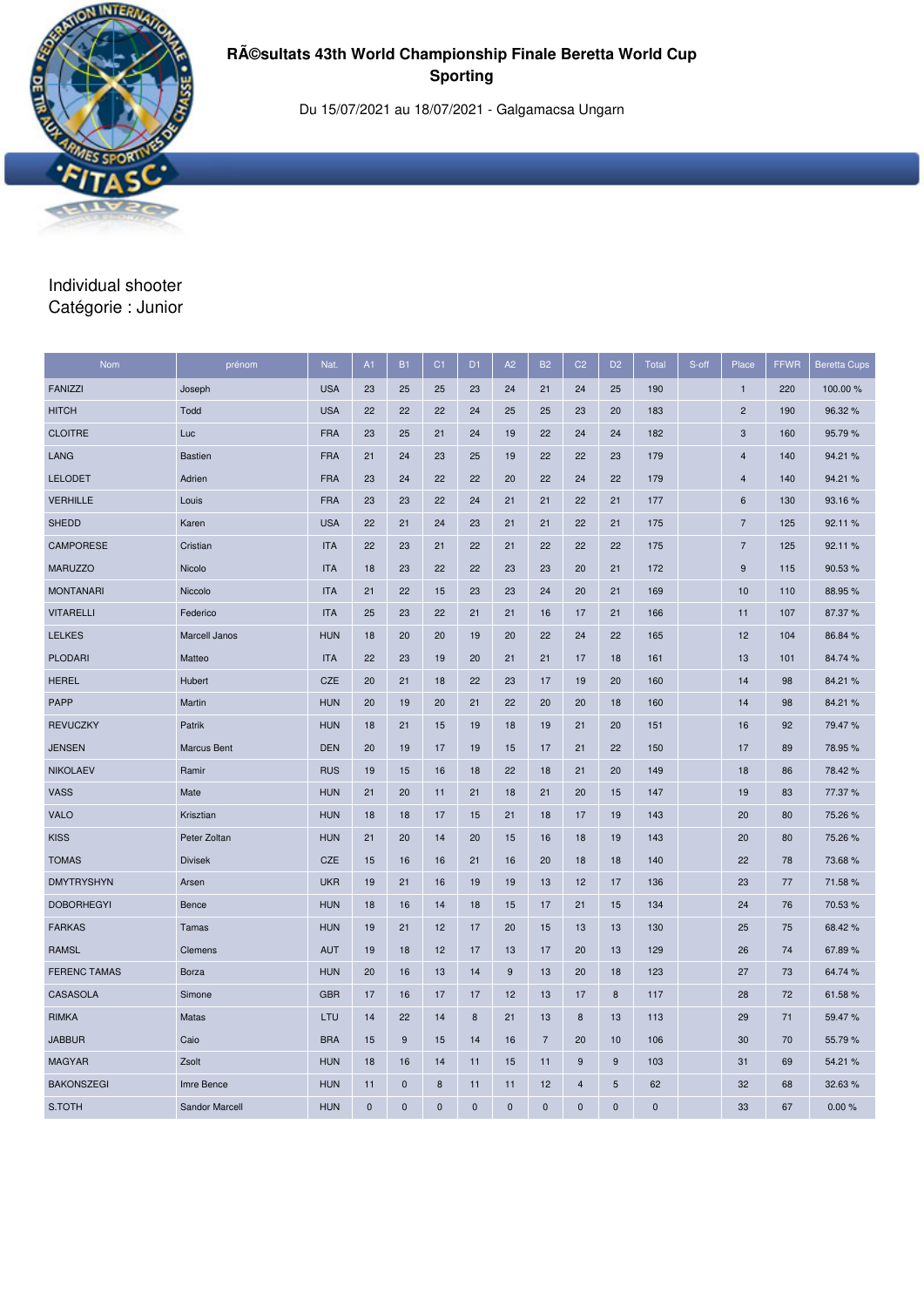

Du 15/07/2021 au 18/07/2021 - Galgamacsa Ungarn

#### Individual shooter Catégorie : Senior

| Nom                  | prénom            | Nat.       | A1 | <b>B1</b> | C <sub>1</sub> | D <sub>1</sub> | A2 | <b>B2</b> | C <sub>2</sub> | D <sub>2</sub> | Total | S-off | Place          | <b>FFWR</b> | <b>Beretta Cups</b> |
|----------------------|-------------------|------------|----|-----------|----------------|----------------|----|-----------|----------------|----------------|-------|-------|----------------|-------------|---------------------|
| <b>DIGWEED</b>       | George            | <b>GBR</b> | 24 | 22        | 22             | 25             | 23 | 24        | 24             | 23             | 187   |       | $\mathbf{1}$   | 220         | 100.00 %            |
| <b>SPADA</b>         | Veniero           | <b>ITA</b> | 22 | 21        | 24             | 23             | 23 | 22        | 22             | 24             | 181   |       | $\overline{2}$ | 190         | 96.79%              |
| <b>GAETANI</b>       | Alessandro        | <b>ITA</b> | 20 | 24        | 22             | 24             | 19 | 22        | 21             | 25             | 177   |       | 3              | 160         | 94.65%              |
| <b>CLARK</b>         | <b>Stuart Sen</b> | <b>GBR</b> | 23 | 22        | 21             | 22             | 24 | 19        | 25             | 20             | 176   |       | $\overline{4}$ | 140         | 94.12%              |
| <b>MORENO VILLAR</b> | Julian            | <b>ESP</b> | 22 | 24        | 24             | 19             | 22 | 22        | 22             | 19             | 174   |       | 5              | 135         | 93.05%              |
| <b>NASIR JR</b>      | Nadim             | <b>USA</b> | 22 | 23        | 22             | 20             | 21 | 21        | 22             | 21             | 172   |       | 6              | 130         | 91.98%              |
| <b>AVRIL</b>         | Alain             | <b>FRA</b> | 21 | 22        | 20             | 23             | 18 | 22        | 24             | 21             | 171   |       | $\overline{7}$ | 125         | 91.44 %             |
| <b>BOSI</b>          | Mauro             | <b>ITA</b> | 21 | 23        | 18             | 21             | 22 | 21        | 23             | 21             | 170   |       | $\bf 8$        | 120         | 90.91%              |
| <b>RUBERTI</b>       | Mario Claudio     | <b>ITA</b> | 23 | 20        | 20             | 22             | 23 | 24        | 19             | 19             | 170   |       | $\bf 8$        | 120         | 90.91 %             |
| <b>MAGYAR</b>        | Csaba             | <b>HUN</b> | 22 | 23        | 22             | 22             | 16 | 21        | 23             | 21             | 170   |       | 8              | 120         | 90.91 %             |
| SOLDANI              | Gabriele          | <b>ITA</b> | 21 | 24        | 21             | 21             | 22 | 20        | 21             | 20             | 170   |       | 8              | 120         | 90.91 %             |
| <b>PREMYSL</b>       | Cincera           | <b>CZE</b> | 22 | 17        | 21             | 21             | 20 | 20        | 25             | 20             | 166   |       | 12             | 104         | 88.77%              |
| SALAJ                | Josef             | <b>CZE</b> | 21 | 18        | 19             | 22             | 23 | 20        | 23             | 20             | 166   |       | 12             | 104         | 88.77%              |
| CANNONI              | Gianfranco        | <b>ITA</b> | 21 | 20        | 19             | 19             | 20 | 22        | 23             | 22             | 166   |       | 12             | 104         | 88.77%              |
| <b>PUPO</b>          | Giuseppe          | <b>ITA</b> | 22 | 22        | 21             | 20             | 20 | 21        | 24             | 16             | 166   |       | 12             | 104         | 88.77%              |
| <b>VANAC</b>         | Vaclav            | <b>CZE</b> | 23 | 20        | 19             | 18             | 24 | 19        | 24             | 18             | 165   |       | 16             | 92          | 88.24 %             |
| <b>MARTEAU</b>       | Pascal            | <b>FRA</b> | 22 | 23        | 20             | 21             | 20 | 18        | 22             | 19             | 165   |       | 16             | 92          | 88.24 %             |
| <b>JORDANIDIS</b>    | Georgios          | <b>SWE</b> | 14 | 24        | 18             | 21             | 23 | 20        | 25             | 19             | 164   |       | 18             | 86          | 87.70 %             |
| <b>KIRENSKIS</b>     | Jurijs            | LAT        | 20 | 23        | 20             | 18             | 20 | 20        | 23             | 20             | 164   |       | 18             | 86          | 87.70 %             |
| YILDIZ-LORENZ        | Alattin           | <b>GER</b> | 24 | 22        | 19             | 20             | 17 | 20        | 19             | 23             | 164   |       | 18             | 86          | 87.70 %             |
| <b>LIPPERT</b>       | Johannes          | <b>GER</b> | 20 | 22        | 18             | 21             | 19 | 22        | 20             | 22             | 164   |       | 18             | 86          | 87.70 %             |
| <b>MURPHY</b>        | Tom               | <b>USA</b> | 20 | 23        | 20             | 20             | 20 | 20        | 21             | 19             | 163   |       | 22             | 78          | 87.17%              |
| <b>HEGYES</b>        | Zoltan            | <b>HUN</b> | 19 | 23        | 20             | 19             | 19 | 22        | 21             | 20             | 163   |       | 22             | 78          | 87.17%              |
| <b>BARON</b>         | Jean-Pierre       | <b>FRA</b> | 23 | 20        | 19             | 22             | 21 | 21        | 18             | 19             | 163   |       | 22             | 78          | 87.17%              |
| <b>BRENNER</b>       | Harald Sen.       | <b>AUT</b> | 22 | 22        | 20             | 20             | 19 | 21        | 20             | 19             | 163   |       | 22             | 78          | 87.17%              |
| <b>CEPROVS</b>       | Valerijs          | LAT        | 18 | 24        | 23             | 20             | 19 | 20        | 20             | 19             | 163   |       | 22             | 78          | 87.17%              |
| <b>DUNDUA</b>        | Elizbar           | <b>RUS</b> | 20 | 21        | 17             | 22             | 19 | 22        | 20             | 21             | 162   |       | 27             | 73          | 86.63%              |
| <b>BAUMEL</b>        | Serge             | <b>FRA</b> | 16 | 22        | 20             | 21             | 19 | 20        | 21             | 23             | 162   |       | 27             | 73          | 86.63%              |
| <b>VOGLINO</b>       | Yves              | <b>FRA</b> | 21 | 20        | 20             | 19             | 18 | 22        | 19             | 23             | 162   |       | 27             | 73          | 86.63%              |
| <b>BERNATH</b>       | Jozsef            | <b>HUN</b> | 20 | 20        | 18             | 16             | 21 | 19        | 22             | 25             | 161   |       | 30             | 70          | 86.10%              |
| <b>ZWOLGEN VAN</b>   | Martin            | <b>NED</b> | 21 | 19        | 16             | 20             | 17 | 21        | 23             | 22             | 159   |       | 31             | 69          | 85.03%              |
| <b>BELENKIY</b>      | Alexander         | <b>RUS</b> | 22 | 23        | 18             | 22             | 18 | 20        | 17             | 19             | 159   |       | 31             | 69          | 85.03%              |
| <b>CERNOSEK</b>      | Milan             | CZE        | 20 | 24        | 17             | 20             | 19 | 22        | 19             | 17             | 158   |       | 33             | 67          | 84.49%              |
| <b>VALOTA</b>        | Michele           | <b>BRA</b> | 19 | 18        | 19             | 19             | 21 | 18        | 22             | 22             | 158   |       | 33             | 67          | 84.49%              |
| <b>POUZOL</b>        | Didier            | <b>FRA</b> | 22 | 19        | 19             | 19             | 17 | 21        | 21             | 20             | 158   |       | 33             | 67          | 84.49%              |
| ZAZVORKA             | Pavel             | CZE        | 21 | 20        | 17             | 22             | 17 | 19        | 22             | 19             | 157   |       | 36             | 64          | 83.96%              |
| <b>ROITMAYER</b>     | Franz             | <b>AUT</b> | 20 | 21        | 20             | 21             | 20 | 16        | 21             | 17             | 156   |       | 37             | 63          | 83.42%              |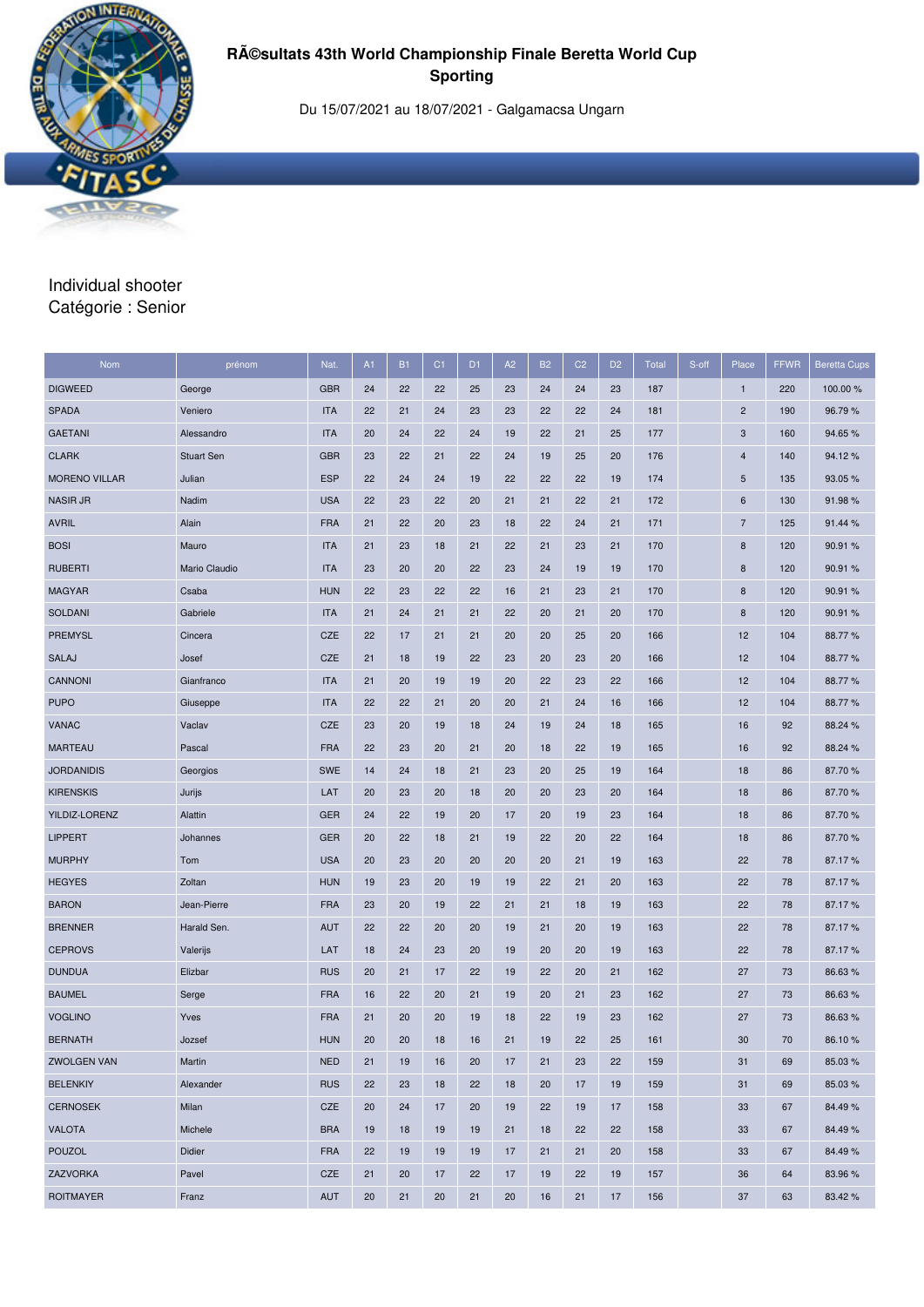| <b>HOLM</b>        | Aare                  | <b>EST</b> | 20 | 18 | 22 | 20 | 16 | 19 | 19 | 22 | 156 | 37 | 63 | 83.42%  |
|--------------------|-----------------------|------------|----|----|----|----|----|----|----|----|-----|----|----|---------|
| <b>SCHELLINGER</b> | Notker                | <b>GER</b> | 20 | 20 | 18 | 18 | 21 | 16 | 23 | 19 | 155 | 39 | 61 | 82.89%  |
| <b>NEVENS</b>      | Edmond                | <b>BEL</b> | 17 | 21 | 20 | 20 | 16 | 18 | 21 | 22 | 155 | 39 | 61 | 82.89%  |
| <b>FERET</b>       | Serge                 | <b>FRA</b> | 20 | 19 | 18 | 20 | 22 | 19 | 17 | 19 | 154 | 41 | 59 | 82.35 % |
| <b>MILES</b>       | Timothy               | <b>USA</b> | 20 | 22 | 19 | 20 | 20 | 17 | 16 | 20 | 154 | 41 | 59 | 82.35 % |
| <b>BIZZIERI</b>    | Gianfranco            | <b>ITA</b> | 16 | 21 | 19 | 22 | 21 | 20 | 16 | 18 | 153 | 43 | 57 | 81.82%  |
| <b>RAMOS</b>       | Angel                 | <b>VEN</b> | 19 | 18 | 16 | 22 | 19 | 18 | 20 | 21 | 153 | 43 | 57 | 81.82%  |
| <b>KRUSE</b>       | Christian             | <b>DEN</b> | 17 | 20 | 17 | 20 | 21 | 23 | 19 | 16 | 153 | 43 | 57 | 81.82%  |
| <b>WOLTE</b>       | Heimo                 | <b>AUT</b> | 22 | 19 | 19 | 18 | 19 | 17 | 21 | 18 | 153 | 43 | 57 | 81.82%  |
| <b>RAIMONDO</b>    | <b>Bernard Franck</b> | <b>SWE</b> | 19 | 18 | 18 | 19 | 21 | 20 | 19 | 18 | 152 | 47 | 35 | 81.28%  |
| <b>JOELSSON</b>    | Dan                   | <b>SWE</b> | 20 | 19 | 19 | 19 | 17 | 18 | 21 | 19 | 152 | 47 | 35 | 81.28%  |
| <b>WATRIN</b>      | Didier                | <b>FRA</b> | 17 | 21 | 20 | 20 | 20 | 14 | 20 | 20 | 152 | 47 | 35 | 81.28%  |
| <b>SOMERS</b>      | Stefan                | <b>BEL</b> | 22 | 19 | 20 | 18 | 20 | 19 | 19 | 15 | 152 | 47 | 35 | 81.28%  |
| <b>WOLFF</b>       | Alfons-Josef          | <b>GER</b> | 22 | 18 | 19 | 16 | 17 | 21 | 22 | 16 | 151 | 51 | 35 | 80.75%  |
| <b>BIRRER</b>      | Heiner                | SUI        | 20 | 20 | 18 | 18 | 17 | 21 | 21 | 15 | 150 | 52 | 35 | 80.21%  |
| <b>TSCHIDERER</b>  | Karl-Thomas           | <b>AUT</b> | 21 | 20 | 17 | 18 | 19 | 19 | 20 | 16 | 150 | 52 | 35 | 80.21 % |
| <b>CHAMATSOS</b>   | Koullis               | <b>CYP</b> | 20 | 19 | 16 | 22 | 19 | 16 | 20 | 17 | 149 | 54 | 35 | 79.68%  |
| <b>PEPPINCK</b>    | Karel Sr              | <b>NED</b> | 18 | 24 | 14 | 18 | 17 | 21 | 21 | 16 | 149 | 54 | 35 | 79.68 % |
| <b>KARAOLIS</b>    | Miltiades             | <b>CYP</b> | 19 | 20 | 15 | 18 | 23 | 19 | 19 | 16 | 149 | 54 | 35 | 79.68%  |
| <b>DRONKA</b>      | Aivars                | LAT        | 17 | 23 | 19 | 17 | 17 | 19 | 15 | 22 | 149 | 54 | 35 | 79.68%  |
| <b>SIMON</b>       | Pal                   | <b>HUN</b> | 19 | 19 | 14 | 17 | 20 | 16 | 21 | 22 | 148 | 58 | 35 | 79.14 % |
| <b>KOHUT</b>       | Laszlo                | <b>HUN</b> | 22 | 18 | 19 | 18 | 17 | 19 | 17 | 18 | 148 | 58 | 35 | 79.14 % |
| <b>JENSEN</b>      | Jeffrey               | <b>USA</b> | 18 | 21 | 15 | 17 | 22 | 23 | 15 | 16 | 147 | 60 | 35 | 78.61 % |
| <b>FEHER</b>       | Peter                 | <b>HUN</b> | 17 | 19 | 17 | 15 | 19 | 19 | 21 | 20 | 147 | 60 | 35 | 78.61 % |
| <b>VDOVENKO</b>    | Volodymyr             | <b>UKR</b> | 21 | 21 | 15 | 18 | 22 | 14 | 22 | 14 | 147 | 60 | 35 | 78.61 % |
| <b>LUCARINI</b>    | Raffaello             | <b>ITA</b> | 21 | 22 | 17 | 19 | 16 | 18 | 20 | 14 | 147 | 60 | 35 | 78.61 % |
| <b>RAGGINGER</b>   | Josef                 | <b>AUT</b> | 19 | 16 | 21 | 19 | 17 | 16 | 19 | 19 | 146 | 64 | 35 | 78.07%  |
| <b>TOTH</b>        | Emil                  | <b>HUN</b> | 20 | 23 | 17 | 19 | 17 | 18 | 16 | 16 | 146 | 64 | 35 | 78.07%  |
| <b>BUCHINGER</b>   | Franz                 | <b>AUT</b> | 18 | 20 | 17 | 20 | 12 | 18 | 21 | 20 | 146 | 64 | 35 | 78.07%  |
| <b>SCHILLING</b>   | Hermann               | <b>GER</b> | 18 | 15 | 17 | 18 | 18 | 22 | 19 | 18 | 145 | 67 | 35 | 77.54 % |
| <b>BOUR</b>        | Peter                 | <b>GER</b> | 19 | 18 | 16 | 18 | 17 | 20 | 20 | 16 | 144 | 68 | 35 | 77.01 % |
| <b>MUELLER</b>     | Axel                  | <b>SUI</b> | 20 | 17 | 17 | 19 | 18 | 13 | 17 | 22 | 143 | 69 | 35 | 76.47%  |
| <b>DELBOS</b>      | Philippe              | <b>FRA</b> | 14 | 18 | 21 | 16 | 20 | 20 | 16 | 18 | 143 | 69 | 35 | 76.47%  |
| <b>KIS</b>         | <b>Tibor Sandor</b>   | <b>HUN</b> | 15 | 18 | 20 | 23 | 17 | 18 | 14 | 18 | 143 | 69 | 35 | 76.47%  |
| <b>SCHAUGG</b>     | Richard               | <b>GER</b> | 18 | 18 | 17 | 19 | 14 | 19 | 18 | 19 | 142 | 72 | 35 | 75.94 % |
| <b>SODIA</b>       | Reinhold              | <b>AUT</b> | 17 | 21 | 15 | 19 | 12 | 17 | 21 | 19 | 141 | 73 | 35 | 75.40 % |
| <b>DUCURTIL</b>    | Laurent               | <b>FRA</b> | 19 | 23 | 16 | 17 | 18 | 17 | 17 | 14 | 141 | 73 | 35 | 75.40 % |
| <b>FROHNHOFEN</b>  | Hans - Jakob          | <b>GER</b> | 17 | 22 | 19 | 13 | 15 | 16 | 20 | 18 | 140 | 75 | 35 | 74.87%  |
| <b>CSERGE</b>      | Kalman                | <b>HUN</b> | 22 | 19 | 17 | 13 | 14 | 18 | 17 | 19 | 139 | 76 | 35 | 74.33%  |
| <b>CIEPLIK</b>     | Waldemar              | <b>POL</b> | 19 | 16 | 15 | 18 | 17 | 17 | 19 | 18 | 139 | 76 | 35 | 74.33%  |
| <b>MAMMADOV</b>    | Samir                 | <b>AZE</b> | 14 | 20 | 21 | 16 | 21 | 21 | 17 | 9  | 139 | 76 | 35 | 74.33%  |
| DE BREYNE          | Bernard               | <b>BEL</b> | 19 | 17 | 18 | 17 | 14 | 17 | 18 | 18 | 138 | 79 | 35 | 73.80 % |
| LENGYEL            | Gyorgy                | <b>HUN</b> | 16 | 15 | 15 | 15 | 19 | 18 | 22 | 17 | 137 | 80 | 35 | 73.26 % |
| <b>HORVAT</b>      | Jozsef                | <b>HUN</b> | 20 | 16 | 19 | 15 | 17 | 15 | 19 | 16 | 137 | 80 | 35 | 73.26 % |
| WALTENSPUHL        | Daniel                | <b>SUI</b> | 15 | 19 | 14 | 15 | 17 | 21 | 18 | 18 | 137 | 80 | 35 | 73.26 % |
| <b>BRIERS</b>      | Michel                | <b>BEL</b> | 16 | 20 | 13 | 19 | 18 | 15 | 23 | 13 | 137 | 80 | 35 | 73.26 % |
| <b>SKELE</b>       | Edgars                | LAT        | 12 | 20 | 17 | 19 | 18 | 16 | 20 | 15 | 137 | 80 | 35 | 73.26 % |
| <b>STAUFER</b>     | Dieter                | <b>AUT</b> | 17 | 15 | 20 | 17 | 20 | 15 | 15 | 17 | 136 | 85 | 35 | 72.73%  |
| <b>VAKHRUSHEV</b>  | <b>Dmitriy</b>        | <b>RUS</b> | 17 | 19 | 11 | 15 | 22 | 16 | 20 | 15 | 135 | 86 | 35 | 72.19%  |
| <b>JUNKUNCZ</b>    | Jozsef                | <b>HUN</b> | 21 | 19 | 17 | 15 | 3  | 17 | 23 | 20 | 135 | 86 | 35 | 72.19%  |
| <b>FUSSY</b>       | Imre                  | <b>HUN</b> | 16 | 15 | 13 | 17 | 15 | 23 | 21 | 14 | 134 | 88 | 35 | 71.66%  |
| <b>DEMETRIADES</b> | Homer                 | <b>CYP</b> | 17 | 21 | 17 | 17 | 18 | 15 | 16 | 12 | 133 | 89 | 35 | 71.12%  |
|                    |                       |            |    |    |    |    |    |    |    |    |     |    |    |         |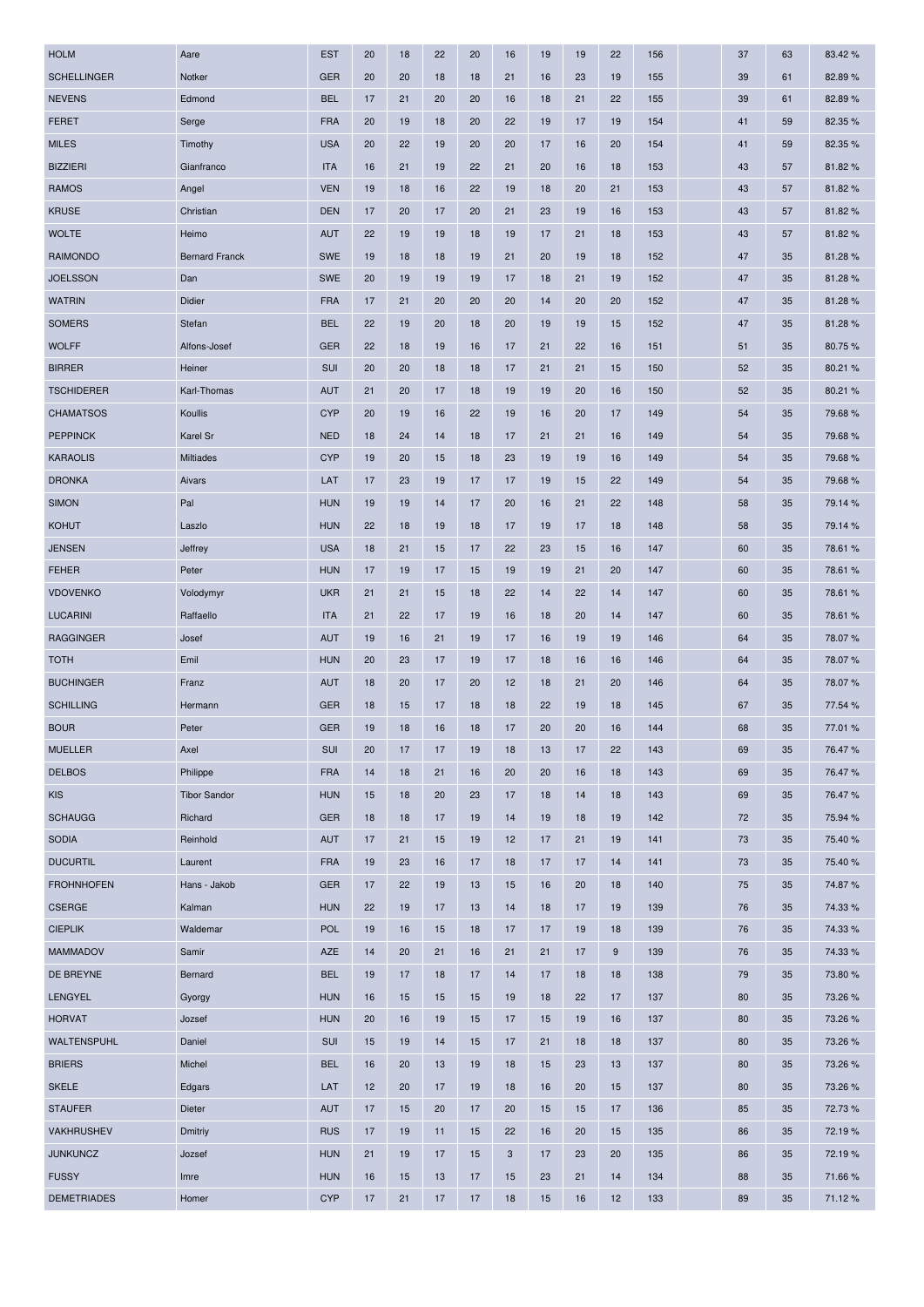| <b>HAMATSOS</b>     | Loucas                    | <b>CYP</b> | 19          | 18          | 20          | 15             | 14             | 14          | 18             | 15          | 133       | 89  | 35          | 71.12%  |
|---------------------|---------------------------|------------|-------------|-------------|-------------|----------------|----------------|-------------|----------------|-------------|-----------|-----|-------------|---------|
| <b>BELIEN</b>       | Henri                     | <b>BEL</b> | 16          | 18          | 17          | 20             | 17             | 19          | 16             | $9\,$       | 132       | 91  | 35          | 70.59%  |
| <b>THOMAS</b>       | Erwin                     | <b>BEL</b> | 19          | 17          | 12          | 20             | 17             | 14          | 17             | 14          | 130       | 92  | 35          | 69.52%  |
| <b>DICK</b>         | Horst                     | <b>AUT</b> | 12          | 18          | 19          | 15             | 12             | 16          | 19             | 18          | 129       | 93  | 35          | 68.98%  |
| SITZ-KRUMBERGER     | Gustav                    | <b>AUT</b> | 20          | 16          | 15          | 16             | 15             | 16          | 15             | 16          | 129       | 93  | 35          | 68.98%  |
| LUTZ                | Lutz                      | <b>GER</b> | 13          | 16          | 15          | 18             | 16             | 18          | 19             | 14          | 129       | 93  | 35          | 68.98%  |
| <b>EDELMANN</b>     | Bernhard                  | <b>AUT</b> | 15          | 15          | 16          | 21             | 14             | 20          | 14             | 14          | 129       | 93  | 35          | 68.98%  |
| <b>BIZIOU</b>       | Christophe                | <b>FRA</b> | 12          | 21          | 14          | 12             | 16             | 18          | 19             | 16          | 128       | 97  | 35          | 68.45 % |
| <b>STRENGBOM</b>    | Ingemar                   | <b>SWE</b> | 17          | 18          | 13          | 15             | 17             | 15          | 22             | 11          | 128       | 97  | 35          | 68.45%  |
| <b>ANTUNES</b>      | Luis                      | <b>POR</b> | 13          | 17          | 13          | 17             | 18             | 16          | 18             | 15          | 127       | 99  | 35          | 67.91 % |
| <b>GABOR</b>        | Lorinc                    | <b>HUN</b> | 19          | 19          | 12          | 17             | 20             | 15          | 17             | 8           | 127       | 99  | 35          | 67.91 % |
| <b>BRANDSTATTER</b> | Hubert                    | <b>AUT</b> | 16          | 15          | 15          | 20             | 16             | 10          | 18             | 16          | 126       | 101 | 35          | 67.38%  |
| <b>SCHNUR</b>       | Gunter                    | <b>AUT</b> | 11          | 18          | 14          | 17             | 17             | 12          | 17             | 20          | 126       | 101 | 35          | 67.38%  |
| <b>JANSSON</b>      | Bo                        | <b>SWE</b> | 16          | 18          | 16          | 17             | 16             | 13          | 14             | 13          | 123       | 103 | 35          | 65.78%  |
| <b>RACZ FODOR</b>   | Gabor                     | <b>HUN</b> | 18          | 16          | 14          | 17             | 13             | 12          | 17             | 15          | 122       | 104 | 35          | 65.24 % |
| <b>WATZINGER</b>    | Walter                    | <b>AUT</b> | 18          | 18          | 14          | 17             | 13             | 10          | 15             | 15          | 120       | 105 | 35          | 64.17%  |
| <b>BIANCOTTI</b>    | Marco                     | SUI        | 16          | 12          | 16          | 16             | 14             | 10          | 19             | 16          | 119       | 106 | 35          | 63.64 % |
| <b>TRAUPMANN</b>    | Peter                     | <b>AUT</b> | 13          | 16          | 11          | 13             | 15             | 14          | 18             | 19          | 119       | 106 | 35          | 63.64 % |
| <b>DECZKI</b>       | Jozsef                    | <b>HUN</b> | 18          | 17          | 13          | 13             | 10             | 16          | 17             | 13          | 117       | 108 | 35          | 62.57%  |
| <b>GAJDACS</b>      | Gyorgy                    | <b>HUN</b> | 17          | 13          | 9           | 16             | 14             | 17          | 14             | 17          | 117       | 108 | 35          | 62.57 % |
| <b>LISKA</b>        | Ludek                     | CZE        | 19          | 15          | 13          | 11             | 14             | 18          | 14             | 12          | 116       | 110 | 35          | 62.03%  |
| <b>YUNAK</b>        | Rostyslav                 | <b>UKR</b> | 16          | 15          | 14          | 16             | 14             | 13          | 15             | 11          | 114       | 111 | 35          | 60.96%  |
| <b>BISSO</b>        | Denis                     | <b>FRA</b> | 13          | 16          | 14          | 17             | 12             | 23          | 8              | 11          | 114       | 111 | 35          | 60.96 % |
| <b>VEVERKA</b>      | Vaclav                    | <b>CZE</b> | 18          | 12          | 16          | 17             | 15             | 11          | 14             | 11          | 114       | 111 | 35          | 60.96%  |
| GAL                 | Sandor                    | <b>HUN</b> | 14          | 15          | 11          | 16             | 14             | 13          | 15             | 16          | 114       | 111 | 35          | 60.96%  |
| <b>DEJARDIN</b>     | Michel                    | <b>BEL</b> | 15          | 14          | 12          | 18             | 14             | 12          | 19             | $9\,$       | 113       | 115 | 35          | 60.43%  |
| <b>PADER</b>        | Klaus                     | <b>AUT</b> | 16          | 8           | 13          | 17             | 12             | 12          | 11             | 15          | 104       | 116 | 35          | 55.61 % |
| <b>JOOS</b>         | Peter                     | <b>SUI</b> | 13          | 13          | 12          | 9              | 13             | 12          | 17             | 11          | 100       | 117 | 35          | 53.48%  |
| <b>HUISMAN</b>      | Fred                      | <b>NED</b> | 10          | 16          | 11          | 13             | 13             | 14          | 11             | $9\,$       | 97        | 118 | 35          | 51.87%  |
| <b>ZSARNAY</b>      | Istvan                    | <b>HUN</b> | 9           | 12          | 9           | 12             | $\overline{7}$ | 10          | 8              | $\mathbf 0$ | 67        | 119 | 35          | 35.83 % |
| <b>VAN GAVER</b>    | Michel                    | <b>BEL</b> | 9           | 10          | 6           | $\overline{7}$ | 8              | 10          | $\overline{7}$ | 9           | 66        | 120 | 35          | 35.29 % |
| <b>HANSEN</b>       | John                      | <b>DEN</b> | $\pmb{0}$   | $\pmb{0}$   | 13          | 15             | 14             | 18          | $\pmb{0}$      | $\pmb{0}$   | 60        | 121 | 35          | 32.09%  |
| <b>EWER</b>         | Ronald                    | <b>USA</b> | $\pmb{0}$   | $\pmb{0}$   | $\pmb{0}$   | $\pmb{0}$      | $\pmb{0}$      | 0           | $\pmb{0}$      | $\pmb{0}$   | 0         | 122 | $\mathbf 0$ | 0.00%   |
| DE CASTRO           | Alvaro Jose Da Cruz Braga | <b>POR</b> | $\mathbf 0$ | $\mathbf 0$ | $\pmb{0}$   | $\pmb{0}$      | $\pmb{0}$      | $\mathbf 0$ | $\pmb{0}$      | $\pmb{0}$   | 0         | 122 | $\mathbf 0$ | 0.00%   |
| <b>FREIRE</b>       | Luis                      | <b>POR</b> | $\mathbf 0$ | $\pmb{0}$   | $\pmb{0}$   | $\pmb{0}$      | $\mathbf 0$    | $\bf{0}$    | $\pmb{0}$      | $\mathbf 0$ | 0         | 122 | $\mathbf 0$ | 0.00%   |
| <b>MALIN</b>        | Robert                    | <b>GBR</b> | $\pmb{0}$   | $\pmb{0}$   | $\mathbf 0$ | $\mathbf 0$    | $\mathbf 0$    | $\bf{0}$    | $\pmb{0}$      | $\mathbf 0$ | 0         | 122 | $\mathbf 0$ | 0.00%   |
| <b>FROCH</b>        | Josef                     | <b>AUT</b> | $\mathbf 0$ | $\mathbf 0$ | $\pmb{0}$   | $\pmb{0}$      | $\pmb{0}$      | 0           | $\pmb{0}$      | $\pmb{0}$   | $\pmb{0}$ | 122 | $\mathbf 0$ | 0.00%   |
| <b>GOLDANI</b>      | Paulo Augusto             | <b>BRA</b> | $\pmb{0}$   | $\pmb{0}$   | $\pmb{0}$   | $\pmb{0}$      | $\pmb{0}$      | $\pmb{0}$   | $\pmb{0}$      | $\pmb{0}$   | 0         | 122 | $\mathbf 0$ | 0.00%   |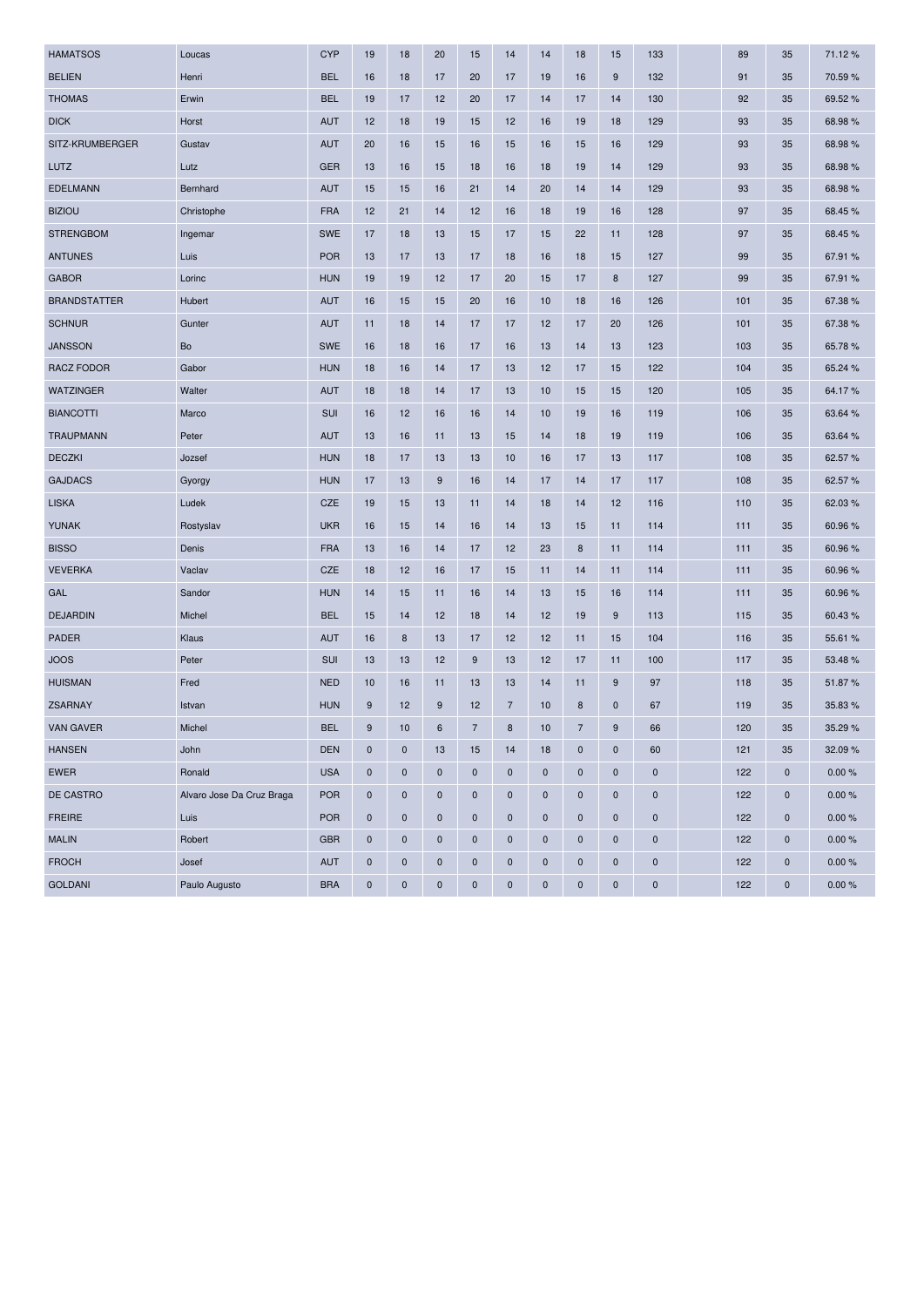

Du 15/07/2021 au 18/07/2021 - Galgamacsa Ungarn

#### Individual shooter Catégorie : Veteran

| Nom                 | prénom        | Nat.       | A1 | <b>B1</b> | C <sub>1</sub> | D <sub>1</sub> | A2 | <b>B2</b> | C <sub>2</sub> | D <sub>2</sub> | Total | S-off | Place          | FFWR | <b>Beretta Cups</b> |
|---------------------|---------------|------------|----|-----------|----------------|----------------|----|-----------|----------------|----------------|-------|-------|----------------|------|---------------------|
| OPPEGARD            | Paul          | <b>USA</b> | 21 | 23        | 22             | 22             | 20 | 21        | 21             | 24             | 174   |       | $\mathbf{1}$   | 220  | 100.00 %            |
| <b>MARCHERON</b>    | Alain         | <b>FRA</b> | 23 | 21        | 23             | 22             | 17 | 19        | 25             | 21             | 171   | 19    | $\overline{c}$ | 190  | 98.28%              |
| <b>BLASSEL</b>      | Christian     | <b>FRA</b> | 22 | 22        | 20             | 23             | 22 | 20        | 20             | 22             | 171   | 14    | 3              | 160  | 98.28%              |
| <b>LOYEN</b>        | Jean Francois | <b>FRA</b> | 16 | 21        | 23             | 22             | 21 | 24        | 21             | 22             | 170   |       | $\overline{4}$ | 140  | 97.70%              |
| <b>TIMMERMANS</b>   | Bernard       | <b>BEL</b> | 23 | 21        | 20             | 22             | 16 | 19        | 23             | 20             | 164   |       | 5              | 135  | 94.25 %             |
| <b>TANI</b>         | Carlo Walter  | <b>ITA</b> | 23 | 21        | 21             | 22             | 18 | 19        | 18             | 20             | 162   |       | 6              | 130  | 93.10%              |
| <b>FARKAS</b>       | Mihaly        | <b>HUN</b> | 20 | 20        | 21             | 16             | 19 | 21        | 22             | 19             | 158   |       | $\overline{7}$ | 125  | 90.80%              |
| <b>PEROYS</b>       | Serge         | <b>FRA</b> | 22 | 21        | 20             | 20             | 15 | 19        | 22             | 19             | 158   |       | $\overline{7}$ | 125  | 90.80%              |
| <b>BUKSA</b>        | Jan           | <b>CZE</b> | 17 | 21        | 17             | 18             | 20 | 23        | 19             | 23             | 158   |       | $\overline{7}$ | 125  | 90.80%              |
| <b>MANJOT</b>       | Michel        | <b>FRA</b> | 18 | 24        | 22             | 22             | 18 | 17        | 16             | 20             | 157   |       | 10             | 110  | 90.23%              |
| <b>VALENTINI</b>    | Salvatore     | <b>ITA</b> | 17 | 20        | 19             | 22             | 19 | 16        | 21             | 18             | 152   |       | 11             | 107  | 87.36 %             |
| <b>SZABO</b>        | Zoltan        | <b>HUN</b> | 18 | 20        | 18             | 19             | 21 | 18        | 18             | 19             | 151   |       | 12             | 104  | 86.78%              |
| <b>HOWARD</b>       | John B        | <b>USA</b> | 19 | 22        | 19             | 18             | 18 | 18        | 20             | 17             | 151   |       | 12             | 104  | 86.78%              |
| <b>SAHLBERG</b>     | Ronny         | <b>SWE</b> | 23 | 13        | 22             | 20             | 16 | 16        | 22             | 18             | 150   |       | 14             | 98   | 86.21 %             |
| <b>MITAS</b>        | Jaroslav      | CZE        | 18 | 17        | 14             | 15             | 19 | 19        | 22             | 24             | 148   |       | 15             | 95   | 85.06%              |
| <b>WILLIAMSON</b>   | Nolan         | <b>USA</b> | 18 | 18        | 14             | 25             | 16 | 18        | 20             | 16             | 145   |       | 16             | 92   | 83.33 %             |
| <b>FERENC JANOS</b> | Papp          | <b>HUN</b> | 19 | 17        | 16             | 15             | 23 | 16        | 19             | 19             | 144   |       | 17             | 89   | 82.76%              |
| <b>QUESNAY</b>      | Frederic      | <b>FRA</b> | 14 | 20        | 20             | 19             | 18 | 18        | 17             | 17             | 143   |       | 18             | 86   | 82.18%              |
| <b>STANEK</b>       | Jan           | CZE        | 19 | 17        | 14             | 21             | 17 | 15        | 21             | 18             | 142   |       | 19             | 83   | 81.61%              |
| <b>BIGOLIN</b>      | Luciano       | <b>ITA</b> | 19 | 21        | 18             | 15             | 19 | 15        | 16             | 19             | 142   |       | 19             | 83   | 81.61%              |
| <b>KOVACS</b>       | Bela          | <b>HUN</b> | 21 | 21        | 13             | 18             | 15 | 19        | 18             | 16             | 141   |       | 21             | 79   | 81.03%              |
| <b>LEIBINGER</b>    | Franz         | <b>GER</b> | 17 | 16        | 18             | 21             | 18 | 15        | 16             | 20             | 141   |       | 21             | 79   | 81.03%              |
| <b>SZABO</b>        | Janos         | <b>HUN</b> | 17 | 15        | 15             | 21             | 17 | 17        | 19             | 19             | 140   |       | 23             | 77   | 80.46%              |
| <b>MALLET</b>       | Jb            | <b>FRA</b> | 18 | 23        | 18             | 21             | 17 | 15        | 12             | 16             | 140   |       | 23             | 77   | 80.46%              |
| <b>SCHNEIDER</b>    | Johann        | <b>GER</b> | 15 | 16        | 19             | 19             | 15 | 20        | 20             | 15             | 139   |       | 25             | 75   | 79.89%              |
| <b>BEREGOV</b>      | Viktor        | <b>EST</b> | 20 | 21        | 22             | 21             | 11 | 16        | 11             | 17             | 139   |       | 25             | 75   | 79.89%              |
| <b>CSAKANY</b>      | Laszlo        | <b>HUN</b> | 21 | 20        | 13             | 17             | 15 | 17        | 20             | 16             | 139   |       | 25             | 75   | 79.89%              |
| PRAZAK              | Frantisek     | <b>CZE</b> | 15 | 17        | 15             | 18             | 19 | 18        | 19             | 18             | 139   |       | 25             | 75   | 79.89%              |
| <b>WAGGER</b>       | Franz         | <b>AUT</b> | 17 | 17        | 10             | 19             | 18 | 19        | 20             | 18             | 138   |       | 29             | 71   | 79.31 %             |
| <b>OWTRAM</b>       | Julian        | <b>GBR</b> | 20 | 18        | 10             | 17             | 18 | 17        | 17             | 17             | 134   |       | 30             | 70   | 77.01%              |
| <b>HARRISON</b>     | John A        | <b>GBR</b> | 18 | 17        | 15             | 20             | 17 | 12        | 20             | 13             | 132   |       | 31             | 69   | 75.86%              |
| <b>WILD</b>         | Hubert        | <b>GER</b> | 12 | 14        | 20             | 18             | 18 | 15        | 16             | 18             | 131   |       | 32             | 68   | 75.29 %             |
| <b>MEKSRUNAS</b>    | Vidunas       | LTU        | 15 | 21        | 17             | 17             | 17 | 13        | 17             | 14             | 131   |       | 32             | 68   | 75.29 %             |
| <b>SIPOS</b>        | Peter         | <b>HUN</b> | 17 | 12        | 14             | 16             | 21 | 15        | 18             | 18             | 131   |       | 32             | 68   | 75.29 %             |
| <b>NOCCHI</b>       | Alessandro    | <b>ITA</b> | 12 | 19        | 15             | 17             | 16 | 18        | 16             | 16             | 129   |       | 35             | 65   | 74.14 %             |
| <b>GALLAGHER</b>    | Sam           | <b>USA</b> | 15 | 17        | 14             | 20             | 15 | 13        | 15             | 17             | 126   |       | 36             | 64   | 72.41 %             |
| <b>NAGY</b>         | Werner        | <b>AUT</b> | 15 | 18        | 17             | 15             | 16 | 13        | 15             | 12             | 121   |       | 37             | 63   | 69.54 %             |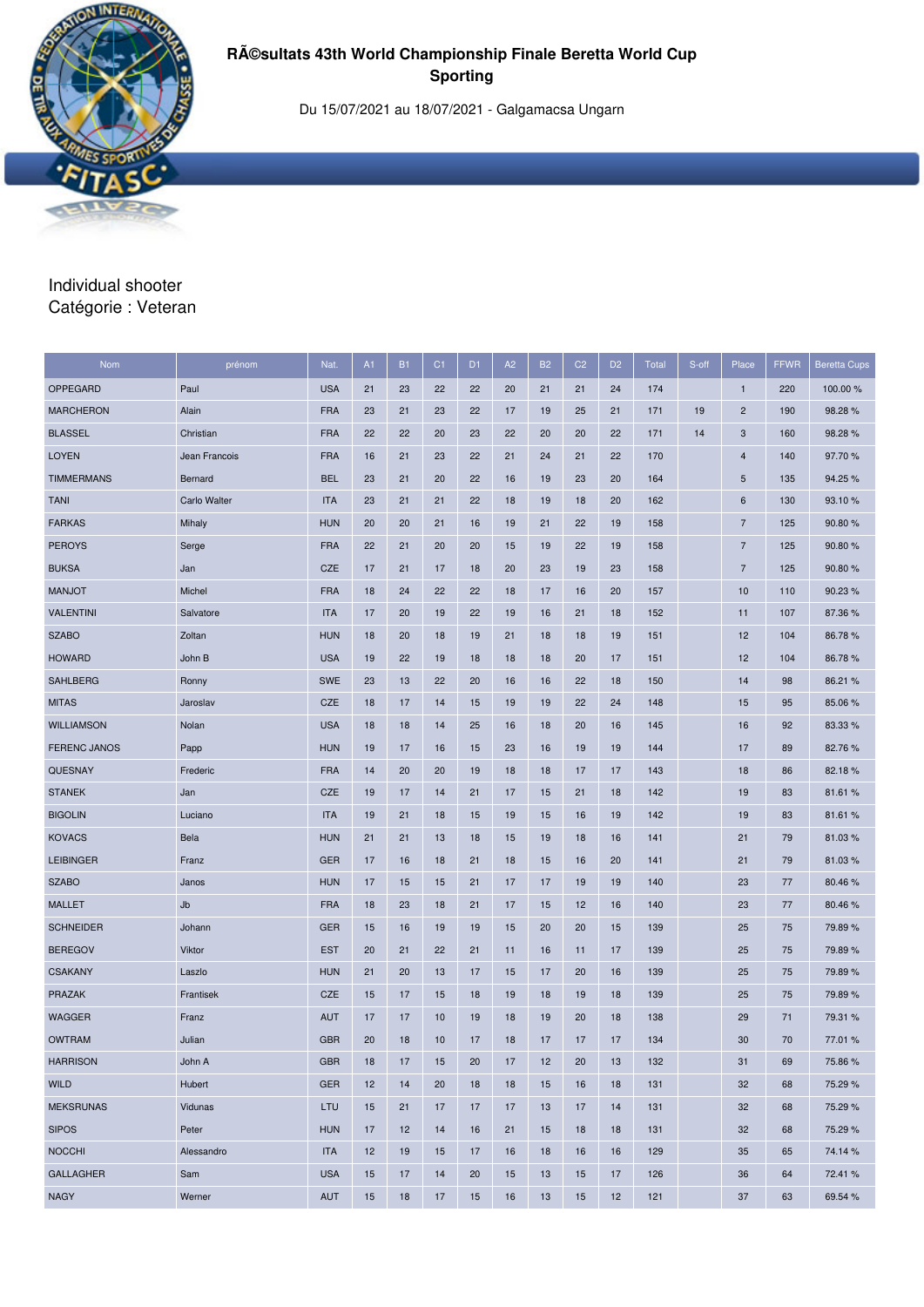| <b>CSIZMAR</b>  | Gyula   | <b>HUN</b> | 13           | 18           | 12           | 13           | 15           | 15             | 18           | 16           | 120          | 38 | 62           | 68.97%  |
|-----------------|---------|------------|--------------|--------------|--------------|--------------|--------------|----------------|--------------|--------------|--------------|----|--------------|---------|
| <b>ROOS</b>     | Jaap    | <b>NED</b> | 14           | 16           | 13           | 20           | 15           | 8              | 16           | 14           | 116          | 39 | 61           | 66.67%  |
| <b>FODOR</b>    | Attila  | <b>HUN</b> | 15           | 19           | 12           | 9            | 11           | 15             | 18           | 11           | 110          | 40 | 60           | 63.22 % |
| <b>CSONKA</b>   | Tibor   | <b>HUN</b> | 14           | 15           | $\Omega$     | $\mathbf{0}$ | 15           | 18             | 23           | 18           | 103          | 41 | 59           | 59.20 % |
| <b>KREUPL</b>   | Rudolf  | <b>AUT</b> | 14           | 6            | 9            | 9            | 11           | 12             | 15           | 10           | 86           | 42 | 58           | 49.43 % |
| NAGY-VARGA      | Geza    | <b>HUN</b> | 20           | 20           | 17           | 16           | $\mathbf{0}$ | $\overline{2}$ | $\mathbf{0}$ | $\mathbf{0}$ | 75           | 43 | 57           | 43.10 % |
| <b>MESTRONI</b> | Roberto | <b>ITA</b> | $\mathbf{0}$ | $\mathbf{0}$ | 10           | 12           | 11           | 14             | 11           | 10           | 68           | 44 | 56           | 39.08%  |
| <b>RUPPERT</b>  | Jozsef  | <b>HUN</b> | $\mathbf{0}$ | $\mathbf 0$  | $\mathbf{0}$ | $\mathbf 0$  | $\mathbf{0}$ | $\mathbf{0}$   | $\mathbf{0}$ | $\mathbf{0}$ | $\mathbf{0}$ | 45 | $\mathbf{0}$ | 0.00%   |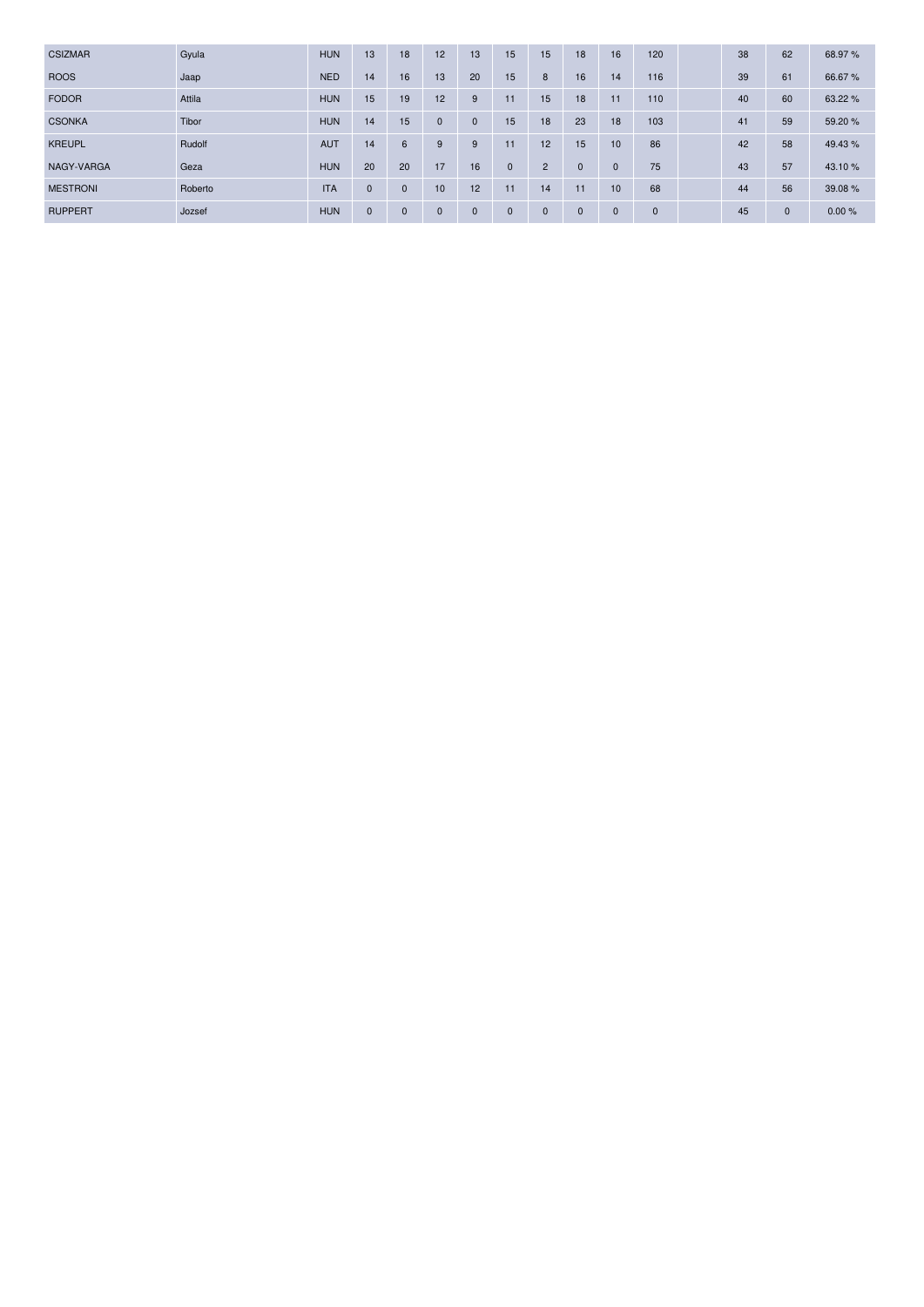

Du 15/07/2021 au 18/07/2021 - Galgamacsa Ungarn

# National team Catégorie : Man

| Nom                    | prénom         | Nat.       | A1 | <b>B1</b> | C <sub>1</sub> | D <sub>1</sub> | A2 | <b>B2</b> | C <sub>2</sub> | D <sub>2</sub> | <b>Total</b> | S-off | Place                   | <b>FFWR</b>  | <b>Beretta Cups</b> |
|------------------------|----------------|------------|----|-----------|----------------|----------------|----|-----------|----------------|----------------|--------------|-------|-------------------------|--------------|---------------------|
| <b>BAZIN</b>           | Thierry        | <b>FRA</b> | 23 | 25        | 22             | 22             | 22 | 22        | 25             | 21             | 182          |       | $\mathbf{1}$            | $\bf{0}$     | 0.00%               |
| <b>HAVART</b>          | <b>Bastien</b> | <b>FRA</b> | 23 | 24        | 22             | 24             | 24 | 21        | 23             | 25             | 186          |       | 1                       | $\mathbf 0$  | 0.00%               |
| <b>FARGIER</b>         | Cedric         | <b>FRA</b> | 21 | 22        | 22             | 24             | 23 | 23        | 23             | 24             | 182          |       | 1                       | $\bf{0}$     | 0.00%               |
| <b>POINSOT</b>         | Gael           | <b>FRA</b> | 24 | 24        | 24             | 23             | 23 | 23        | 25             | 24             | 190          |       | 1                       | $\mathbf 0$  | 0.00%               |
| <b>SACRIPANTI</b>      | Samuele        | <b>ITA</b> | 22 | 24        | 21             | 23             | 23 | 23        | 22             | 23             | 181          |       | $\overline{c}$          | $\mathbf 0$  | 0.00%               |
| <b>SPADA</b>           | Michael        | <b>ITA</b> | 25 | 21        | 21             | 23             | 24 | 24        | 25             | 24             | 187          |       | $\overline{\mathbf{c}}$ | $\bf{0}$     | 0.00%               |
| <b>DE TOMASI</b>       | Enrico         | <b>ITA</b> | 21 | 25        | 23             | 24             | 20 | 24        | 22             | 23             | 182          |       | $\overline{c}$          | $\pmb{0}$    | 0.00%               |
| <b>GASPARINI</b>       | Davide         | <b>ITA</b> | 23 | 24        | 21             | 25             | 23 | 22        | 23             | 24             | 185          |       | $\overline{c}$          | $\mathbf 0$  | 0.00%               |
| <b>RADULOVICH</b>      | David          | <b>USA</b> | 24 | 24        | 21             | 22             | 23 | 24        | 24             | 24             | 186          |       | 3                       | $\bf{0}$     | 0.00%               |
| <b>MILES</b>           | Gebben         | <b>USA</b> | 22 | 24        | 22             | 24             | 23 | 23        | 25             | 23             | 186          |       | 3                       | $\mathbf{0}$ | 0.00%               |
| KIDD JR                | <b>Brad</b>    | <b>USA</b> | 23 | 25        | 21             | 22             | 23 | 22        | 23             | 21             | 180          |       | 3                       | $\mathbf 0$  | 0.00%               |
| <b>GROSS</b>           | Dominic        | <b>USA</b> | 23 | 24        | 24             | 20             | 25 | 22        | 23             | 21             | 182          |       | 3                       | $\bf{0}$     | 0.00%               |
| <b>SZAKACS</b>         | Zoltan         | <b>HUN</b> | 21 | 25        | 24             | 23             | 23 | 22        | 23             | 24             | 185          |       | 4                       | $\mathbf{0}$ | 0.00%               |
| <b>VARGA</b>           | Andras         | <b>HUN</b> | 24 | 22        | 20             | 21             | 24 | 22        | 20             | 20             | 173          |       | 4                       | $\bf{0}$     | 0.00%               |
| <b>JERI</b>            | Tamas          | <b>HUN</b> | 24 | 23        | 22             | 23             | 20 | 24        | 23             | 24             | 183          |       | $\overline{4}$          | $\bf{0}$     | 0.00%               |
| <b>SZERDAHELYI</b>     | Andras         | <b>HUN</b> | 23 | 24        | 24             | 23             | 20 | 24        | 25             | 23             | 186          |       | 4                       | $\mathbf{0}$ | 0.00%               |
| <b>TRAUPMANN</b>       | Michael        | <b>AUT</b> | 19 | 20        | 21             | 20             | 21 | 22        | 22             | 20             | 165          |       | 5                       | $\bf{0}$     | 0.00%               |
| <b>MELCHER</b>         | Josef Fefi     | <b>AUT</b> | 21 | 20        | 24             | 25             | 19 | 21        | 24             | 24             | 178          |       | 5                       | $\mathbf{0}$ | 0.00%               |
| <b>RATZENBOCK</b>      | Karl           | <b>AUT</b> | 17 | 18        | 23             | 23             | 20 | 24        | 23             | 21             | 169          |       | 5                       | $\pmb{0}$    | 0.00%               |
| <b>GEISELMAYR</b>      | Rainer         | <b>AUT</b> | 23 | 22        | 24             | 20             | 22 | 23        | 21             | 21             | 176          |       | 5                       | $\bf{0}$     | 0.00%               |
| <b>CHRISTODOULIDES</b> | Charis         | <b>CYP</b> | 23 | 24        | 24             | 19             | 21 | 24        | 18             | 21             | 174          |       | 6                       | $\mathbf 0$  | 0.00%               |
| KONSTANTINOU           | <b>Ntinos</b>  | <b>CYP</b> | 20 | 21        | 21             | 23             | 22 | 19        | 21             | 25             | 172          |       | 6                       | $\bf{0}$     | 0.00%               |
| <b>ELIA</b>            | Elias          | <b>CYP</b> | 23 | 20        | 21             | 21             | 20 | 20        | 19             | 20             | 164          |       | 6                       | $\bf{0}$     | 0.00%               |
| <b>MILTIADOUS</b>      | Lefkios        | <b>CYP</b> | 23 | 22        | 22             | 22             | 21 | 23        | 19             | 22             | 174          |       | 6                       | $\bf{0}$     | 0.00%               |
| <b>THIES</b>           | Alexander      | <b>GER</b> | 23 | 20        | 21             | 19             | 20 | 23        | 23             | 20             | 169          |       | $\overline{7}$          | $\mathbf 0$  | 0.00%               |
| <b>LEIBINGER</b>       | Markus         | <b>GER</b> | 20 | 22        | 18             | 20             | 19 | 22        | 23             | 22             | 166          |       | $\overline{7}$          | $\bf{0}$     | 0.00%               |
| <b>WIENANDTS</b>       | Hendrick       | <b>GER</b> | 23 | 23        | 19             | 23             | 21 | 23        | 20             | 21             | 173          |       | $\overline{7}$          | $\mathbf 0$  | 0.00%               |
| <b>WOLLSCHLAEGER</b>   | Rico           | <b>GER</b> | 21 | 23        | 20             | 21             | 22 | 23        | 24             | 22             | 176          |       | $\overline{7}$          | $\bf{0}$     | 0.00%               |
| <b>PLATONOV</b>        | Evgeny         | <b>RUS</b> | 23 | 24        | 24             | 20             | 21 | 24        | 20             | 22             | 178          |       | 8                       | $\bf{0}$     | 0.00%               |
| <b>POLYVANIY</b>       | Dmitriy        | <b>RUS</b> | 21 | 21        | 17             | 21             | 21 | 18        | 19             | 22             | 160          |       | 8                       | $\mathbf{0}$ | 0.00%               |
| <b>NIKOLAEV</b>        | Artur          | <b>RUS</b> | 22 | 22        | 22             | 22             | 20 | 21        | 23             | 22             | 174          |       | $\bf 8$                 | $\pmb{0}$    | 0.00%               |
| <b>MAKAROV</b>         | Ayaal          | <b>RUS</b> | 21 | 25        | 21             | 22             | 22 | 22        | 17             | 21             | 171          |       | 8                       | $\pmb{0}$    | 0.00%               |
| <b>ZICIUS</b>          | Vaidotas       | LTU        | 23 | 20        | 23             | 15             | 23 | 22        | 20             | 16             | 162          |       | $\boldsymbol{9}$        | $\pmb{0}$    | 0.00%               |
| GRYBE                  | Virgilijus     | LTU        | 22 | 24        | 23             | 22             | 21 | 23        | 24             | 22             | 181          |       | 9                       | $\pmb{0}$    | 0.00%               |
| <b>PAKALNISKIS</b>     | Jonas          | LTU        | 18 | 21        | 22             | 22             | 21 | 19        | 22             | 24             | 169          |       | 9                       | $\pmb{0}$    | 0.00%               |
| <b>RALYS</b>           | Ramunas        | LTU        | 22 | 23        | 18             | 21             | 19 | 23        | 21             | 24             | 171          |       | 9                       | $\pmb{0}$    | 0.00%               |
| KRYZHANOVSKIY          | Sergey         | <b>UKR</b> | 20 | 22        | 16             | 20             | 19 | 22        | 21             | 20             | 160          |       | 10                      | $\pmb{0}$    | 0.00%               |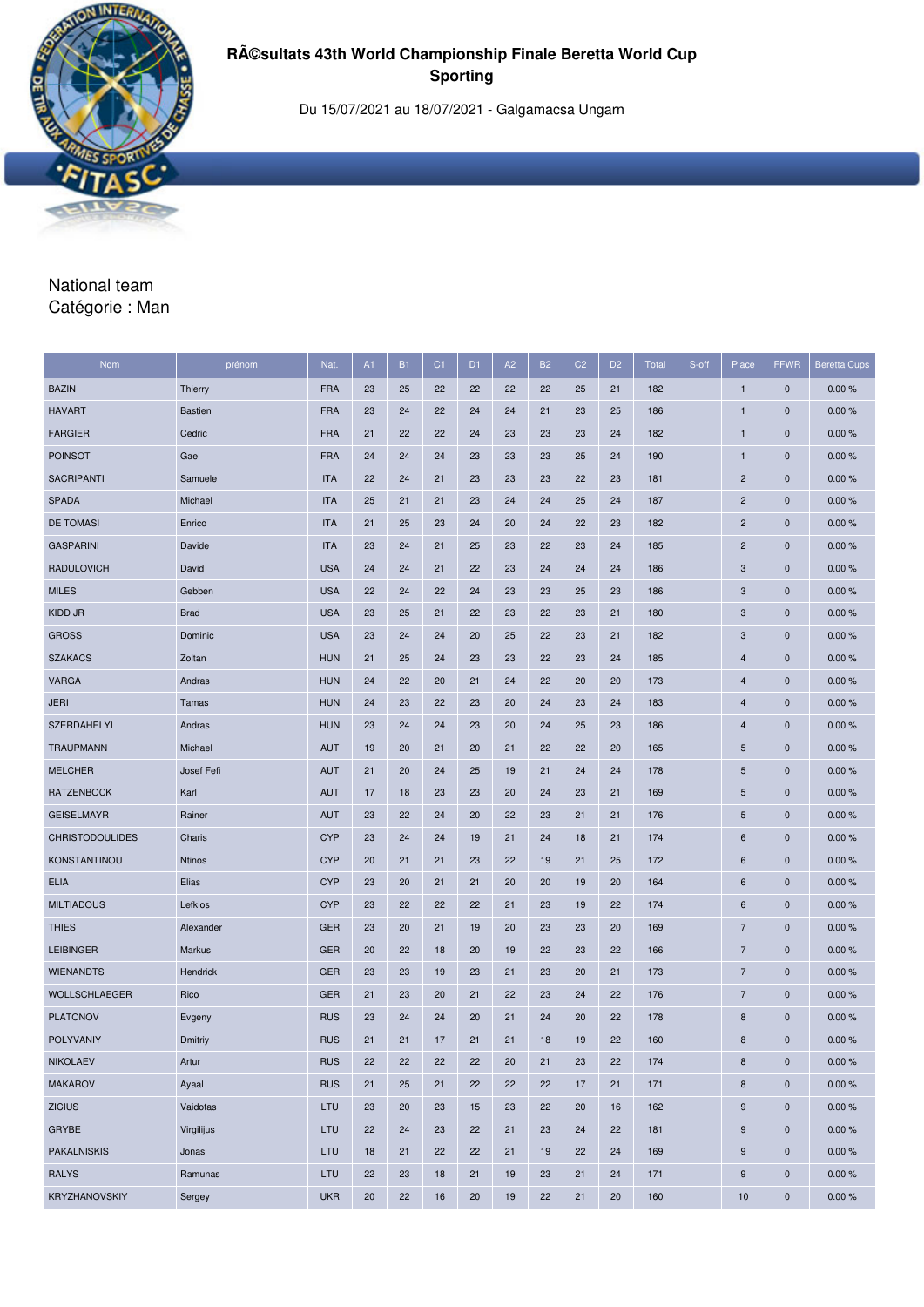| <b>DEMCHYSHEN</b> | Mykhaylo      | <b>UKR</b> | 21 | 22 | 21 | 20 | 21 | 23 | 23 | 21 | 172 | 10 | $\mathbf{0}$ | 0.00% |
|-------------------|---------------|------------|----|----|----|----|----|----|----|----|-----|----|--------------|-------|
| <b>NAVROTSKYI</b> | Anton         | <b>UKR</b> | 21 | 24 | 19 | 22 | 25 | 20 | 20 | 19 | 170 | 10 | $\mathbf{0}$ | 0.00% |
| <b>MAKODZEBA</b>  | Oleg          | <b>UKR</b> | 20 | 21 | 23 | 20 | 20 | 20 | 17 | 18 | 159 | 10 | $\mathbf{0}$ | 0.00% |
| <b>BONEA</b>      | Horatiu       | <b>ROU</b> | 22 | 23 | 22 | 23 | 19 | 21 | 22 | 21 | 173 | 11 | $\mathbf{0}$ | 0.00% |
| <b>IOAN</b>       | Sirbu         | <b>ROU</b> | 21 | 21 | 16 | 17 | 22 | 16 | 14 | 14 | 141 | 11 | $\mathbf{0}$ | 0.00% |
| <b>MARES</b>      | Radu Florin   | <b>ROU</b> | 21 | 24 | 18 | 17 | 20 | 19 | 19 | 22 | 160 | 11 | $\mathbf{0}$ | 0.00% |
| <b>FLORIN</b>     | Urcan         | <b>ROU</b> | 22 | 19 | 17 | 21 | 17 | 19 | 23 | 22 | 160 | 11 | $\mathbf{0}$ | 0.00% |
| <b>REHKALT</b>    | Kulno         | <b>EST</b> | 15 | 22 | 19 | 20 | 18 | 18 | 17 | 21 | 150 | 12 | $\mathbf{0}$ | 0.00% |
| <b>KUPRIJANOV</b> | Roman         | <b>EST</b> | 21 | 19 | 20 | 19 | 22 | 20 | 19 | 17 | 157 | 12 | $\mathbf 0$  | 0.00% |
| <b>SILVAR</b>     | Algpeus       | <b>EST</b> | 17 | 21 | 16 | 17 | 19 | 16 | 16 | 18 | 140 | 12 | $\mathbf{0}$ | 0.00% |
| <b>JUHT</b>       | Emil          | <b>EST</b> | 22 | 22 | 20 | 23 | 21 | 23 | 23 | 23 | 177 | 12 | $\mathbf 0$  | 0.00% |
| <b>DYTKOWSKI</b>  | Piotr         | <b>POL</b> | 21 | 21 | 20 | 18 | 21 | 14 | 22 | 20 | 157 | 13 | $\mathbf{0}$ | 0.00% |
| <b>DYTKOWSKI</b>  | Przemyslaw    | <b>POL</b> | 22 | 21 | 17 | 22 | 19 | 23 | 22 | 21 | 167 | 13 | $\mathbf 0$  | 0.00% |
| <b>PLUCINSKI</b>  | Marcin Plutoo | POL        | 19 | 19 | 18 | 18 | 21 | 19 | 22 | 19 | 155 | 13 | $\mathbf{0}$ | 0.00% |
| <b>KAMINSKI</b>   | Marcin        | <b>POL</b> | 14 | 19 | 20 | 18 | 22 | 19 | 14 | 13 | 139 | 13 | $\mathbf 0$  | 0.00% |